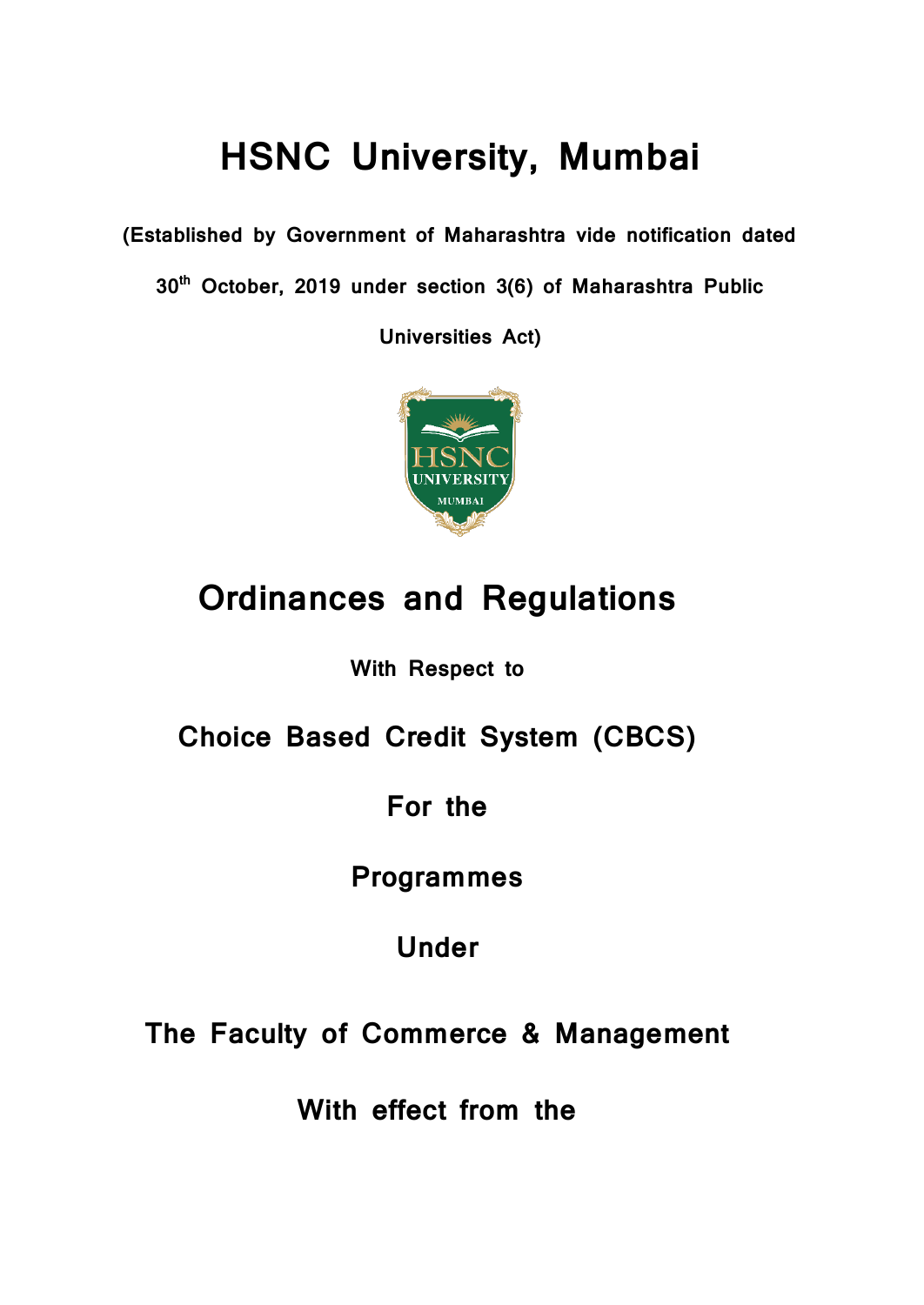**Academic year 2020-21**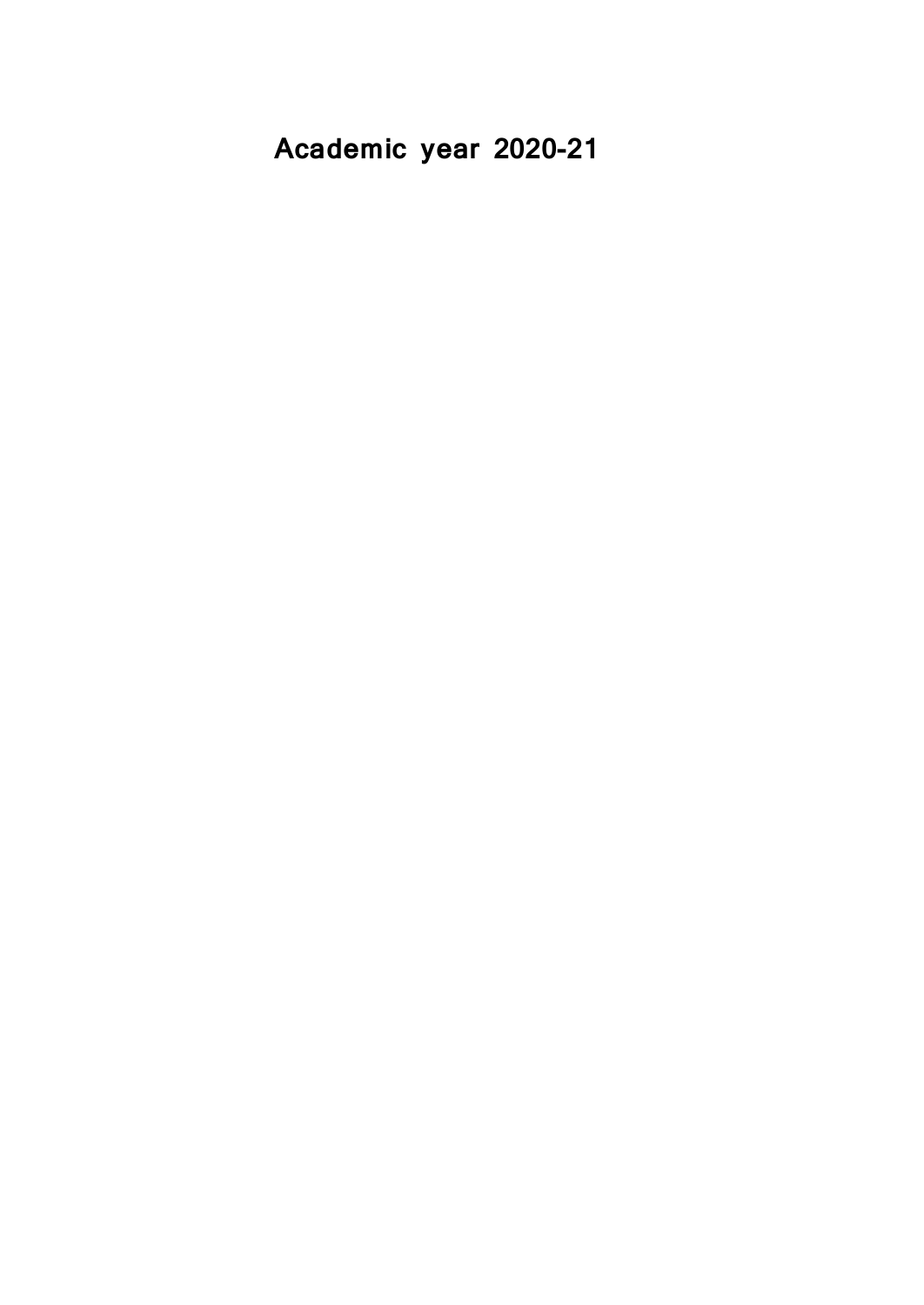

### **HSNC UNIVERSITY, MUMBAI**

### **Board of Studies in Faculties of Commerce & Management**

Board of Studies in Commerce and Management Subject

- 1) Name of Chairperson/Co-Chairperson/Coordinator:
	- a) Chair Dr. Rita Khatri, Associate Professor, Department of Commerce, H. R. College. Email id [khatririta@hrcollege.edu](mailto:khatririta@hrcollege.edu) Mob 9324016060.
	- b) Co-chair Prof Smarajit Padhe. Assistant Professor, K.C College Email id [smarajit.padhi@kccollege.edu.in](mailto:smarajit.padhi@kccollege.edu.in) Mob no 7977676421.
- 2) Two to five teachers each having minimum five years teaching experience amongst the full time teachers sof the Departments, in the relevant subject.
	- a) Dr Jasbir Sodi ,Assistant Professor ,Department of Commerce, H. R College Email id [-jas.saj@rediffmail.com](mailto:-jas.saj@rediffmail.com) Mob: 9323895430
	- b) Dr Navin Punjabi, Vice Principal and Assistant Professor, Department of Commerce, H R College. Email id: [navin.punjabi@gmail.com](mailto:navin.punjabi@gmail.com) Mob 9920177199
	- c) Dr Kulvinder Batth, Associate Professor, Department of Commerce K. C. College. Email id- [kulprofessional@gmail.com](mailto:kulprofessional@gmail.com) Mob:9833060902
	- d) Ms Kanu Priya Sharma, Assistant Professor, H.R College Email id: [Kanupriya.sharma@hrcollege.edu](mailto:Kanupriya.sharma@hrcollege.edu) , Mob : 8879512354
	- e) Ms. Shweta Singh, Assistant Professor, H.R College Email id: [singhshweta0902@gmail.com](mailto:singhshweta0902@gmail.com) Mob: 9702050350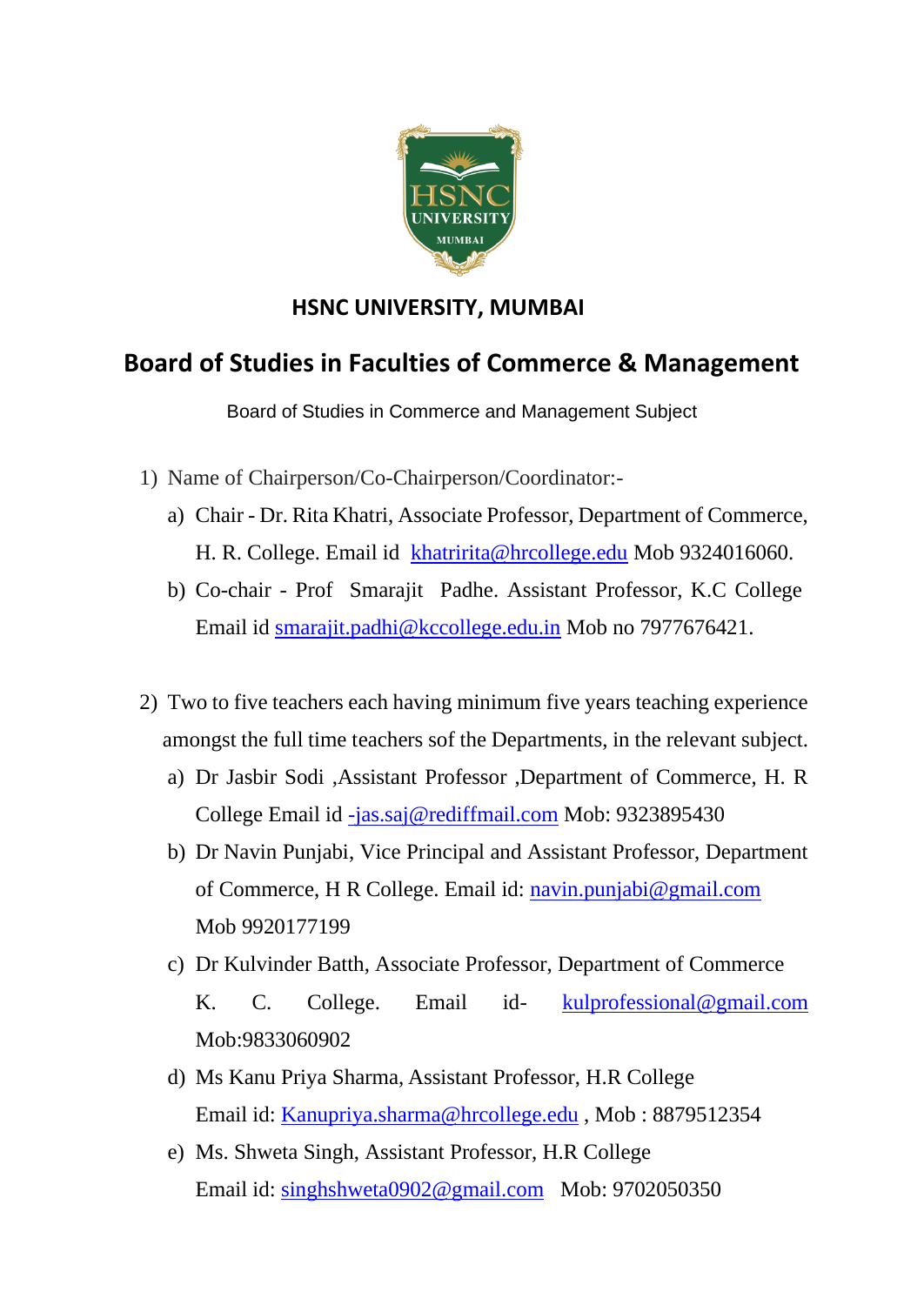3) One Professor / Associate Professor from other Universities or professor / Associate Professor from colleges managed by Parent Body; nominated by Parent Body;-

 a) Dr Khushpat Jain (HOD),Associate Professor, Sydenham College. Email id: [ksjain2002@yahoo.com](mailto:ksjain2002@yahoo.com) Mob - 9867799797.

4) Four external experts from Industry / Research / eminent scholar in the field relevant to the subject nominated by the Parent Body;

- a) Dr Hasina Sayed (HOD),Associate Professor Jai Hind College. Email id : [hasina.sayed@jaihindcollege.edu.in](mailto:hasina.sayed@jaihindcollege.edu.in) Mob: 9819121250
- b) Dr Ketan Vira , Dean and Associate Professor at GNVS Institute of Management, Mumbai. Email id [ketanvira@rediffmail.com](mailto:ketanvira@rediffmail.com)  Mob: 9870551111
- c) Mr Akhilesh Rao , Director Operations-Ezychain Logistics Pvt limited. Email id [raoakhil24@gmail.com](mailto:raoakhil24@gmail.com) Mob:9321498932
- d) Mr Rajiv Kalwani , Vice President- Reliance Retail Ltd Email id : [rajivkalwani0204@gmail.com](mailto:rajivkalwani0204@gmail.com) Mob:9967613000

5) Top rankers of the Final Year Graduate and Final Year Post Graduate examination of previous year of the concerned subject as invitee members for discussions on framing or revision of syllabus of that subject or group of subjects for one year.

| a) Geetika Bhatia, H R College      |                 |
|-------------------------------------|-----------------|
| Email id geetikabhatia58@gmail.com  | Mob:9820783509  |
| b) Jeevika Sahajwani, H R College   |                 |
| Email id jeevika.sahajwani@gmil.com | Mob:9712917598  |
| c) Sarah Vaz, HR College            |                 |
| Email id: sarahyaz1@gmail.com       | Mob: 9769313965 |
|                                     |                 |

# **HSNC University Mumbai**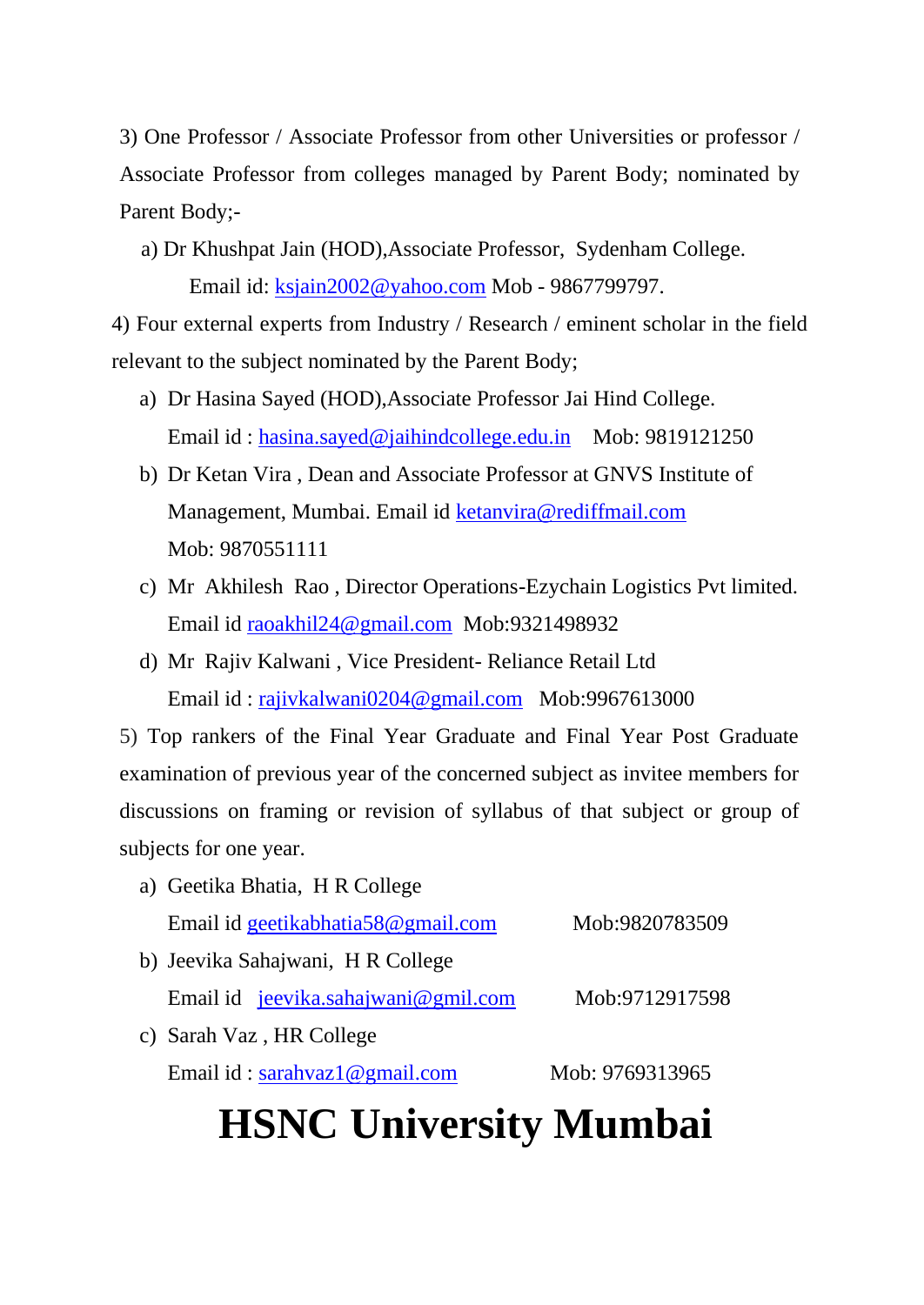**(Established by Government of Maharashtra vide notification dated 30th October 2019 under section 3(6) of Maharashtra Public Universities Act)**



# **Ordinances and Regulations**

## **With Respect to**

## **Choice Based Credit System (CBCS)**

## **For the**

## **Programmes**

## **Under**

## **The Faculty of Arts & Commerce**

## **With effect from the**

**The academic year 2020-21**

**Part I (Section A)**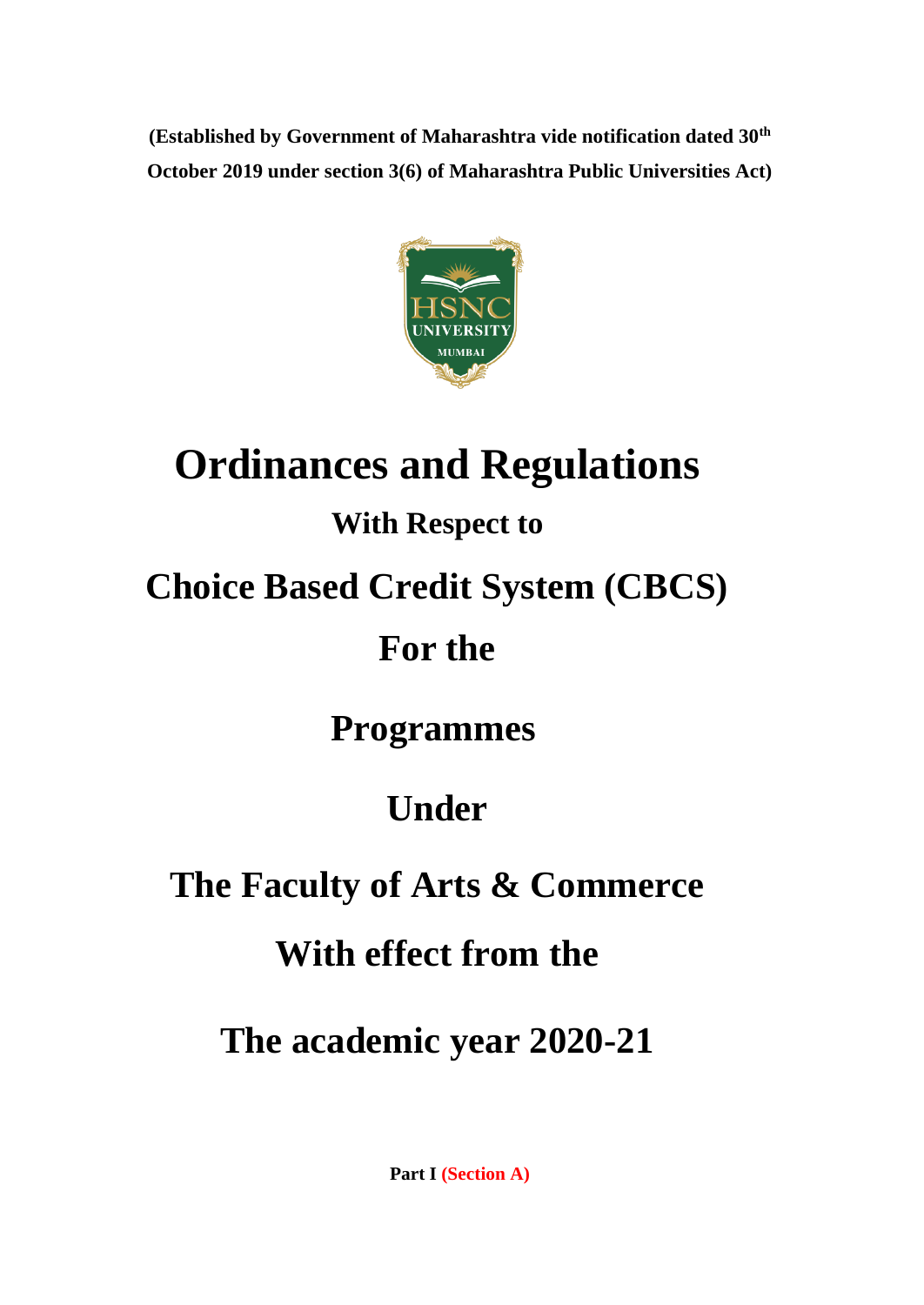#### **R. \*\*\*\*** : **The Definitions Of The Key Terms Used In The Choice Based Credit System And Grading System Introduced From The Academic Year 2020-2021 Are As Under:**

**Outline of the Choice Based Credit System as outlined by the University Grants Commission:**

 1. **Core Course:** A course, which should compulsorily be studied by a candidate as a core requirement is termed as a Core course.

2. **Elective Course:** Generally, a course which can be chosen from a pool of courses and which may be very specific or specialized or advanced or supportive to the discipline/subject of study or which provides an extended scope or which enables exposure to some other discipline/subject/domain or nurtures the candidate's proficiency/skill is called an Elective Course.

2.1 **Discipline Specific Elective (DSE) Course**: Elective courses may be offered by the main discipline/subject of study is referred to as Discipline Specific Elective. The University/Institute may also offer discipline related Elective courses of **interdisciplinary** nature (to be offered by main discipline/subject of study).

#### 2.2 **Dissertation/Project**: An elective course designed to acquire

Special/advanced knowledge, such as supplement study/support study to project work, and a candidate studies such a course on his own with advisory support by a teacher/faculty member is called dissertation/project. A Project / Dissertation work would be of 6 credits. A Project / Dissertation work may be given in place of a discipline-specific elective paper.

2.3 Generic **Elective (GE) Course**: An elective course chosen generally from an unrelated discipline/subject, to seek exposure is called a Generic Elective.

Note: A core course offered in a discipline/subject may be treated as an elective by another discipline/subject and vice versa and such electives may also be referred to as Generic Elective.

#### 3. **Ability Enhancement Courses (AEC):** The Ability Enhancement (AE)

Courses may be of two kinds: Ability Enhancement Compulsory Courses (AECC) and Skill Enhancement Courses (SEC). "AECC" courses are the courses based upon the content that leads to Knowledge enhancement;

SEC courses are value-based and/or skill-based and are aimed at providing hands-ontraining, competencies, skills, etc.

#### **4. Choice Based Credit System (CBCS)**

CBCS allows students to choose inter-disciplinary, intra-disciplinary courses, skill-oriented papers (even from other disciplines according to their learning needs, interests and aptitude) and more flexibility for students.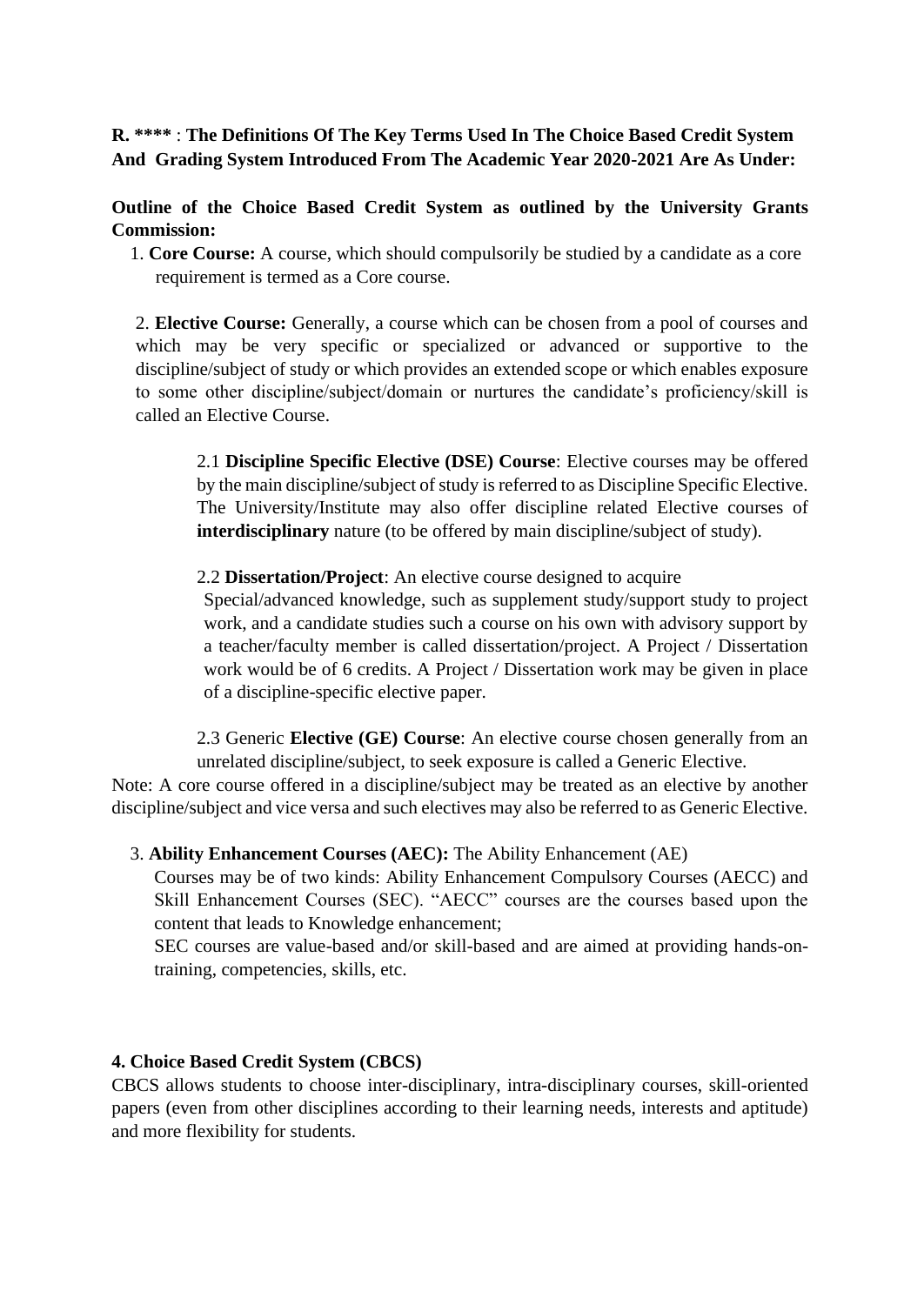#### **5. Honours Program**

To enhance employability and entrepreneurship abilities among the learners, through aligning Inter-Disciplinary / Intra Disciplinary courses with Degree Program. **Honours Program will have 40 additional credits to be undertaken by the learner across three years essentially in Inter / Intra Disciplinary course.**

A learner who joins Regular Undergraduate Program will have to opt for the Honours Program in the first year of the Program. However, the credits for honours, though divided across three years can be completed within three years to become eligible for award of honours Degree.

#### **6. Program:**

A Program is a set of course that are linked together in an academically meaningful way and generally ends with the award of a Degree Certificate depending on the level of knowledge attained and the total duration of the study.

#### **7. Course:**

A 'course' is essentially a constituent of a 'program' and may be conceived of as a composite of several learning topics taken from a certain knowledge domain, at a certain level. All the learning topics included in a course must necessarily have academic coherence, i.e. there must be a common thread linking the various components of a course. Several linked courses considered together are in practice, a 'program'.

#### **8. Bridge Course:**

Bridge course is visualized as Pre-semester preparation by the learner before the commencement of regular lectures. For each semester the topics, whose knowledge is considered as essential for effective and seamless learning of topics of the Semester, will be specified. The Bridge Course can be conducted in online mode. Online content can be created for the Bridge Course Topics.

#### **9. Module and Unit**:

A course which is generally an independent entity having its own separate identity is also often referred to as a 'Module' in today's parlance, especially when we refer to a 'modular curricular structure'. A module may be studied in conjunction with other learning modules or studied independently. A topic within a course is treated as a Unit.

#### **10. Self-Learning**:

**20% of the topics will be marked for Self-Learning.** Topics for Self-Learning are to be learned independently by the student, in a time-bound manner, using online and offline resources including online lectures, videos, library, discussion forums, fieldwork, internships etc.

Evaluative sessions (physical/online), equivalent to the credit allocation of the Self Learning topics, shall be conducted, preferably, every week for each course. Learners are to be evaluated in real-time during evaluative sessions. The purpose of evaluative sessions is to assess the level of the students' learning achieved in the topics earmarked for Self-Learning.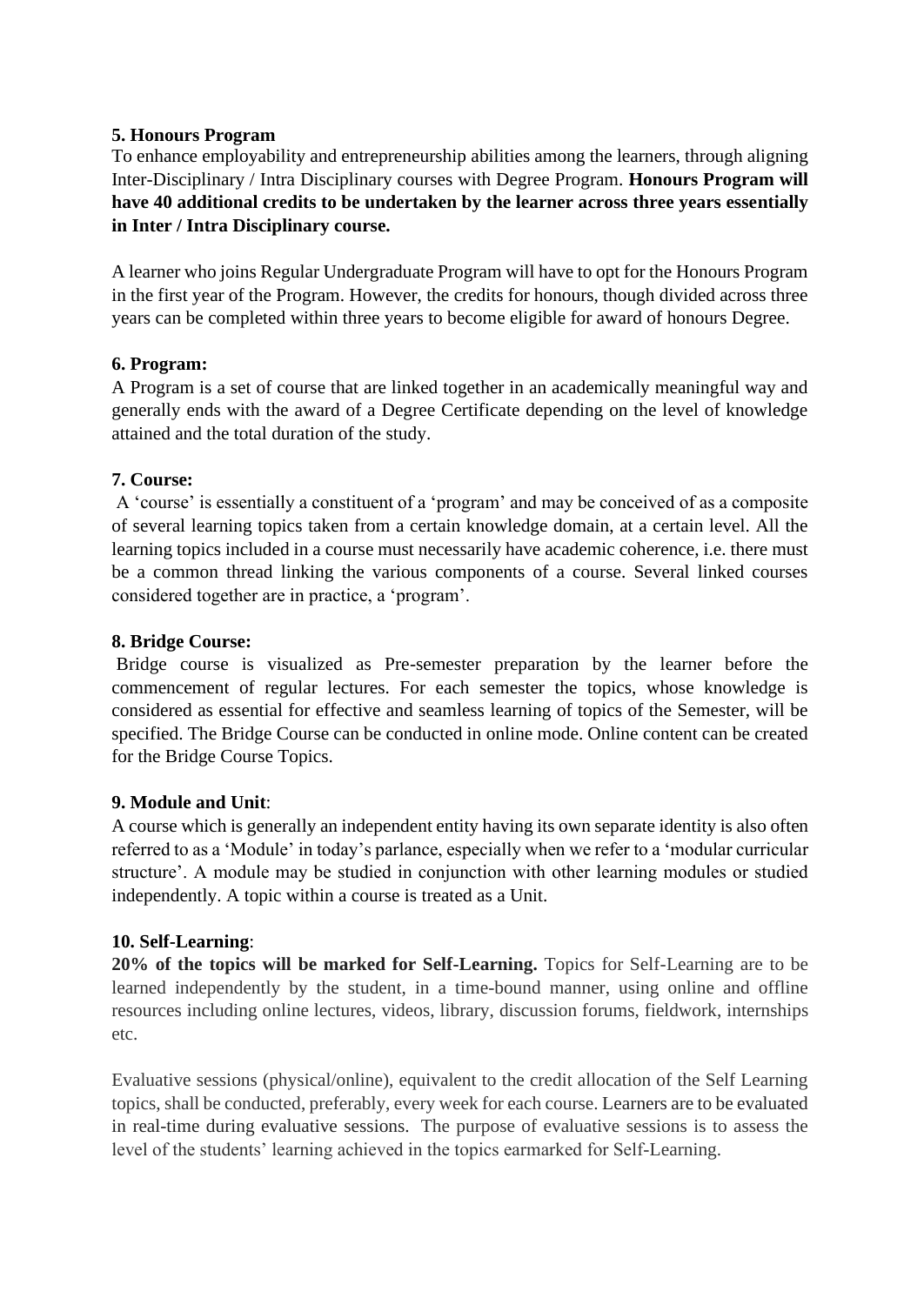The teacher's role in these evaluative sessions will be that of a Moderator and Mentor, who will guide and navigate the discussions in the sessions, and offer concluding remarks, with proper reasoning on the aspects which may have been missed by the students, in the course of the Self-Learning process.

The modes to evaluate self-learning can be a combination of the various methods such as written reports, handouts with gaps and MCQs, objective tests, case studies and Peer learning. Groups can be formed to present self-learning topics to peer groups, followed by Question and Answer sessions and open discussion. The marking scheme for Self Learning will be defined under Examination and Teaching.

The topics stipulated for self-learning can be increased or reduced as per the recommendations of the Board of Studies and Academic Council from time to time. All decisions regarding evaluation need to be taken and communicated to the stakeholders preferably before the commencement of a semester. Some exceptions may be made in exigencies, like the current situation arising from the lockdown, but such ad hoc decisions are to be kept to the minimum possible.

#### **11. Credit Point:**

Credit Point refers to the 'Workload' of a learner and is an index of the number of learning hours deemed for a certain segment of learning. These learning hours may include a variety of learning activities like reading, reflecting, discussing, attending lectures/counselling sessions, watching especially prepared videos, writing assignments, preparing for examinations, etc. Credits assigned for a single course always pay attention to how many hours it would take for a learner to complete a single course successfully.

#### **12. Credit Completion and Credit Accumulation**:

Credit completion or Credit acquisition shall be considered to take place after the learner has successfully cleared all the evaluation criteria concerning a single course. Learner level of performance above the minimum prescribed level (viz. grades/marks obtained) has no bearing on the number of credits collected or acquired. A learner keeps on adding more and more credits as he completes successfully more and more courses. Thus the learner 'accumulates' course wise credits.

#### **13. Credit Bank:**

A Credit Bank in simple terms refers to stored and dynamically updated information regarding the number of Credits obtained by any given learner along with details regarding the course/s for which Credit has been given, the course-level, nature, etc. Also, all the information regarding the number of Credits transferred to different programs or credit exemptions given may be stored with the individual's history.

#### **14. Credit Transfer:**

(Performance transfer) When a learner completes a program, he/she is allowed to transfer his/her past performance to another academic program having some common courses and Performance transfer is said to have taken place.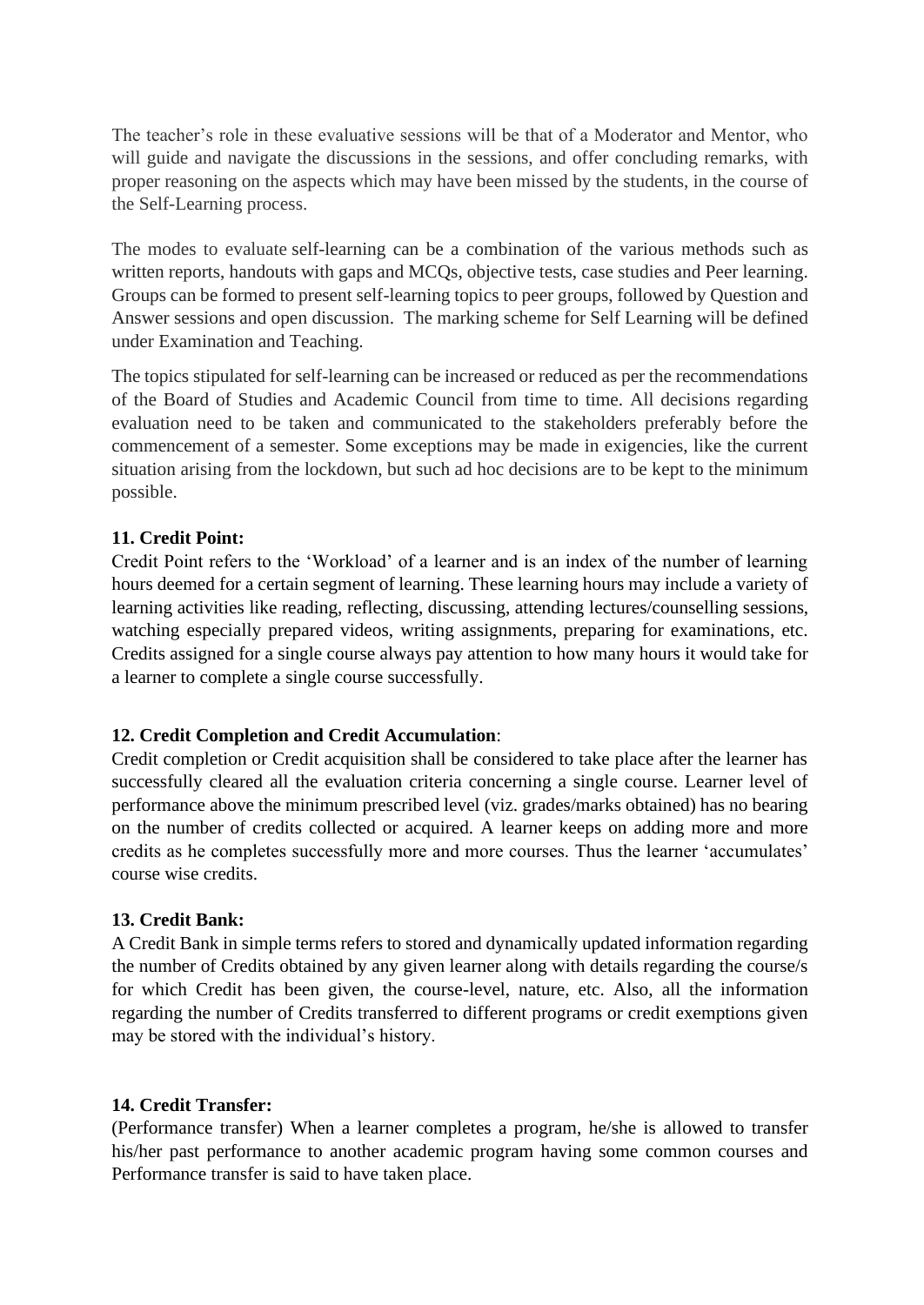#### **15. Course Exemption:**

Occasionally, when two academic programs offered by a single university or by more than one university, may have some common or equivalent course-content, the learner who has already completed one of these academic programs is allowed to skip these 'equivalent' courses while registering for the new program. The Learner is 'exempted' from 'relearning' the common or equivalent content area and from re-appearing for the concerned examinations. It is thus taken for granted that the learner has already collected in the past the credits corresponding to the exempted courses.

#### **Part II (Section B)**

#### **Note: The Ordinances and Regulations given below apply to Under Graduate Programmes of the University**.

#### **O\*\*\*\*\***

The minimum duration of the Under Graduate Programme will be of 3 years in the Semester pattern i.e. from Sem. I to Sem. VI.

The degree will be awarded to a learner who completes 120 credits of the programme in a period of 3 to 6 years from the year of enrolment to semester VI.

If a learner does not earn 120 credits in 12 semesters from the year of enrolment to semester I, he/she may at his/her option transfer his/her performance in the existing/new program after establishing an equivalence between old and new syllabus. Such a performance transfer will be decided by the Board of Studies / Ad-hoc Board / Ad hoc Committee of the concerned subject. The admission to the program will be governed by the existing rules

#### **O\*\*\*\*\* The fees for the transfer of credits or performance will be based on the number of credits that a learner has to complete for the award of the degree.**

**R** \*\*\*\* Credits earned at one institution for one or more courses under a given program will be accepted under another program either by the same institution or another institution either through Direct Performance Transfer or Course exemption.

#### **R**\*\*\*\* **The Scheme of Teaching and Examination**:

The Scheme of Teaching and Examination shall be divided into **TWO** components, **internal assessment and External assessment** (semester-end examination) for each course of the program.

The performance of the learners shall be evaluated in two components: Internal Assessment with 40% marks by way of continuous evaluation and by Semester End Examination with 60% marks by conducting the theory examination.

**Internal Assessment:** - It is defined as the assessment of the learners based on continuous evaluation as envisaged in the credit-based system by way of participation of learners in various academic and correlated activities in the given semester of the programme.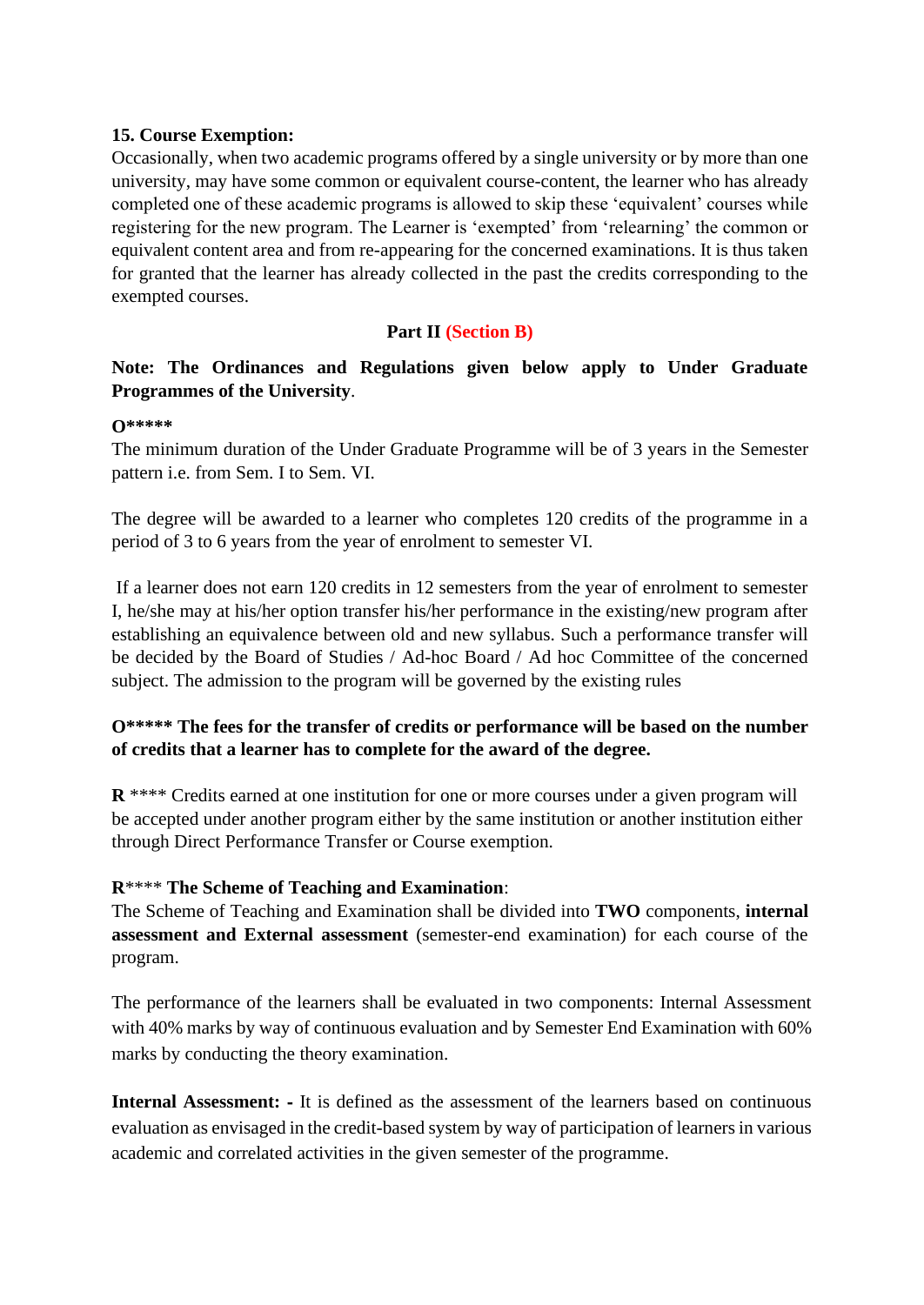#### **A). Internal Assessment – 40% 40 marks**

#### **1. For Theory Courses**

| Sr.<br>No.     | Particulars                                                       | <b>Marks</b> |
|----------------|-------------------------------------------------------------------|--------------|
|                | <b>ONE</b> class test / online examination to be conducted in the |              |
| 1              | given semester                                                    | 15 Marks     |
|                | One assignment based on curriculum (to be assessed by the teacher |              |
| $\overline{2}$ | Concerned                                                         | 10 Marks     |
| 3              | Self-Learning Evaluation                                          | 10 Marks     |
| $\overline{4}$ | Active participation in routine class instructional deliveries    | 05 Marks     |

#### **2. For Practical Courses**

| Sr.<br>No.     | Particulars                                                                 |          | <b>Marks</b> |
|----------------|-----------------------------------------------------------------------------|----------|--------------|
| 1              | <b>Semester End Practical Examination</b>                                   |          | 15 Marks     |
|                | Journal                                                                     | 05 Marks |              |
|                | Viva                                                                        | 05 Marks |              |
|                | <b>Laboratory Work</b>                                                      | 05 Marks |              |
| 2.             | One assignment/project with the class presentation to be assessed by        |          | 10 Marks     |
|                | teacher concerned                                                           |          |              |
|                | Presentation                                                                | 05 Marks |              |
|                | <b>Written Document</b>                                                     | 05 Marks |              |
| 3              | Self-Learning Evaluation                                                    |          | 10 Marks     |
| $\overline{4}$ | Active participation in routine class / Laboratory instructional deliveries |          | 05 Marks     |

#### ➢ **Project and Assignment:**

- Project or Assignment, which can in the following forms
	- − Case Studies
	- − Videos
	- − Blogs
	- − Research paper (Presented in Seminar/Conference)
	- − Field Visit Report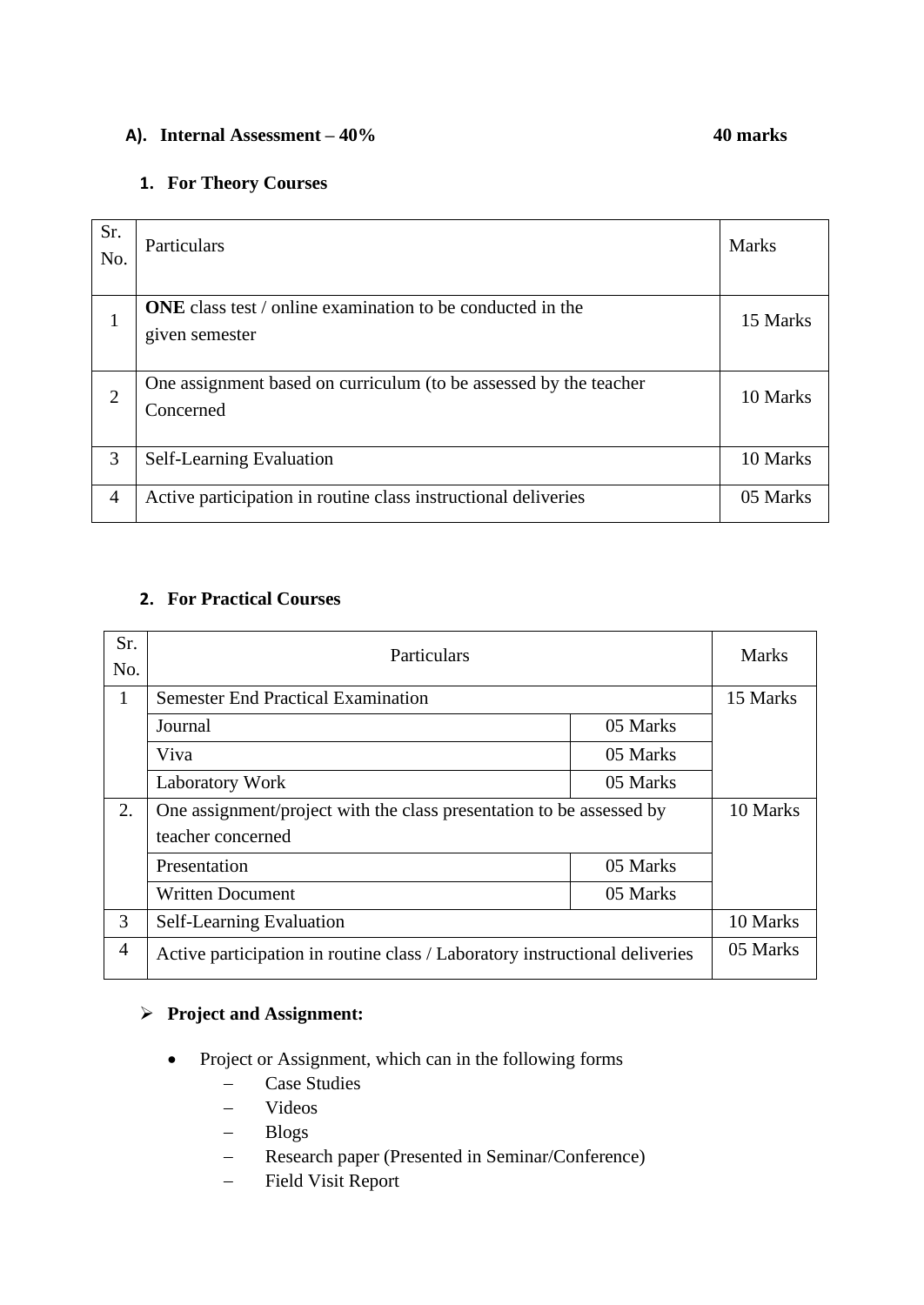- Presentations related to the subject (Moot Court, Youth Parliament, etc.)
- − Internships (Exposition of theory into practice)
- − Open Book Test
- Any other innovative methods

#### ➢ **Self-Learning Evaluation**

- 20% of the topics of the curriculum are learned by the student through self-learning using online/offline academic resource specified in the curriculum. hence 20% of the lectures shall be allocated for evaluation of students on self-learning topics.
- The identified topics in the syllabus shall be learnt independently by the students in a time-bound manner preferably from online resources. Evaluative sessions shall be conducted by the teachers and will carry 10 Marks.
- The self-learning topics can be evaluated into 3-4 student groups on the topics.
- Prescribe time duration (in days) for completion of each group of the topic and earmark self-learning evaluation lectures in the timetable. hence each group of the topic can be assigned 3 regular lectures for this evaluation for the entire class.

#### **3 Sub Topics**

Each evaluative session shall carry 3 Marks  $(3 \times 3 \text{ Units} = 9 \text{ Marks})$ . Students who participate in all evaluative sessions shall be awarded 1 additional Mark.

#### **4 Sub Topics**

Each evaluative session shall carry 2.5 Marks  $(2.5 \times 4 \text{ Units} = 10 \text{ Marks})$ .

- Evaluation of self-learning topics can commence in regular lectures assigned for self-learning evaluation in the timetable
- All students will actively participate in the presentation of each of the sub-topics.
- SUGGESTIVE Methods for Evaluation of Self-learning topics IN LECTURES:
	- − Seminars/presentation (PPT or poster), followed by Q&A
	- − Objective questions /Quiz / Framing of MCQ questions.
	- − Debates
	- − Group discussion
	- − You-Tube videos (Marks shall be based on the quality and viewership)
	- − Improvisation of videos
	- − Role Play followed by question-answers
	- − Viva Voce
	- − Any other innovative method

Student can be evaluated based on the quality of presentation, quality of  $Q \&$ A, the framing of the quiz, conduct of quiz, performance in debate etc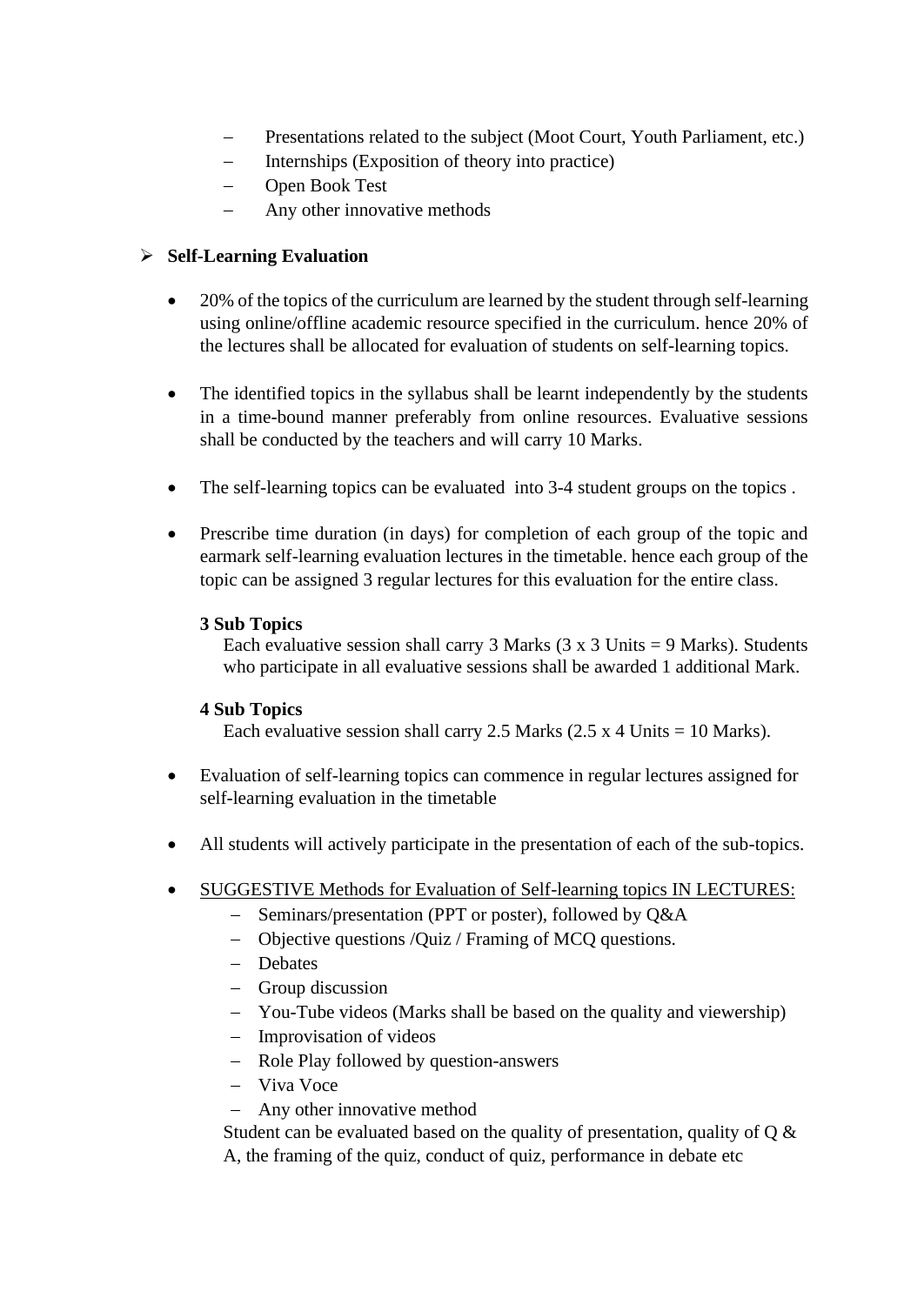• Teachers can frame other methods of evaluation also, provided that the method, duly approved by the college examination committee, is notified to the students at least 7 days before the commencement of the evaluation session and is forwarded for information and necessary action at least 3 days before the commencement of the evaluation session.

**SEMESTER END EXAMINATION:**  $\cdot$  It is defined as the examination of the learners based on performance in the semester-end theory / written examinations.

#### **B. Semester End Examination- 60 %** *60 Marks*

- 1) Duration These examinations shall be of 2 hours duration.
- 2) Question Paper Pattern: ‐
	- i. There shall be four questions each of 15 marks.
	- ii. All questions shall be compulsory with internal choice within the questions.
	- iii. The question may be sub-divided into sub-questions a, b, c, d  $\&$  e only and the allocation of marks depends on the weightage of the topic.

The marks of the internal assessment should not be disclosed to the students till the results of the corresponding semester is declared by the university.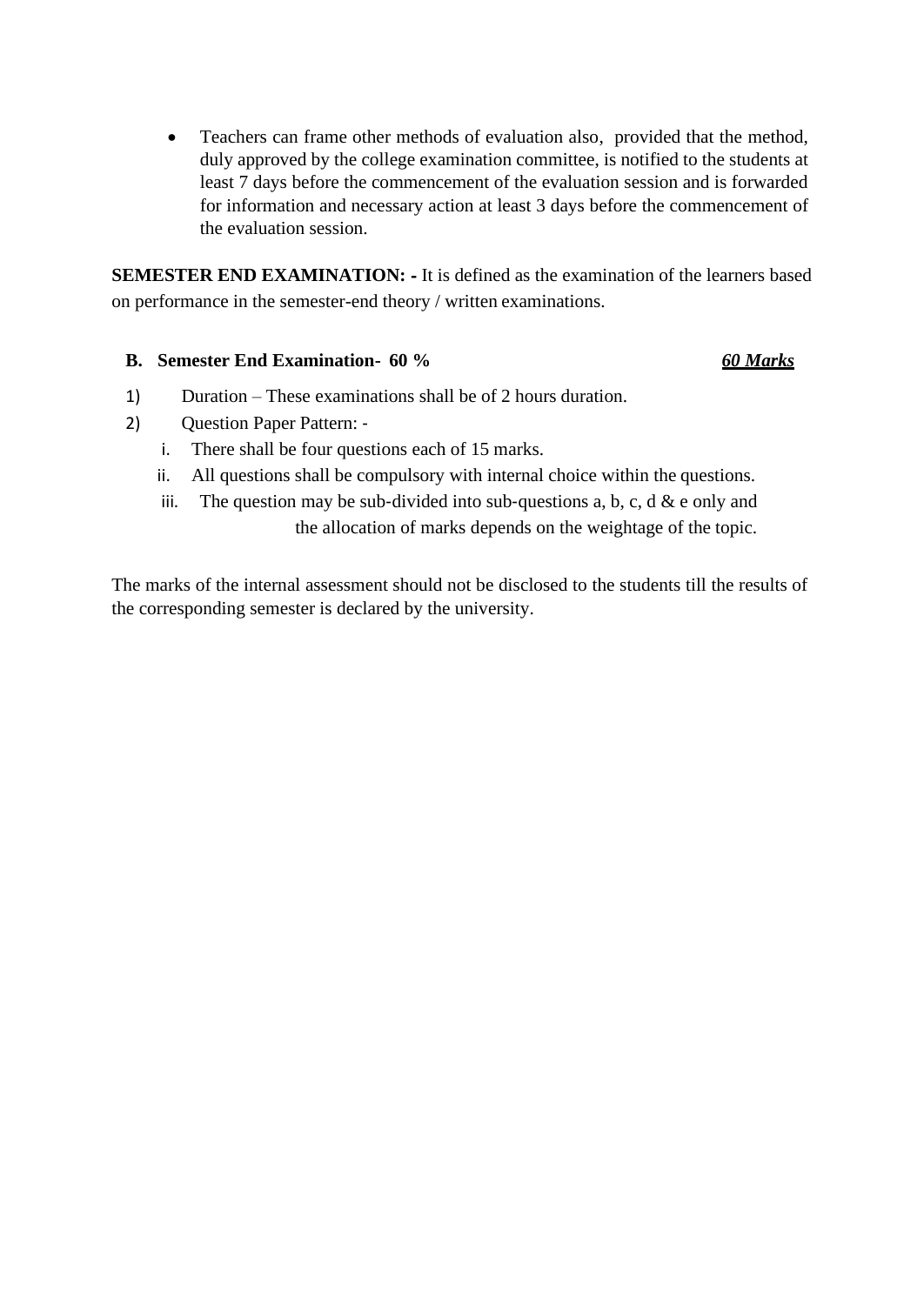

## **HSNC University, Mumbai**

### (2020-2021)

Ordinances and Regulations

With Respect to

Choice Based Credit System

### (CBCS)

For the Programmes Under

### **The Faculty of Commerce and Management**

For the programme

### **Bachelors of Commerce**

**Curriculum– First Year Undergraduate Programmes Semester-I and Semester -II**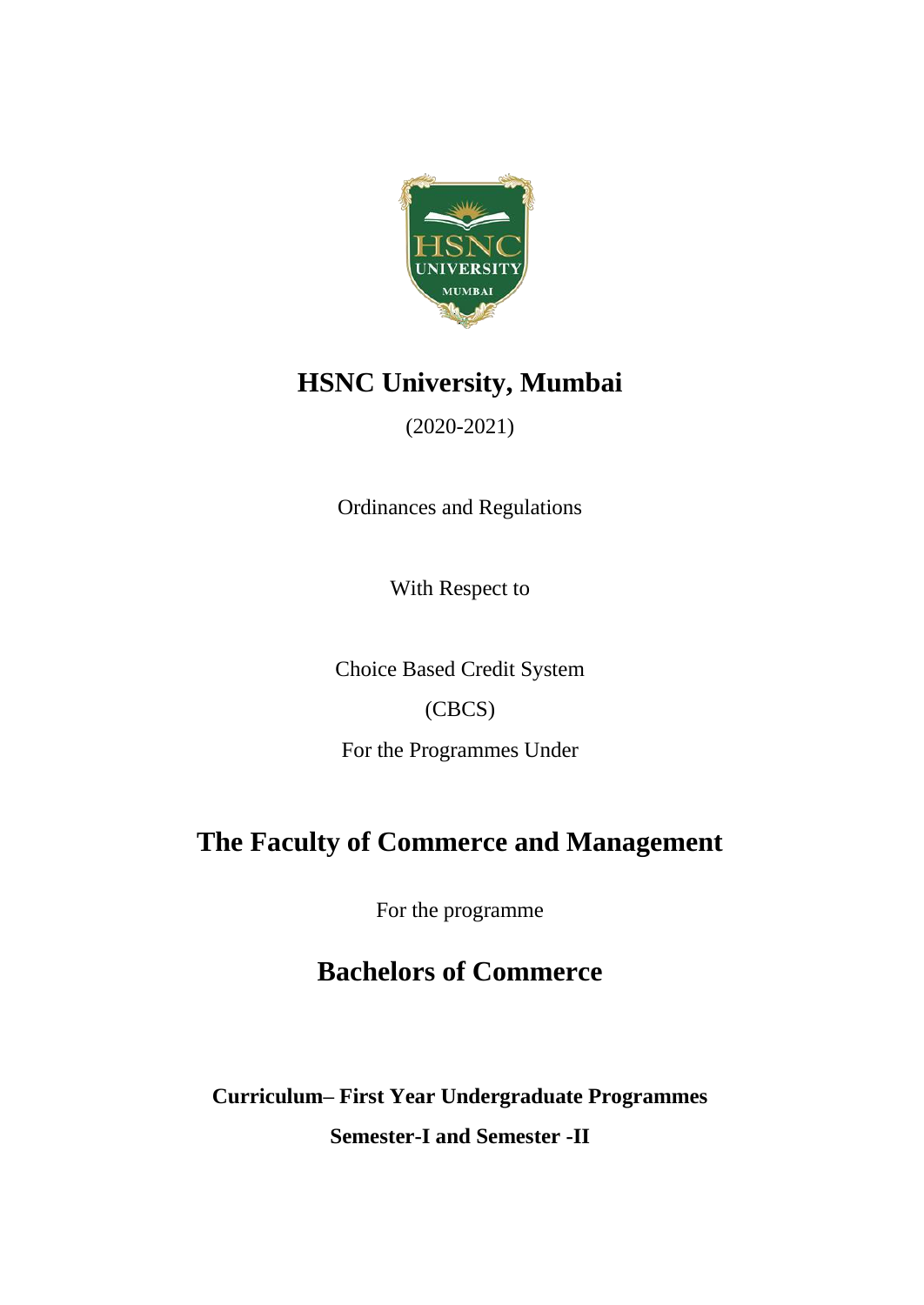## **INDEX**

### **Sr. No. Subject**

- **1. Accountancy and Financial Management**
- **2. Commerce**
- **3. Business Economics**
- **4. Business Communication**
- **5. Environmental Studies**
- **6. Foundation Course**
- **7. Mathematical and Statistical Techniques**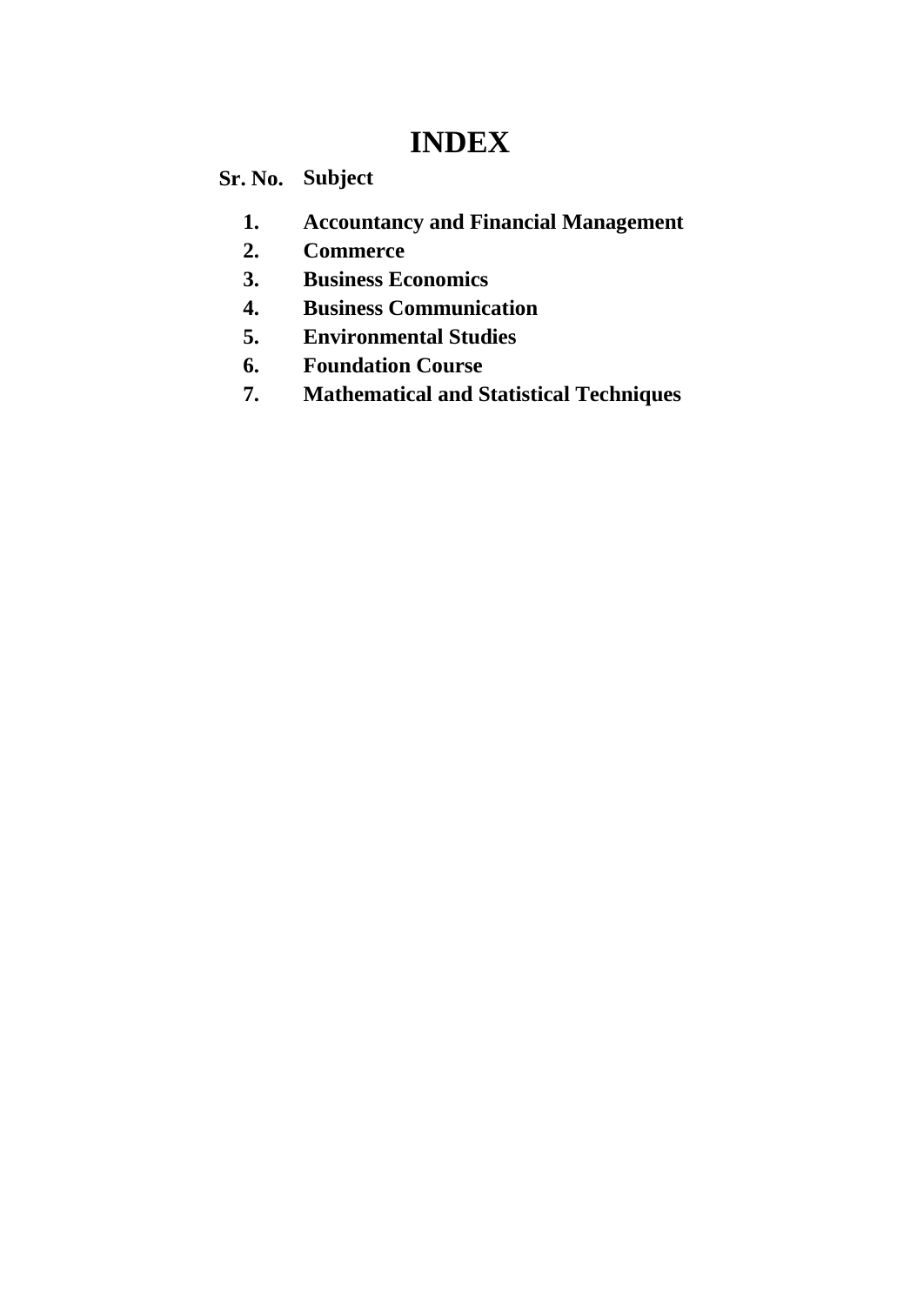## **Section D**

### **Part 1- Preamble**

The Bachelor of Commerce course is designed to provide competencies in basic commerce discipline as also impart requisite skills in problem solving, leadership, communications, decision making in organizations with appropriate subjects covering areas of economics, accounting, business management, human resource, taxation, marketing management and Information Technology.

The HSNC University follows the Choice Based Credit System (CBCS) which is a proven, flexible mode of learning in higher education which facilitates a student to have guided freedom in selecting his/her own choices of courses in the curriculum for completing a degree program. This is coupled with a focus on Project Based Learning and Industrial Training so as to enable the students become eligible and fully equipped for employment in industries, higher studies or entrepreneurship.

The course structure will definitely equip the students to accept the challenges of globalization and constant change and will enable them to be well placed in business, academics and administration in the country as well as abroad.

### **1. Course Objectives:**

#### **Semester I**

#### **UC-FCO-101 Accountancy and Financial Management I:**

- To give an insight into the basics of Accounting Concepts and Principles to students to have the foot hold in accounts.
- To make the students aware about Indian Accounting Standards.
- To enlighten the students about the concepts Capital and Revenue, Adjusting and Closing entries and Final accounts of a Manufacturing concern.
- To orient the learners about the Departmental accounts and also the allocation of expenses and incomes in different departments.
- To acquaint learners about the Accounting for Consignment transactions.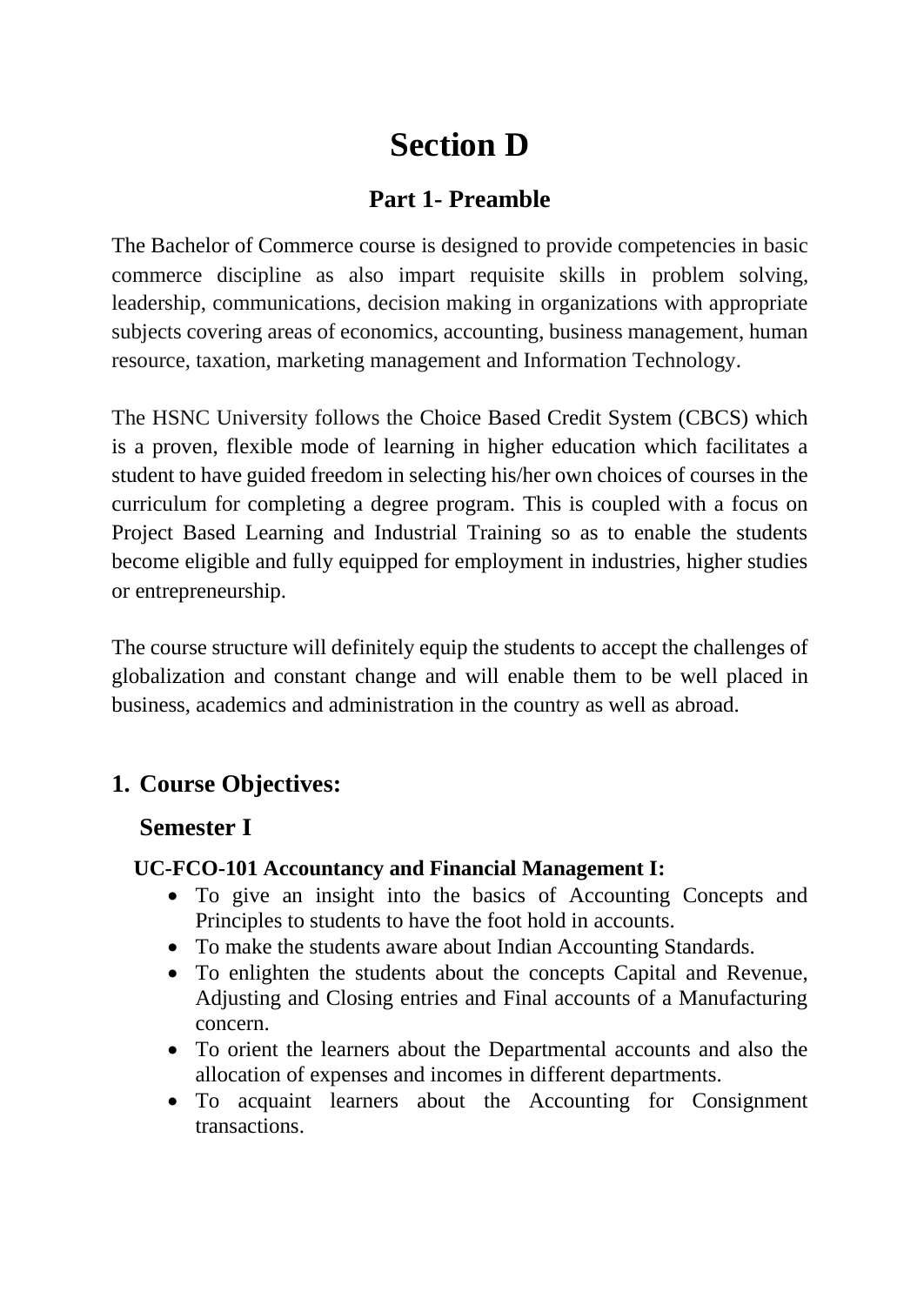### **UC-FCO-102 Commerce I:**

- To provide basic insights in various concepts of business.
- To make students aware of various forces that drives and shape business.
- To help self driven students in understanding the fundamentals of entrepreneurship development
- To equip students with some of the basic skills of doing business

### **UC-FCO-103 Business Economics I:**

- To provide learners with a basic understanding of the principles of microeconomics and to apply this knowledge to understanding of the decision-making process
- Analyse relevant economic concepts and economic models which inform the study of microeconomics

### **UC-FCO-104 Business Communication I:**

- To develop awareness of the nuances of the communication processes
- To develop effective listening skills in order to enhance their critical listening competency
- To develop effective writing skills in order to enable students to write with precision, correctness, exactness, efficiency and accuracy
- To develop effective oral skills in order to enable students to speak clearly, confidently and to gain the attention of an audience
- To effectively make use of the various communication technologies in this digital era

### **UC-FCO-105 Environmental Studies I:**

- To ensure that learners are able to understand the importance of nature and environment
- To ensure that the learners are prepared for all exigencies natural and environmental and prepare them to tackle them effectively
- To skill them in sustainability as a combat option
- To create sensitive leaders for tomorrow
- To help students develop problem solving skills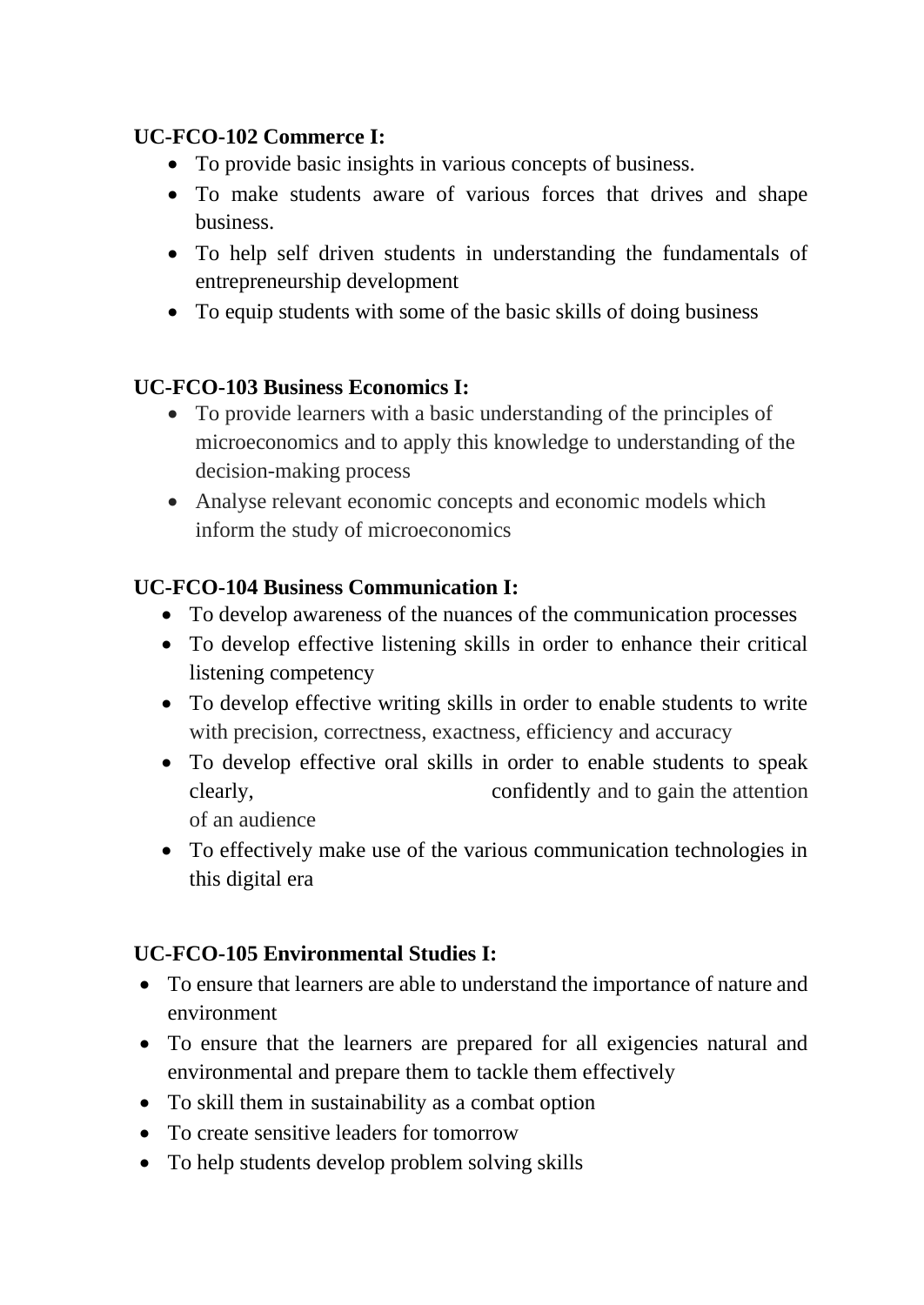- The assignments/projects, which will be part of internal assessment, aim at improving the practical approach of the student as also his/her ability to do teamwork. They will also help the student to get an in depth understanding of the topic.
- The presentations for the assignments/projects will improve presentation and interpersonal communication skills.

### **UC-FCO-106 Foundation Course I:**

- To help students appreciate the guiding values and the diversity of the Indian society.
- To make them understand the causes and impact of inequality on development of modern India.
- Sensitize the students towards gender identities.

### **UC-FCO-107 Mathematical and Statistical Techniques I:**

- To develop arithmetical and numerical abilities.
- To develop the abilities to apply the mathematical concepts to real life problems in commerce, economics and management.
- To develop logic and quantitative thinking.
- To prepare for competitive examinations.
- The assignments/projects, which will be part of internal assessment, aim at improving the problem solving ability of the student as also his/her ability to do teamwork. They will also help the student to get an in depth understanding of the topic.
- To improve presentation and interpersonal communication skills through presentations for the assignments/projects.

### **Semester II**

### **UC-FCO-201 Accountancy and Financial Management II:**

- To give an insight into the basics of Accounting Concepts and Principles to students to have the foot hold in accounts.
- To make the students aware about Indian Accounting Standards.
- To orient the learners about the accounting for Hire Purchase transactions.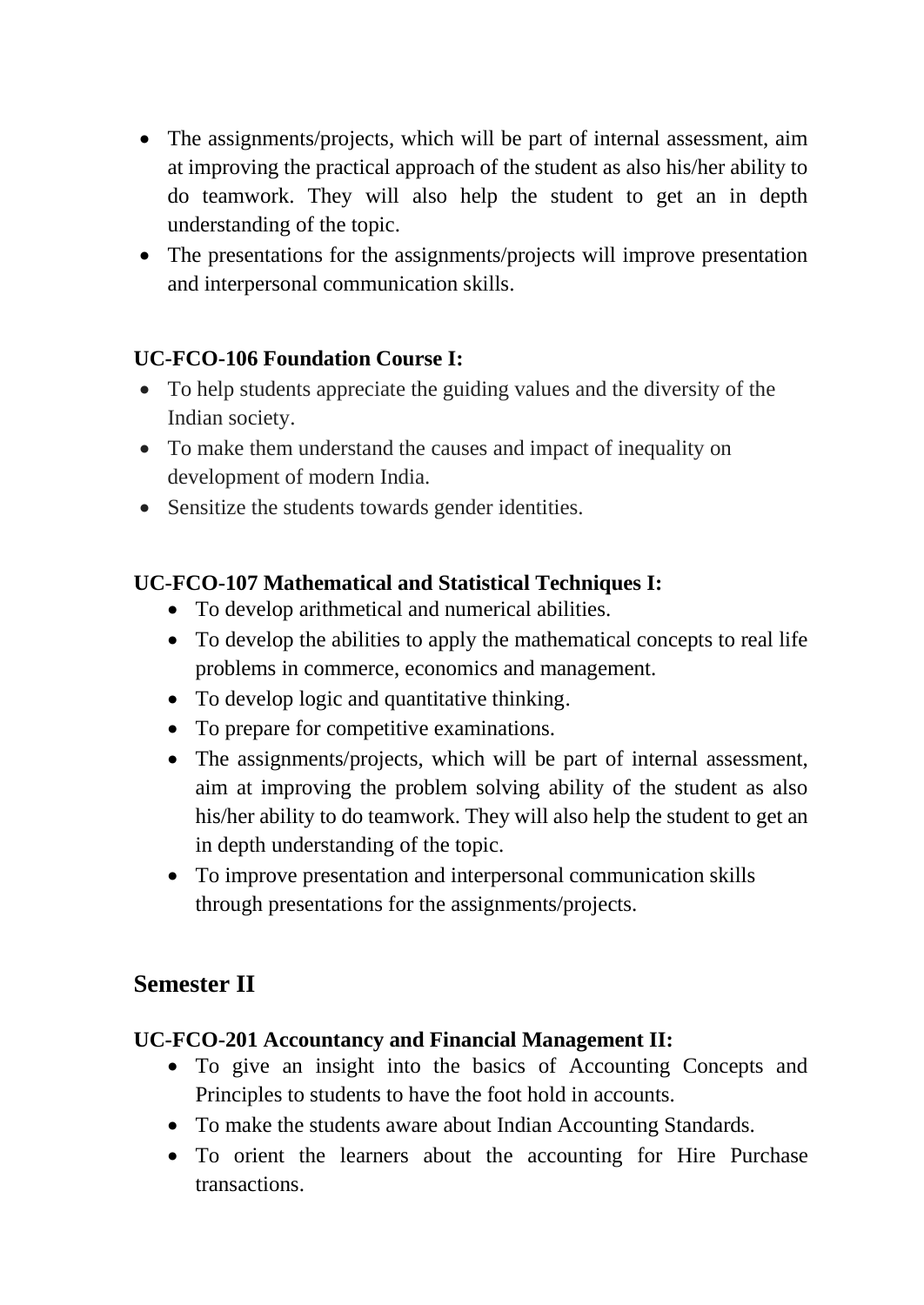- To acquaint learners about the Branch accounts.
- To make the students understand Inventory valuation and how to calculate fire insurance claim for loss of stock.

### **UC-FCO-202 Commerce II:**

- To introduce the concept of services and classification of services on various parameters
- To orient the learners on various organised and unorganised formats in India and growth trajectory of organised retail and its challenges
- To acquaint learners on the trends in ITES, Banking and Insurance, logistics and E-Commerce as a service sector and opportunities and challenges in these sector.
- To present the various career opportunities available to the learners in service sector.

### **UC-FCO-203 Business Economics II:**

- To provide learners with a basic understanding of the principles of markets and to apply this knowledge to understanding of the decisionmaking process
- Analyse relevant economic concepts and economic models which inform the study of markets

### **UC-FCO-204 Business Communication II:**

- To learn successful job interview skills
- To develop effective language & writing skills which are essential for the functioning of a business organization
- To familiarize students with the various forms of group communications
- To create an awareness of the goals and objectives of Public Relations for a business organization

### **UC-FCO-205 Environmental Studies II:**

• To ensure that learners are able to understand the importance of nature and environment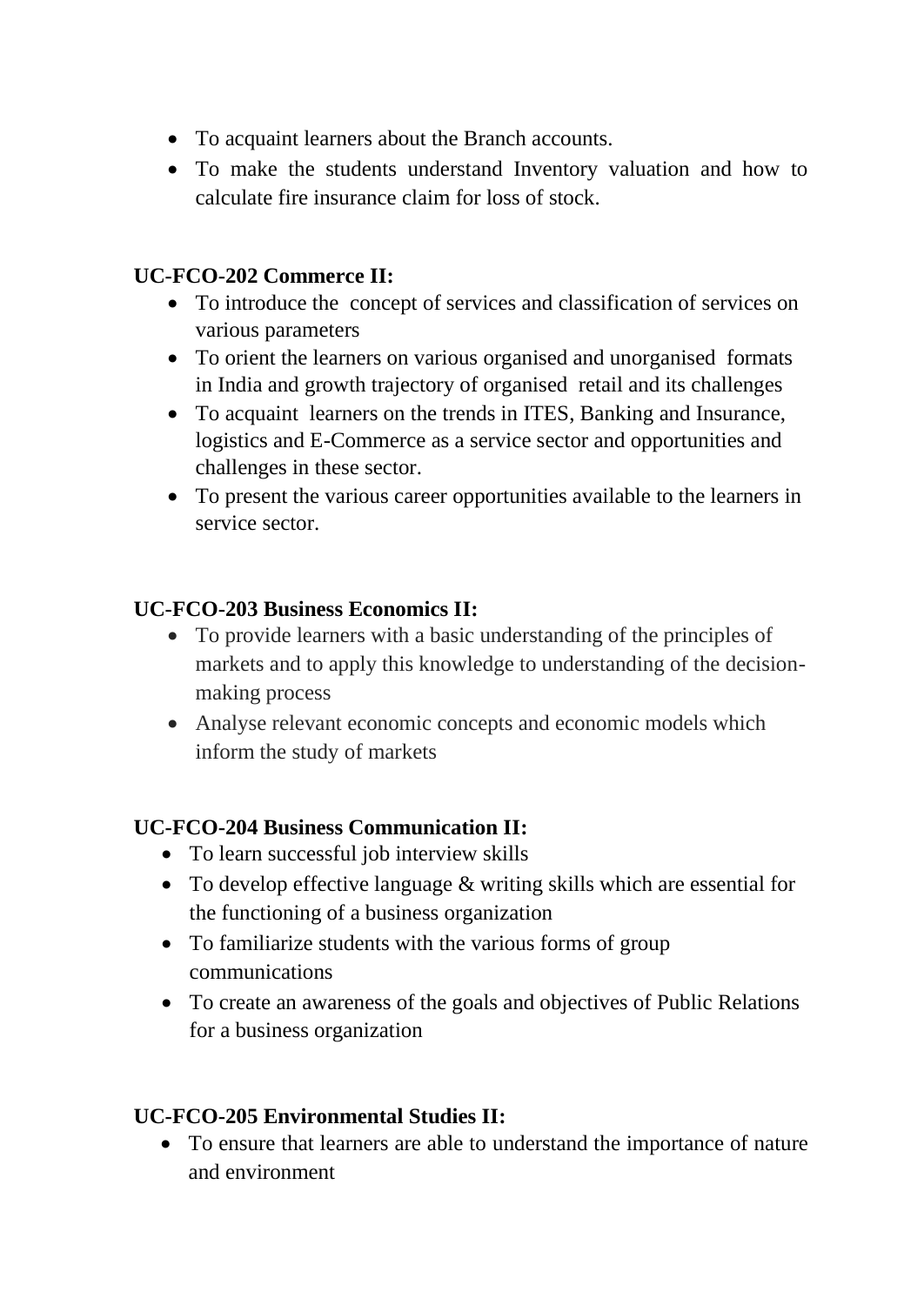- To ensure that the learners are prepared for all exigencies natural and environmental and prepare them to tackle them effectively
- To skill them in sustainability as a combat option
- To create sensitive leaders for tomorrow
- To help students develop problem solving skills
- The assignments/projects, which will be part of internal assessment, aim at improving the practical approach of the student as also his/her ability to do teamwork. They will also help the student to get an in depth understanding of the topic.
- The presentations for the assignments/projects will improve presentation and interpersonal communication skills.

### **UC-FCO-206 Foundation Course II:**

- To enable students to understand the significance of human rights.
- To explain the students basic tenets of Indian constitution.
- To help students examine and explore the efforts made towards an equitable, tolerant and sustainable society.
- To comprehend the role of media in a democratic state for social development.

### **UC-FCO-207 Mathematical and Statistical Techniques II:**

- To develop arithmetical and numerical abilities.
- To develop application abilities.
- To develop logic and quantitative thinking.
- To develop teamwork through group projects and assignments.
- To improve presentation and interpersonal communication skills through presentations for the assignments/projects.

### **2. Process adopted for curriculum designing:**

The members of the respective departments initially developed a draft syllabus after research on the existing curriculum from other Universities, studying the current needs of the industry, analyzing the new trends in the subjects and even connecting to some NGOs in few subjects. The drafted syllabus was then shown to academicians, experts from industry and researchers through emails and their inputs were gathered through meetings.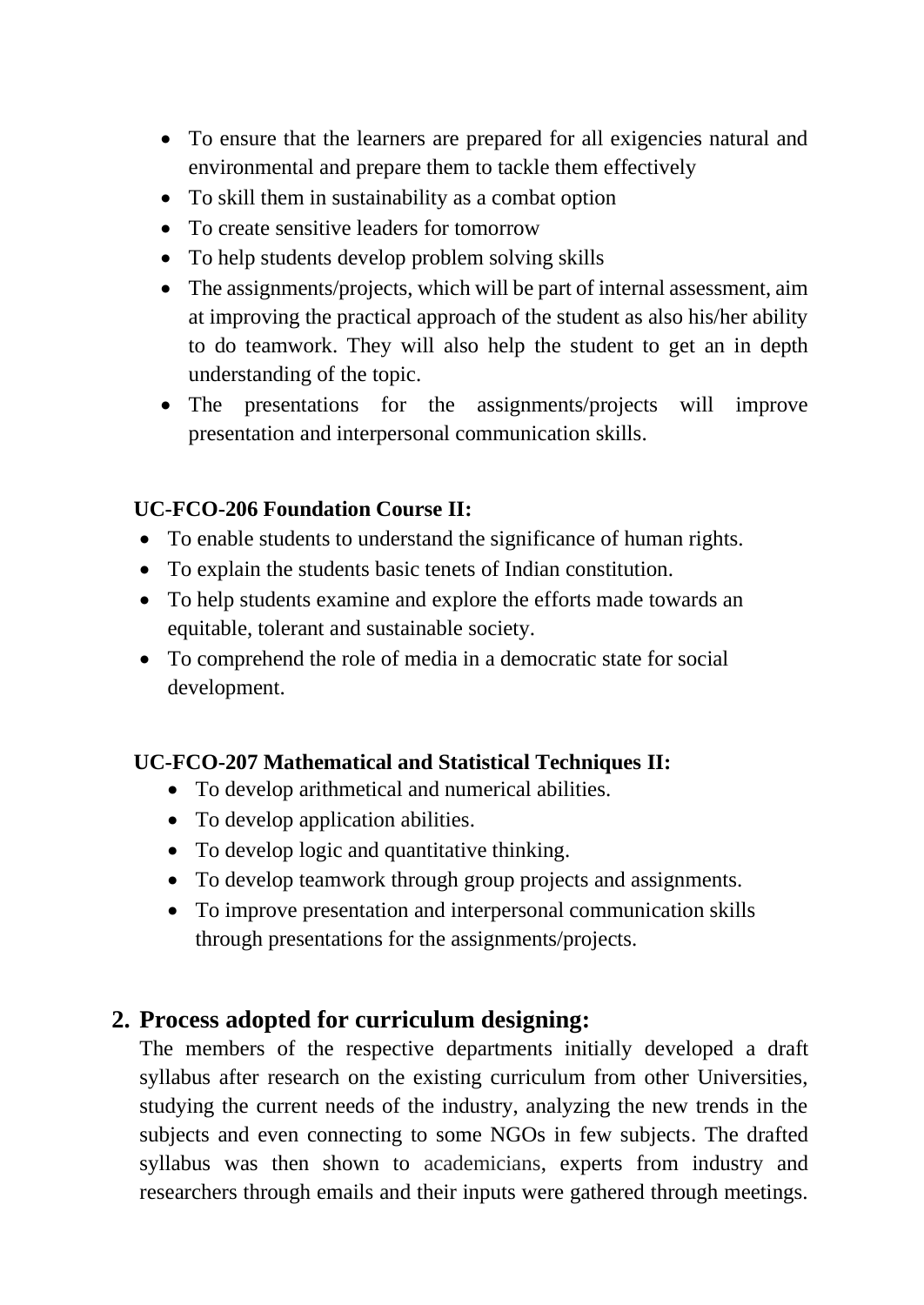These valuable inputs were incorporated into the syllabus ensuring that the syllabus is enriched in all aspects.

### **3. Salient features, how it has been made more relevant:**

While designing of the syllabus, care has been taken to ensure that the student learns application skills along with theory. Demonstrations of the practical applications shall be conducted through special lectures and workshops that will contribute to enhanced learning. A combination of lectures, problem solving during tutorials and the supplementary sessions all contribute to make a student job ready.

### **4. Learning Outcomes:**

#### **UC-FCO-101 Accountancy and Financial Management I:**

- Learners will be able to prepare financial statements in accordance with appropriate accounting standards
- The learner shall be able to comprehend and analyse departmental accounts and consignment accounts
- Learners shall possess the knowledge of interpreting the business implications of financial statement information

### **UC-FCO-102 Commerce I:**

The students will have insights into the fundamental concept of business and the importance of business environment in doing business. Fundamental concepts of entrepreneurship and project planning and development will help the self driven students in considering the enterprise development as one of the career option sooner or in later stages of life and how to go about it. Students will be aware of some basic skills that are required for doing business.

### **UC-FCO-103 Business Economics I:**

- The knowledge gained in the course will make students better informed citizens and allow them to follow the debates over various economic events and policies reported in the news media.
- This course will prepare students to be successful in advanced level studies in economics
- Students will be able to understand introductory microeconomic theory, solve basic microeconomic problems, and use these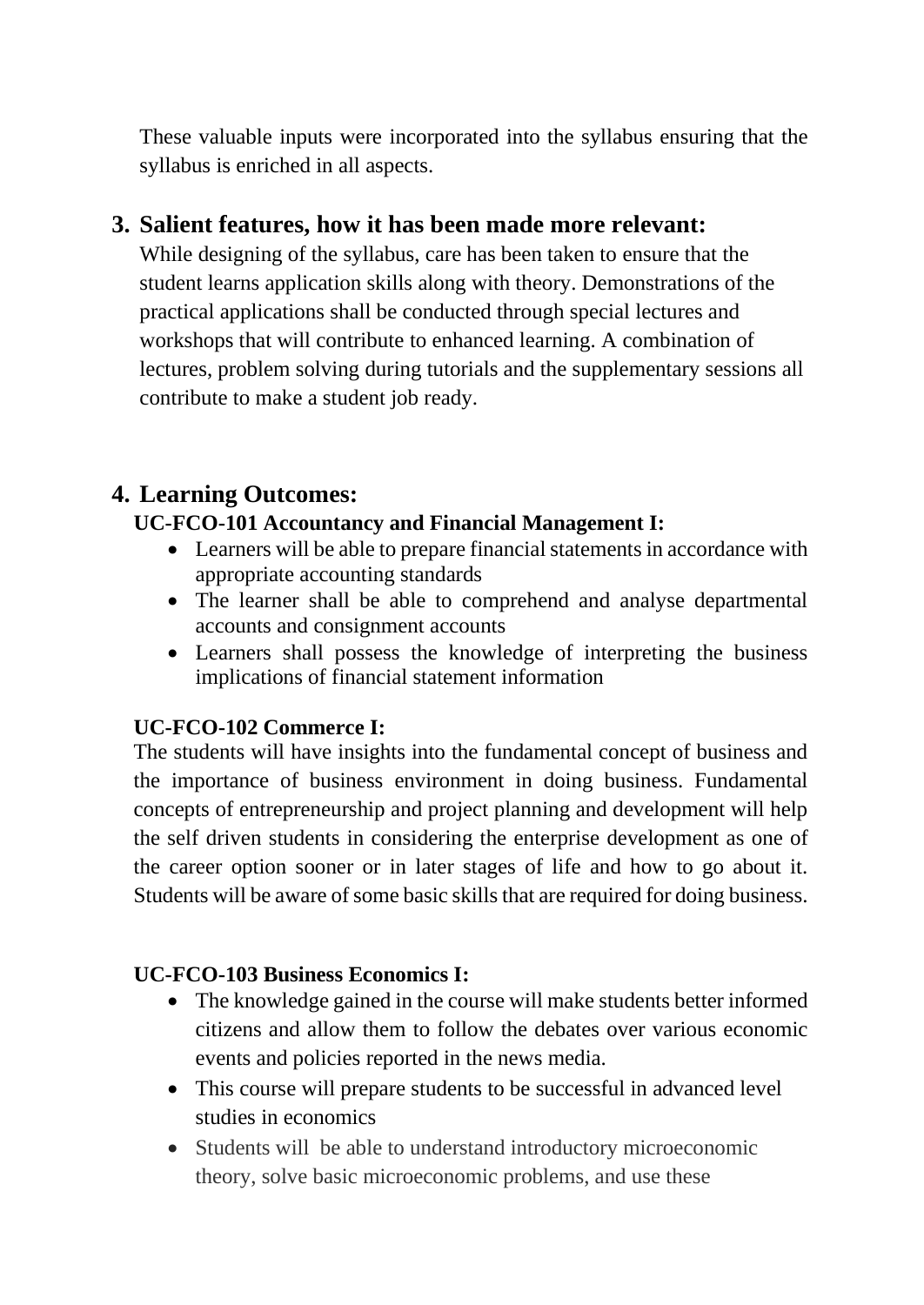techniques to think about a number of policy questions relevant to the operation of the real economy.

• It provides a solid foundation for economic analysis and thinking that can last throughout their education and subsequent professional careers

### **UC-FCO-104 Business Communication I:**

- After successful completion of the course the students should be able to enhance their listening, speaking, reading and writing skills in order to meet the challenges of the business world
- A basic introduction to the theory of communication would enable the students to apply theoretical knowledge to practical aspects of communication
- The students would successfully learn to identify and overcome barriers to communication
- An adequate knowledge and practice of essential business letter writing skills would enable students to express themselves in an intelligible and comprehensive manner
- The knowledge and skills to draft a comprehensive job application letter and an impressive resume would prepare students to be job ready

### **UC-FCO-105 Environmental Studies I:**

At the end of the course, students will be able to

- Emerge as global citizens with the ability to handle the global environmental crisis better.
- Be informed and participate in the well-being of the planet
- To create and be able to become environmental warriors of the future
- Focus on problem solving skills through case study
- Become role model in conservation, sustainability and preservation

#### **UC-FCO-106 Foundation Course I:**

At the end of the course, students will have

- Value based principles underpinning behavior.
- Awareness of diversity and contemporary issues of state and society.
- A more sensitized gender attitude.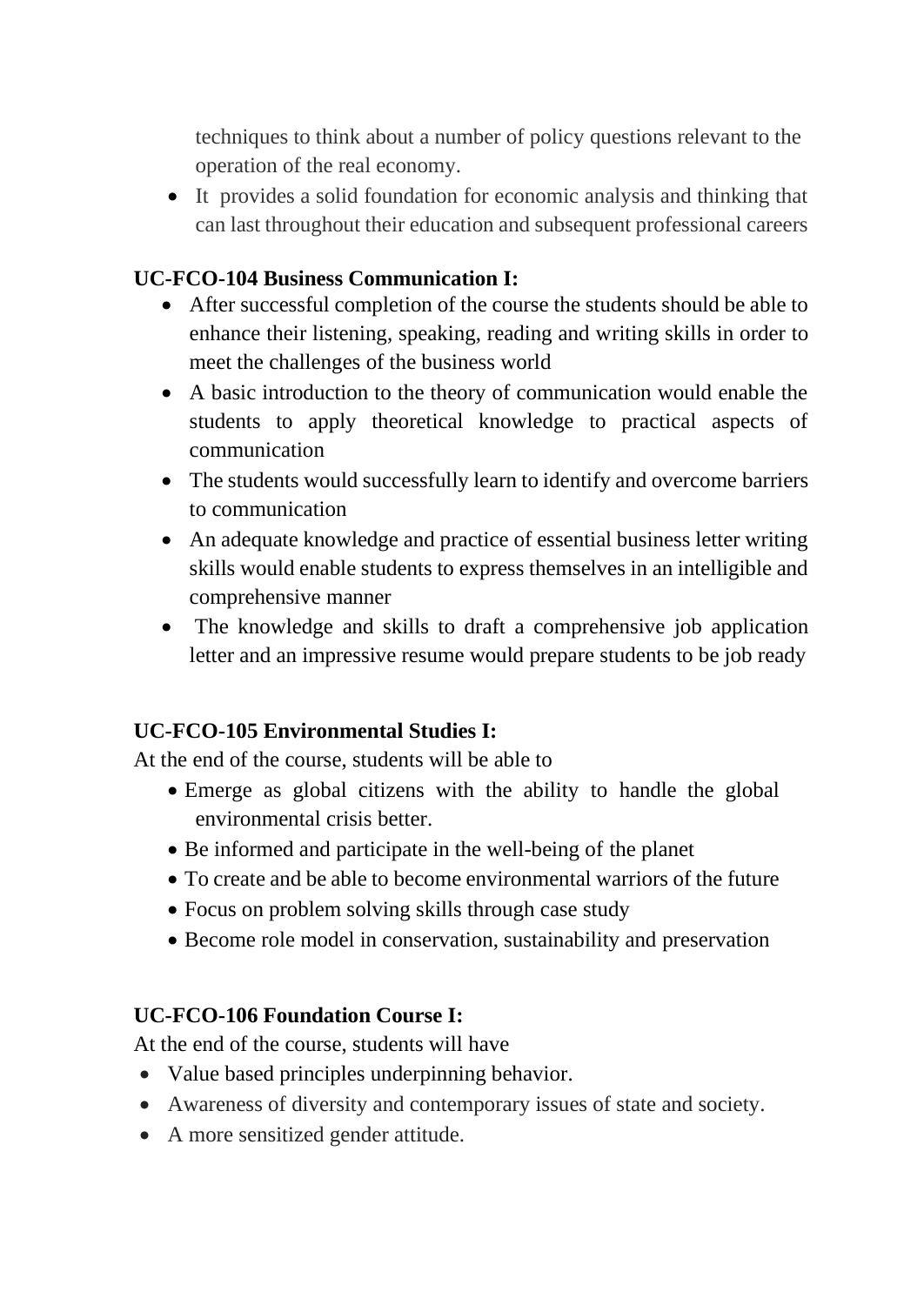### **UC-FCO-107 Mathematical and Statistical Techniques I:**

At the end of the course, students will be able to

- apply mathematical and statistical techniques in a diverse variety of disciplines
- solve problems on their own by analysing the topics
- calculate financial values required in business
- recognize the importance and value of mathematical and statistical thinking
- recognize and appreciate the connections between mathematical and statistical theory and applications
- independently read mathematical and statistical literature

### **UC-FCO-201 Accountancy and Financial Management II:**

- Learners will be able to prepare financial statements in accordance with appropriate accounting standards
- The learner shall be able to comprehend and analyse branch accounts and hire purchase transactions.
- Learners shall possess the knowledge of interpreting the business implications of financial statement information.
- Learners shall be able to comment on inventory valuation methods followed by a concern and its implications.

### **UC-FCO-202 Commerce II:**

- 1. Understand the concept of effective retailing
- 2. Possess the knowledge of various retail formats and will be able to understand retail customer
- 3. The learner shall be able to comprehend the various terminologies and concepts like BPO, KPO, etc. in the ITES sector.
- 4. To be able to comment on the recent trends like digital payments, FDI and other futuristic trends in the banking and insurance sector.
- 5. To be able to analyse the opportunities and challenges faced by Indian Corporates for smooth transition to e-commerce in B2B, B2C, C2C activities.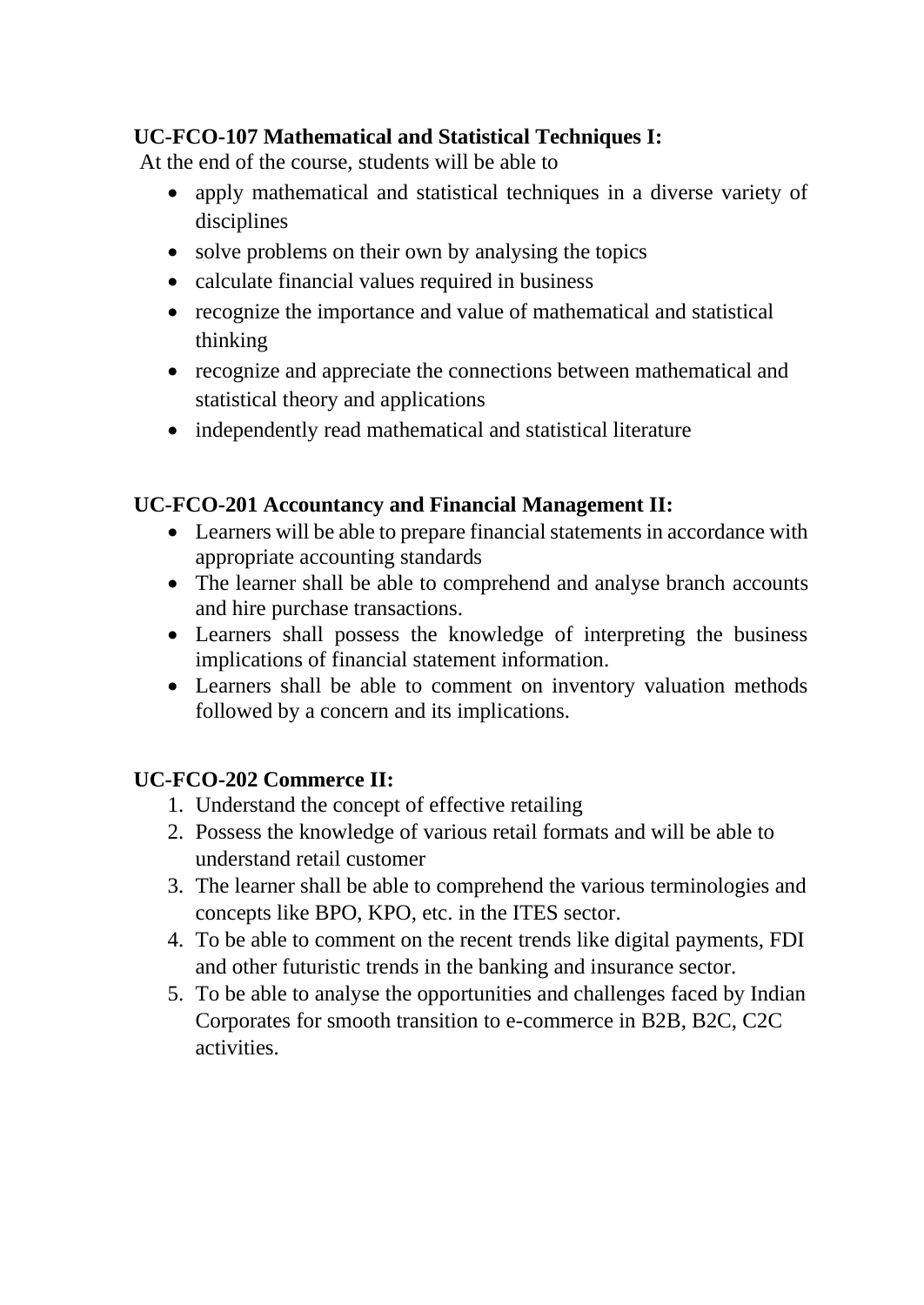### **UC-FCO-203 Business Economics II:**

- The knowledge gained in the course will make students better informed citizens and allow them to follow the debates over various economic events and policies reported in the news media.
- This course will prepare students to be successful in advanced level studies in economics
- Students will be able to understand introductory microeconomic theory, solve basic microeconomic problems, and use these techniques to think about a number of policy questions relevant to the operation of the real economy.
- It provides a solid foundation for economic analysis and thinking that can last throughout their education and subsequent professional careers

### **UC-FCO-204 Business Communication II:**

- Students will be job ready as they would be acquainted with the various interview skills
- To acquire various language & writing skills like drafting a notice, agenda and resolutions, trade letters, reports, summarizing, business proposals etc. which are essential for the smooth functioning of a business organization
- Students would be well aquatinted with the different forms of group communications; their advantages and disadvantages
- To learn the coordination, tools and strategies of internal and external public relations activities

### **UC-FCO-205 Environmental Studies II:**

At the end of the course, students will be able to

- Emerge as global citizens with the ability to handle the global environmental crisis better.
- Be informed and participate in the well-being of the planet
- To create and be able to become environmental warriors of the future
- Focus on problem solving skills through case study
- Become role model in conservation, sustainability and preservation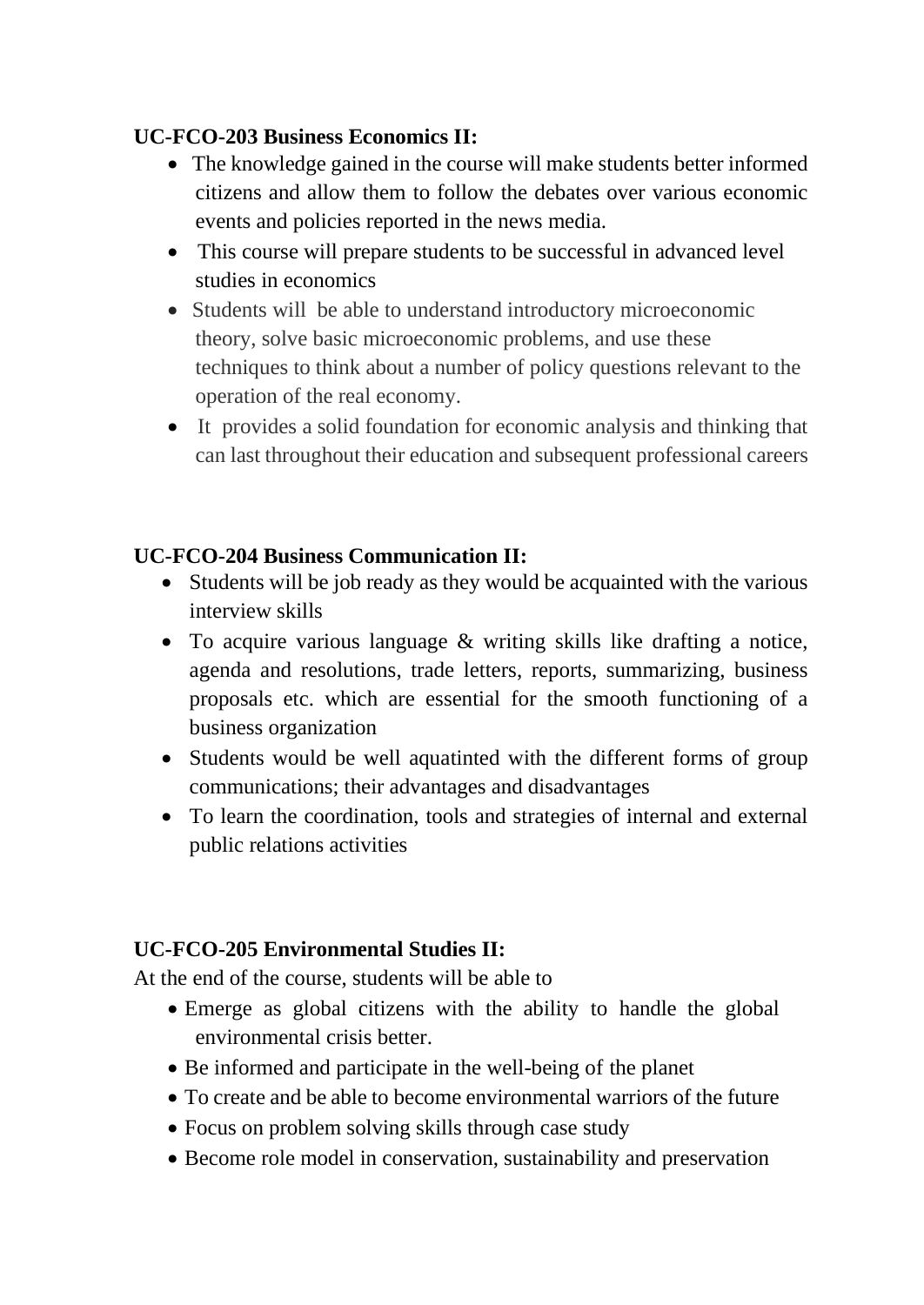### **UC-FCO-206 Foundation Course II:**

At the end of the course, students will have

- Attained basic understanding of human rights.
- Knowledge of Fundamental Rights, Directive Principles of State Policy and Fundamental Duties.
- Awareness of sustainable communities and role of media in social development.

### **UC-FCO-207 Mathematical and Statistical Techniques II:**

At the end of the course, students will be able to

- apply mathematical and statistical techniques in a diverse variety of disciplines
- solve problems on their own by analysing the topics
- calculate financial values required in business
- recognize the importance and value of mathematical and statistical thinking
- recognize and appreciate the connections between mathematical and statistical theory and applications
- independently read mathematical and statistical literature

### **5. Input from stakeholders**

For drafting the syllabus, each department has taken inputs from industry experts, parents and notable alumni. The stakeholders have been impressed with the inclusion of e-learning options for the learners provided in the syllabus. They have suggested subsequently to add more practical hands on examples, learning through games and GIS certificate programs. For more advanced related topics, there can be sharing of video lectures and seminars, workshops, short term courses could be organized.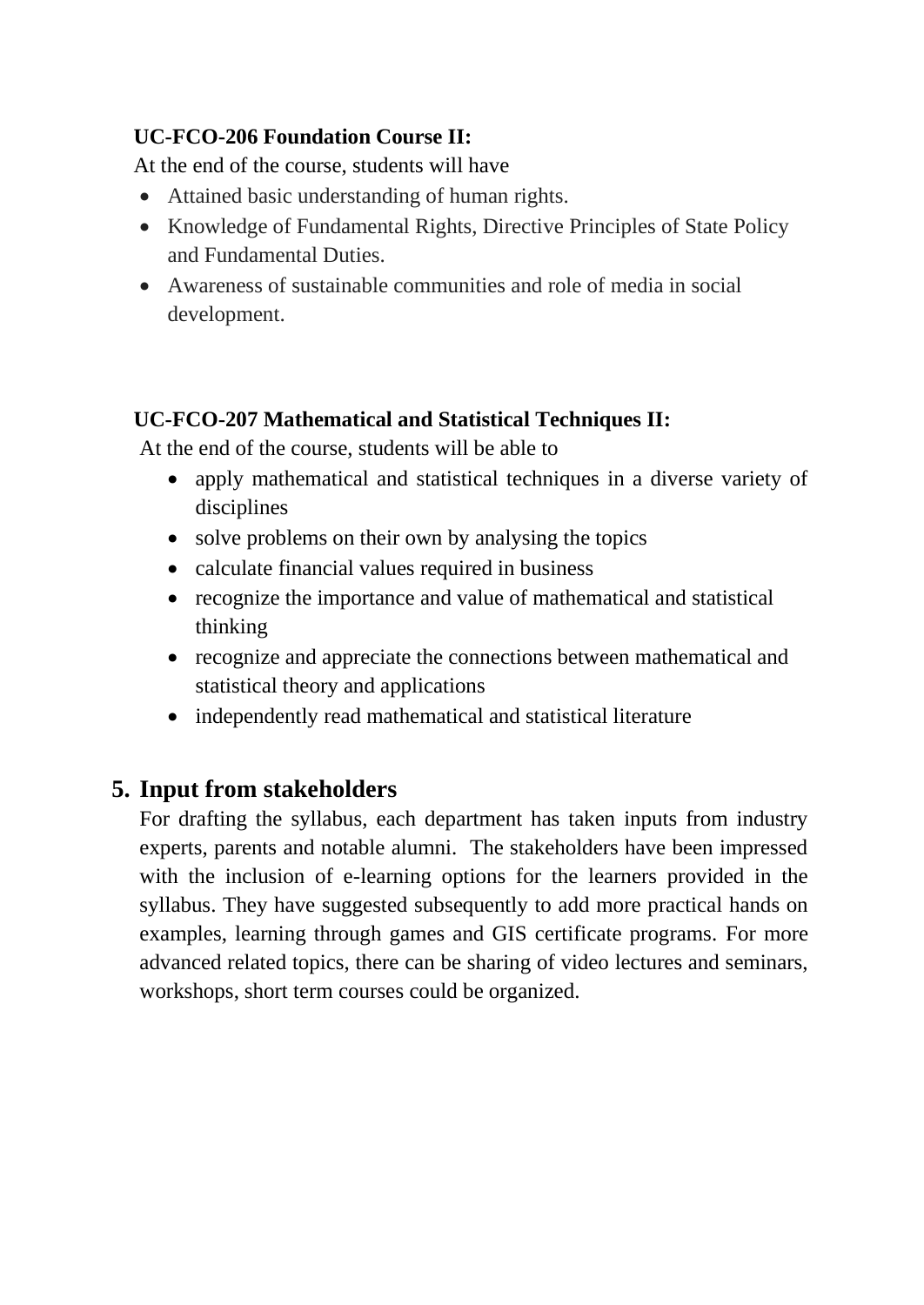### **Part 2 - The Scheme of Teaching and Examination**

### **Semester – I Summary**

| Sr.            |          | <b>Choice Based Credit System</b>        | <b>Subject Code</b>    | Remarks                  |
|----------------|----------|------------------------------------------|------------------------|--------------------------|
| No.            |          |                                          |                        |                          |
| $\mathbf{1}$   | Elective | Discipline<br>Specific                   | <b>UC-FCO-101</b>      | Accountancy<br>and       |
|                | Course   | Elective (DSE) Courses                   |                        | Financial                |
|                |          |                                          |                        | Management I             |
|                |          | Discipline Related Elective              | UC-FCO-102, UC-FCO-103 | Commerce I,              |
|                |          | (DRE) Courses                            |                        | <b>Business</b>          |
|                |          |                                          |                        | Economics I              |
| $\overline{2}$ |          | <b>Ability Enhancement Courses (AEC)</b> | UC-FCO-104, UC-FCO-105 | <b>Business</b>          |
|                |          |                                          |                        | Communication I,         |
|                |          |                                          |                        | Environmental            |
|                |          |                                          |                        | Studies I                |
|                |          |                                          |                        |                          |
| 3              |          | <b>Skill Enhancement Courses (SEC)</b>   | <b>UC-FCO-106</b>      | <b>Foundation Course</b> |
|                |          |                                          |                        | I                        |
| $\overline{4}$ |          | Core Courses (CC)                        | <b>UC-FCO-107</b>      | Mathematical and         |
|                |          |                                          |                        | <b>Statistical</b>       |
|                |          |                                          |                        | Techniques I             |
|                |          |                                          |                        |                          |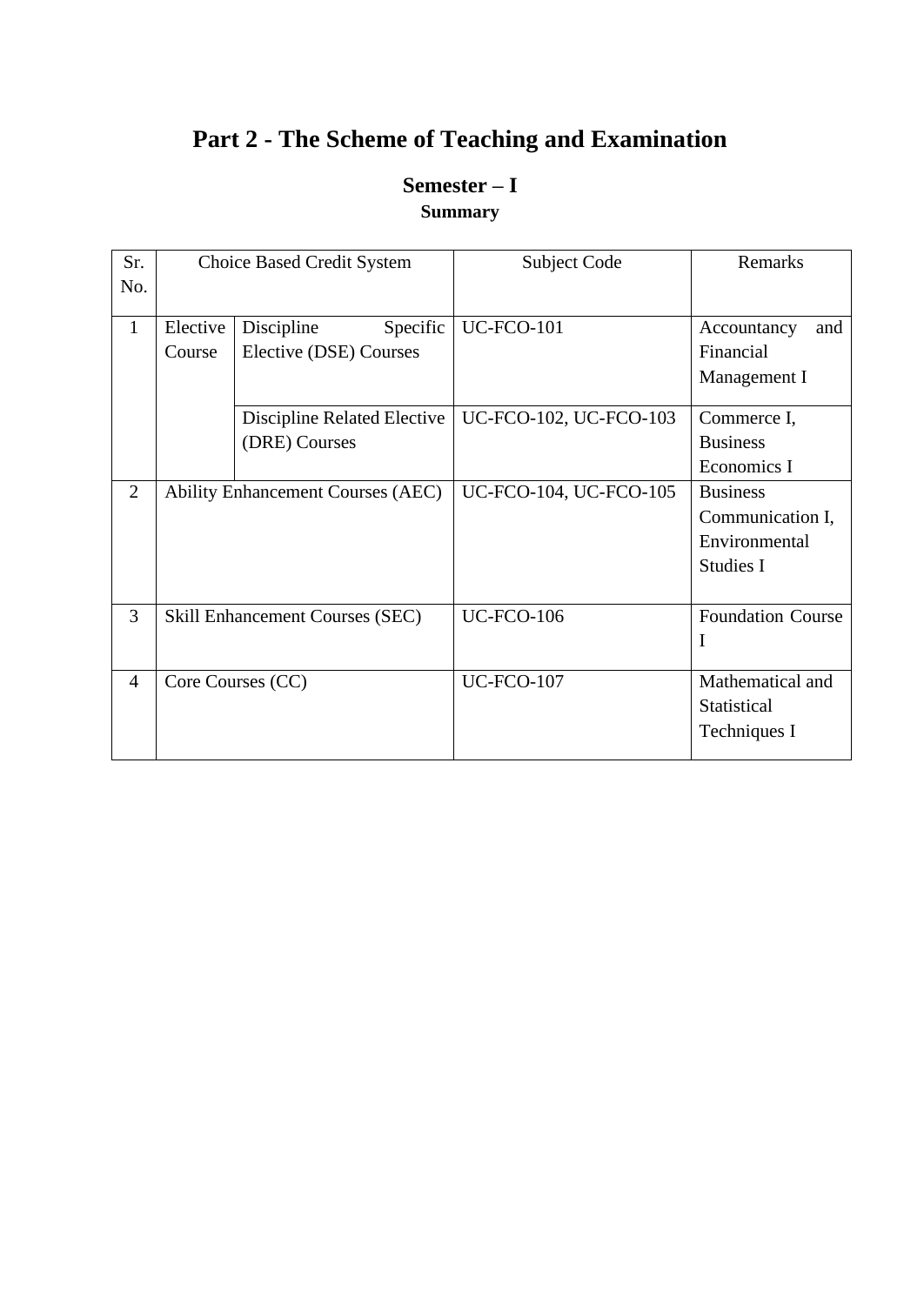| Sr.<br>No      | Subjec<br>t Code   | Subject Title                                   |                | Periods Per Week |                |                  |                |                |            |           | <b>Internals</b>   |           |            | Total<br>Mark<br>S |
|----------------|--------------------|-------------------------------------------------|----------------|------------------|----------------|------------------|----------------|----------------|------------|-----------|--------------------|-----------|------------|--------------------|
|                |                    |                                                 | U<br>nit<br>S  | <b>SL</b>        | L              | T                | ${\bf P}$      | Credi<br>t     | <b>SLE</b> | <b>CT</b> | AP                 | <b>TA</b> | <b>SEE</b> |                    |
| $\mathbf{1}$   | UC-<br>FCO-<br>101 | Accountancy<br>and Financial<br>Management I    | $\overline{4}$ | 20%<br>$\ast$    | $\overline{4}$ | $\boldsymbol{0}$ | $\overline{0}$ | 3              | 10         | 15        | 5                  | 10        | 60         | 100                |
| $\overline{2}$ | UC-<br>FCO-<br>102 | Commerce I                                      | $\overline{4}$ | 20%<br>$\ast$    | $\overline{3}$ | $\overline{0}$   | $\overline{0}$ | 3              | 10         | 15        | 5                  | 10        | 60         | 100                |
| 3              | UC-<br>FCO-<br>103 | <b>Business</b><br>Economics I                  | $\overline{4}$ | 20%<br>$\ast$    | $\overline{3}$ | $\overline{0}$   | $\overline{0}$ | 3              | 10         | 15        | 5                  | 10        | 60         | 100                |
| $\overline{4}$ | UC-<br>FCO-<br>104 | <b>Business</b><br>Communication<br>I           | 3              | 20%<br>$\ast$    | $\overline{3}$ | $\mathbf{1}$     | $\overline{0}$ | 3              | 10         | 15        | 5                  | 10        | 60         | 100                |
| 5              | UC-<br>FCO-<br>105 | Environmental<br><b>Studies I</b>               | 5              | 20%<br>$\ast$    | $\overline{4}$ | $\theta$         | $\overline{0}$ | 3              | 10         | 15        | 5                  | 10        | 60         | 100                |
| 6              | UC-<br>FCO-<br>106 | Foundation<br>Course I                          | $\overline{4}$ | 20%<br>$\ast$    | $\overline{3}$ | $\overline{0}$   | $\overline{0}$ | $\overline{2}$ | 10         | 15        | 5                  | 10        | 60         | 100                |
| $\overline{7}$ | UC-<br>FCO-<br>107 | Mathematical<br>and Statistical<br>Techniques I | 5              | 20%<br>$\ast$    | 5              | $\mathbf{1}$     | $\overline{0}$ | 3              | 10         | 15        | 5                  | 10        | 60         | 100                |
|                |                    | Total Hours / Credit                            |                |                  |                |                  |                | 20             |            |           | <b>Total Marks</b> |           |            | 700                |

### **First Year Semester I Internal and External Detailed Scheme**

SL: Self Learning, L: Lecture, T: Tutorials, P: Practical, SLE- Self learning evaluation, CT-Commutative Test, SEE- Semester End Examination, TA-Teacher Assessment

**\*One to two lectures to be taken for CONTINUOUS self -learning Evaluation.**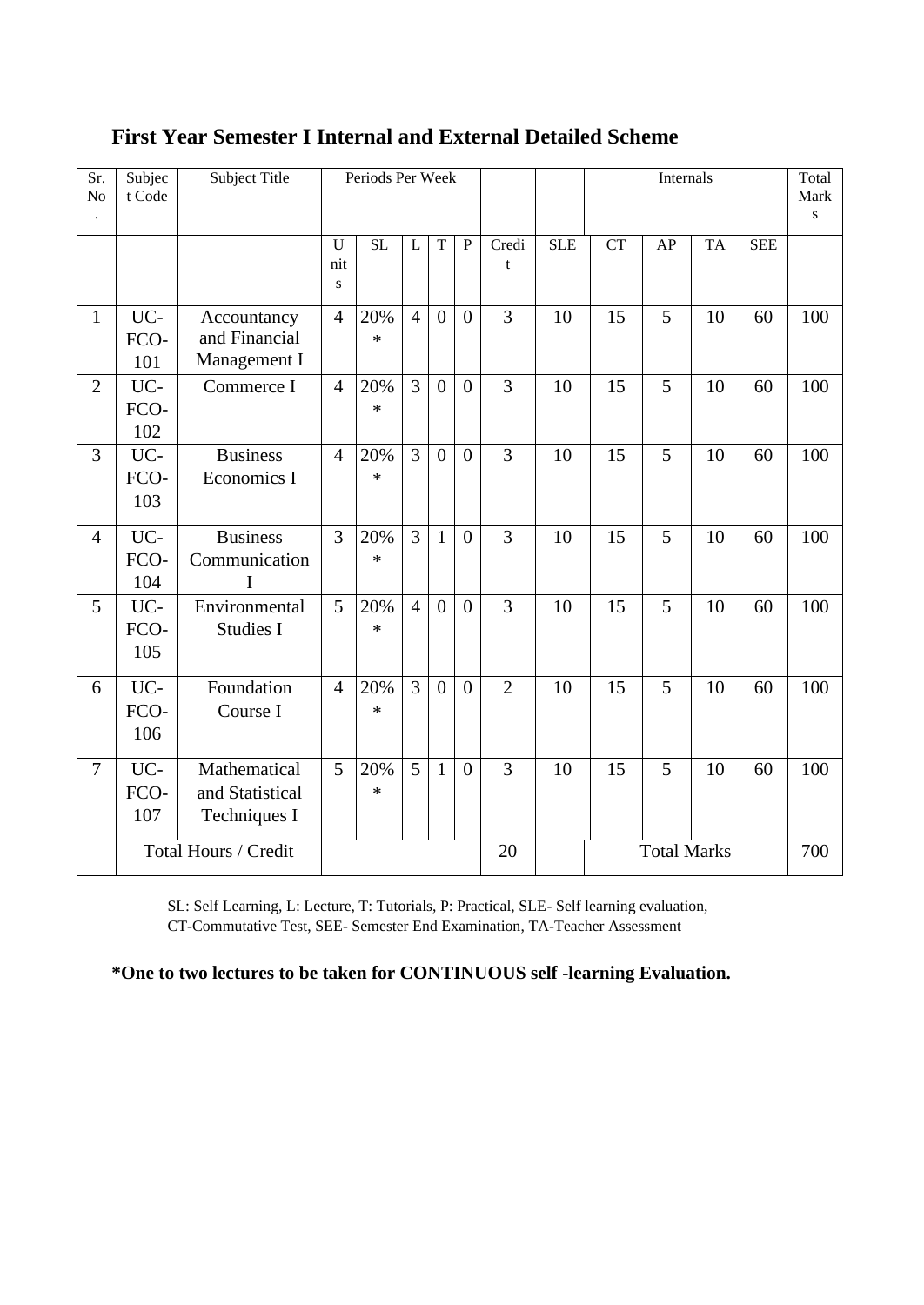| S.                      | <b>Subject</b> |                    | <b>Subject Unit Title</b>                 | Lect | <b>Total No.</b>          | <b>Cre</b>     | <b>Total</b> |
|-------------------------|----------------|--------------------|-------------------------------------------|------|---------------------------|----------------|--------------|
| $\mathbf N$             | Code           |                    |                                           | ures | <sub>of</sub><br>lectures | dit            | <b>Marks</b> |
|                         |                |                    |                                           |      |                           |                |              |
| $\mathbf{1}$            | UC-FCO-<br>101 | $\mathbf I$        | <b>Indian Accounting Standards</b>        | 15   |                           |                |              |
|                         |                | $\mathbf{I}$       | <b>Final Accounts</b>                     | 15   | 60                        | 3              | 100          |
|                         |                | Ш                  | <b>Departmental Accounts</b>              | 15   |                           |                | $(60+40)$    |
|                         |                | IV                 | <b>Consignment Accounts</b>               | 15   |                           |                |              |
| $\overline{2}$          | UC-FCO-        | $\mathbf I$        | <b>Business and Trends</b>                | 12   |                           |                |              |
|                         | 102            | $\mathbf{I}$       | Entrepreneurship                          | 12   | 45                        | $\overline{3}$ | 100          |
|                         |                | III                | <b>Business Environment</b>               | 11   |                           |                | $(60+40)$    |
|                         |                | IV                 | <b>Business Planning</b>                  | 10   |                           |                |              |
| 3                       | UC-FCO-        | $\mathbf I$        | Introduction, Scope and Importance        | 10   |                           |                |              |
|                         | 103            | $\mathbf{I}$       | of Business Economics                     | 11   | 45                        | $\overline{3}$ | 100          |
|                         |                |                    | <b>Demand Analysis</b>                    |      |                           |                |              |
|                         |                | III                | Supply and Production Decisions           | 12   |                           |                | $(60+40)$    |
|                         |                | IV                 | <b>Cost Analysis</b>                      | 12   |                           |                |              |
| $\overline{\mathbf{4}}$ | UC-FCO-<br>104 | $\mathbf I$        | Theory of Communication                   | 15   |                           |                |              |
|                         |                | $\mathbf{I}$       | <b>Business Correspondence</b>            | 15   | 45                        | 3              | 100          |
|                         |                | $\mathop{\rm III}$ | Language & Writing Skills                 | 15   |                           |                | $(60+40)$    |
| 5                       | UC-FCO-<br>105 | $\mathbf I$        | <b>Introduction to Environment</b>        | 12   |                           |                |              |
|                         |                | $\mathbf{I}$       | <b>Natural Resources and Conservation</b> | 12   | 60                        | 3              | 100          |
|                         |                | III                | Population and Development                | 12   |                           |                | $(60+40)$    |
|                         |                | IV                 | <b>Urbanization and Environment</b>       | 12   |                           |                |              |
|                         |                | V                  | Cartographic Techniques                   | 12   |                           |                |              |
| 6                       | UC-FCO-        | $\mathbf I$        | Values of Indian Freedom Struggle         | 11   |                           |                |              |
|                         | 106            | $\rm II$           | <b>Indian Society- Diversity</b>          | 12   | 45                        | $\overline{2}$ | 100          |

### **First Year Semester – I Units – Topics – Teaching Hours**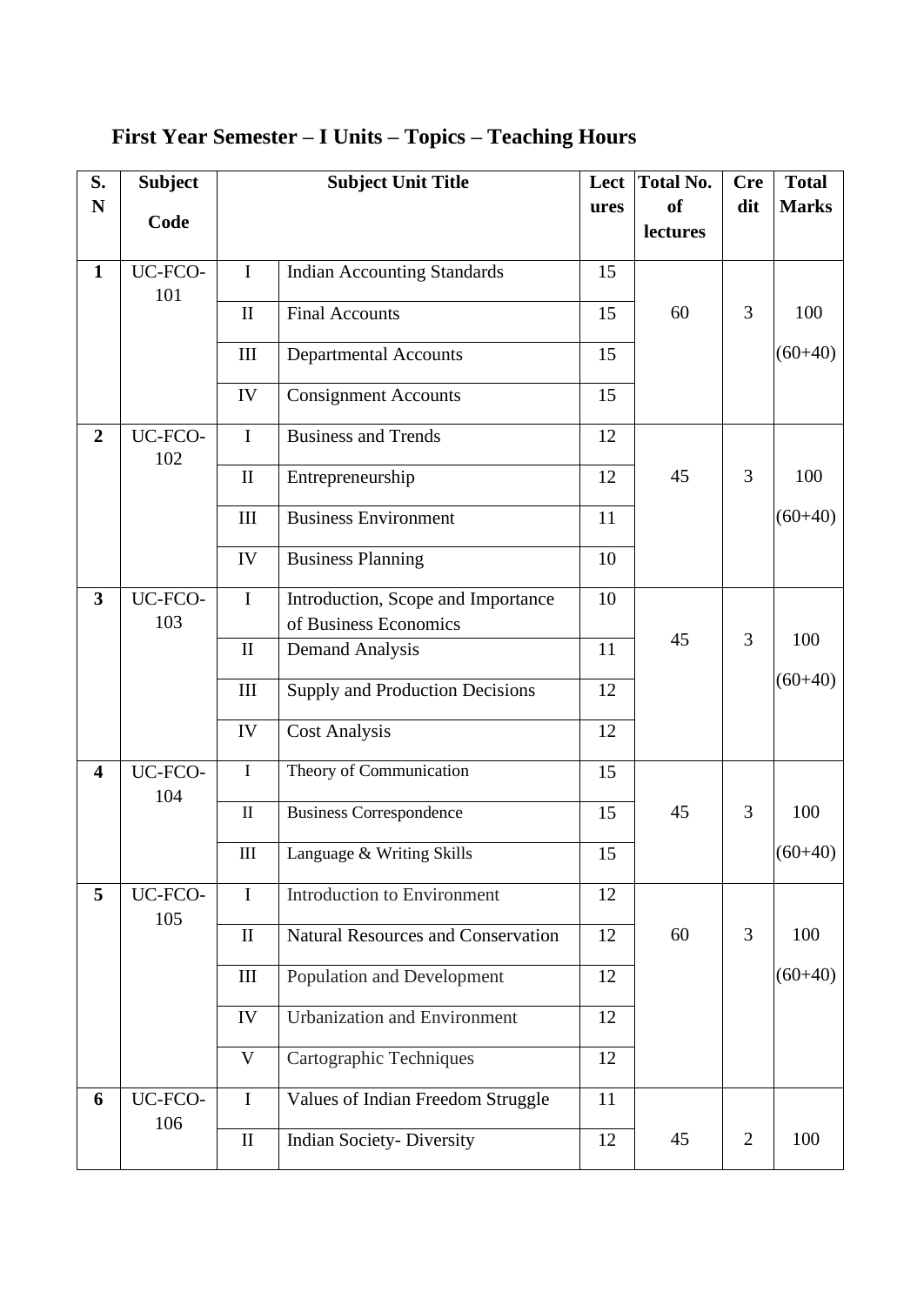|   |                | Ш            | Social Stratification and Inequality          | 11 |    |    | $(60+40)$ |
|---|----------------|--------------|-----------------------------------------------|----|----|----|-----------|
|   |                | IV           | <b>Understanding Gender</b>                   | 11 |    |    |           |
| 7 | UC-FCO-<br>107 | $\mathbf{I}$ | <b>Shares and Mutual Funds</b>                | 15 | 75 | 3  | 100       |
|   |                | $\mathbf{I}$ | Matrices and Permutations and<br>Combinations | 15 |    |    | $60 + 40$ |
|   |                | Ш            | <b>Summarization Measures</b>                 | 15 |    |    |           |
|   |                | IV           | <b>Elementary Probability Theory</b>          | 15 |    |    |           |
|   |                | V            | LPP and Decision Theory                       | 15 |    |    |           |
|   |                |              | Total                                         |    |    | 20 | 700       |

### ● **Lecture Duration – 48 Minutes**

| <b>UC-FCO-101</b> | 60 lectures equivalent to 48 hours | One credit = $16$ hours |
|-------------------|------------------------------------|-------------------------|
| <b>UC-FCO-102</b> | 45 lectures equivalent to 36 hours | One credit = $12$ hours |
| <b>UC-FCO-103</b> | 45 lectures equivalent to 36 hours | One credit $= 12$ hours |
| <b>UC-FCO-104</b> | 45 lectures equivalent to 36 hours | One credit = $12$ hours |
| <b>UC-FCO-105</b> | 60 lectures equivalent to 48 hours | One credit = $16$ hours |
| <b>UC-FCO-106</b> | 45 lectures equivalent to 36 hours | One credit $= 18$ hours |
| <b>UC-FCO-107</b> | 75 lectures equivalent to 60 hours | One credit $= 20$ hours |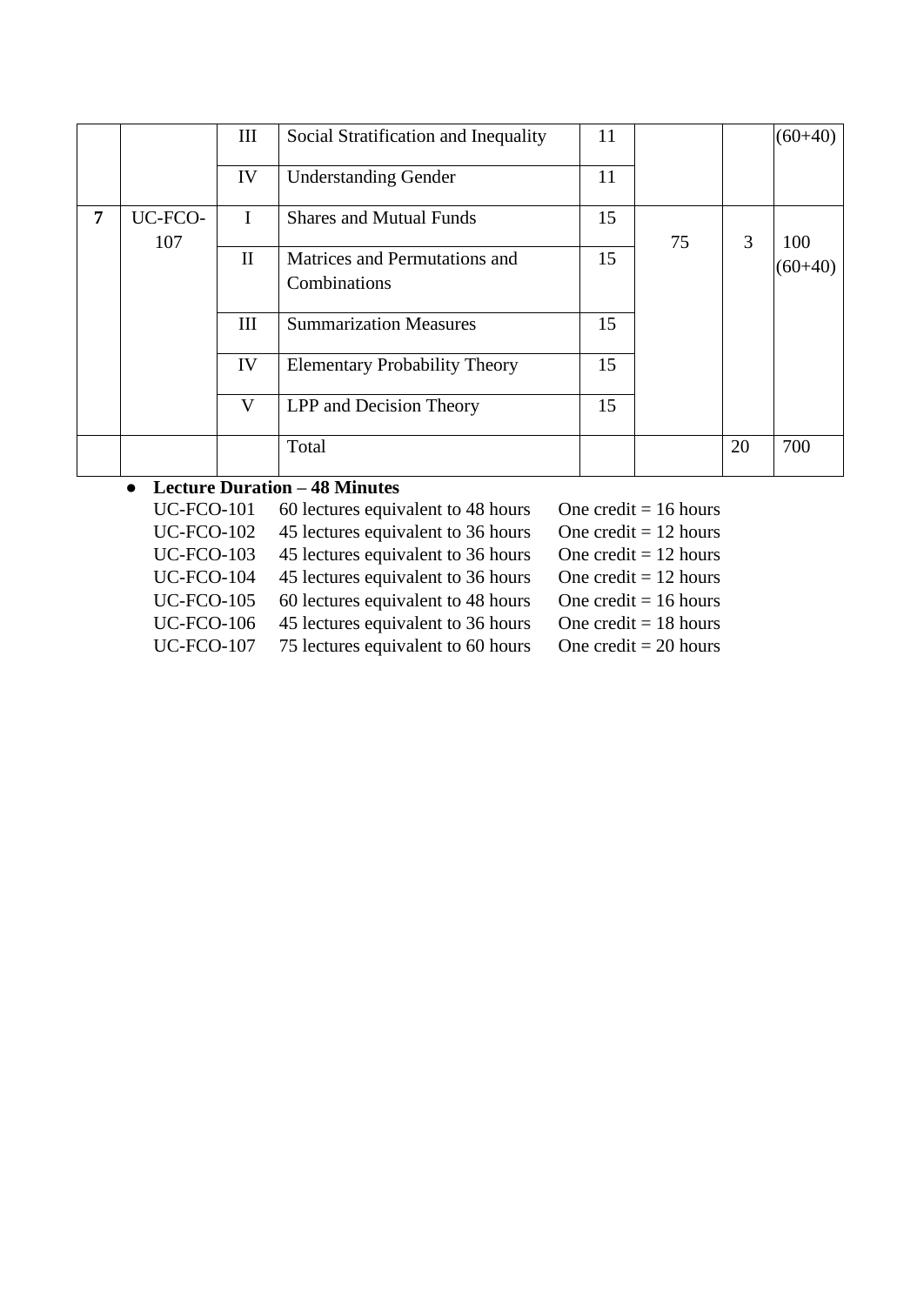### **Part 3 - Detailed Scheme**

**Curriculum Topics along with Self-Learning topics** - to be covered, through self-learning mode along with the respective Unit. Evaluation of self-learning topics to be undertaken before the concluding lecture instructions of the respective Unit.

| Unit           | <b>Content</b>                                                                 | No. of<br>Lectu<br>res |
|----------------|--------------------------------------------------------------------------------|------------------------|
| $\mathbf{1}$   | <b>Indian Accounting Standards</b>                                             | 15                     |
|                | 1.1. Ind AS -1 Presentation of Financial Statement;                            |                        |
|                | 1.2. Ind AS-8 Accounting Policies, changes in Accounting Estimates and Errors; |                        |
|                | 1.3. Ind AS -16 Property, Plant and Equipments.                                |                        |
| 2              | <b>Final Accounts</b>                                                          | 15                     |
|                | 2.1. Capital and Revenue:                                                      |                        |
|                | Expenditure                                                                    |                        |
|                | (a) Capital (b) Revenue                                                        |                        |
|                | Receipts                                                                       |                        |
|                | (a) Capital (b) Revenue;                                                       |                        |
|                | 2.2. Adjustment and Closing entries;                                           |                        |
|                | 2.3. Final accounts of Manufacturing concerns (Proprietary firm).              |                        |
| 3              | <b>Departmental Accounts</b>                                                   | 15                     |
|                | 3.1. Meaning;                                                                  |                        |
|                | 3.2. Basis of Allocation of Expenses and Incomes/Receipts;                     |                        |
|                | 3.3. Inter Departmental Transfer: at Cost Price and Invoice Price;             |                        |
|                | 3.4. Departmental Trading and Profit & Loss Account and Balance Sheet.         |                        |
| $\overline{4}$ | <b>Consignment Accounts</b>                                                    | 15                     |
|                | 4.1. Accounting for consignment transactions;                                  |                        |
|                | 4.2 Valuation of stock;                                                        |                        |
|                | 4.3. Invoicing of goods at higher price.                                       |                        |
|                | (Excluding overriding commission, normal/abnormal losses).                     |                        |

#### **Course Code: UC-FCO-101**

### **Self-Learning topics (Unit wise)**

| Sr.            | Sub  | <b>Topics</b>                                                     |
|----------------|------|-------------------------------------------------------------------|
| N <sub>0</sub> | Unit |                                                                   |
|                | 1.1  | Ind AS -1 Presentation of Financial Statement;                    |
| 2              | 1.2  | Ind AS-8 Accounting Policies, changes in Accounting Estimates and |
|                |      | Errors;                                                           |
| 3              | 1.3  | Ind AS -16 Property, Plant and Equipments.                        |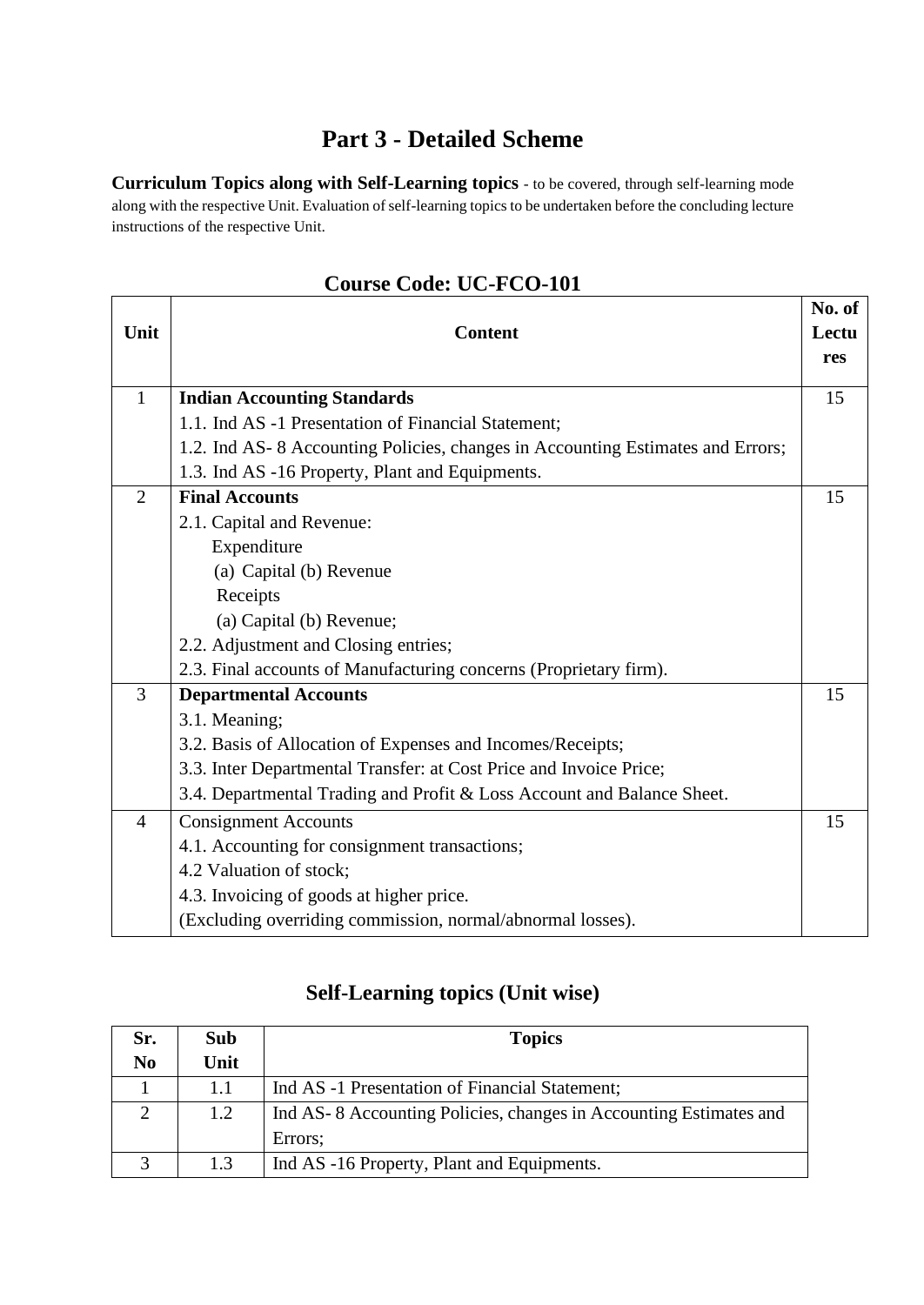#### **Online Resources**

[http://ugcmoocs.inflibnet.ac.in/ugcmoocs/view\\_module\\_ug.php/249](http://ugcmoocs.inflibnet.ac.in/ugcmoocs/view_module_ug.php/249)

[http://ugcmoocs.inflibnet.ac.in/ugcmoocs/view\\_module\\_ug.php/194](http://ugcmoocs.inflibnet.ac.in/ugcmoocs/view_module_ug.php/194)

[https://www.icai.org/new\\_post.html?post\\_id=15620](https://www.icai.org/new_post.html?post_id=15620)

<https://learning.icai.org/committee/asb/>

[https://eirc-](https://eirc-icai.org/mybackoffice/background_Material/PPT%20on%20Ind%20AS%20Overview%20V3-%20G.%20BALAKRISHNAN.pdf)

[icai.org/mybackoffice/background\\_Material/PPT%20on%20Ind%20AS%20Overview%20V3-](https://eirc-icai.org/mybackoffice/background_Material/PPT%20on%20Ind%20AS%20Overview%20V3-%20G.%20BALAKRISHNAN.pdf) [%20G.%20BALAKRISHNAN.pdf](https://eirc-icai.org/mybackoffice/background_Material/PPT%20on%20Ind%20AS%20Overview%20V3-%20G.%20BALAKRISHNAN.pdf)

#### **Reference Books**

- 1. Introduction to Accountancy by T. S. Grewal, S. Chand and Company (P) Ltd., New Delhi
- 2. Advance Accounts by Shukla & Grewal, S. Chand and Company (P) Ltd., New Delhi
- 3. Advanced Accountancy by R. L Gupta and M Radhaswamy, S. Chand and Company (P) Ltd., New Delhi
- 4. Modern Accountancy by Mukherjee and Hanif, Tata Mc. Grow Hill & Co. Ltd., Mumbai
- 5. Financial Accounting by Lesile Chandwichk, Prentice Hall of India Adin Bakley (P) Ltd.
- 6. Financial Accounting for Management by Dr. Dinesh Harsalekar, Multi-Tech. Publishing Co. Ltd., Mumbai.
- 7. Financial Accounting by P. C. Tulsian, Pearson Publications, New Delhi
- 8. Accounting Principles by Anthony, R.N. and Reece J.S., Richard Irwin Inc.
- 9. Financial Accounting by Monga, J.R. Ahuja, Girish Ahuja and Shehgal Ashok, Mayur Paper Back
- 10. Compendium of Statement & Standard of Accounting, ICAI.
- 11. Indian Accounting Standards, Ashish Bhattacharya, Tata Mc. Grow Hill & Co. Ltd., Mumbai
- 12. Financial Accounting by Williams , Tata Mc. Grow Hill & Co. Ltd., Mumbai
- 13. Company Accounting Standards by Shrinivasan Anand, Taxman.
- 14. Financial Accounting by V. Rajasekaran, Pearson Publications, New Delhi.
- 15. Introduction to Financial Accounting by Horngren, Pearson Publications.
- 16. Financial Accounting by M. Mukherjee. M. Hanif. Tata McGraw Hill Education Private Ltd; New Delhi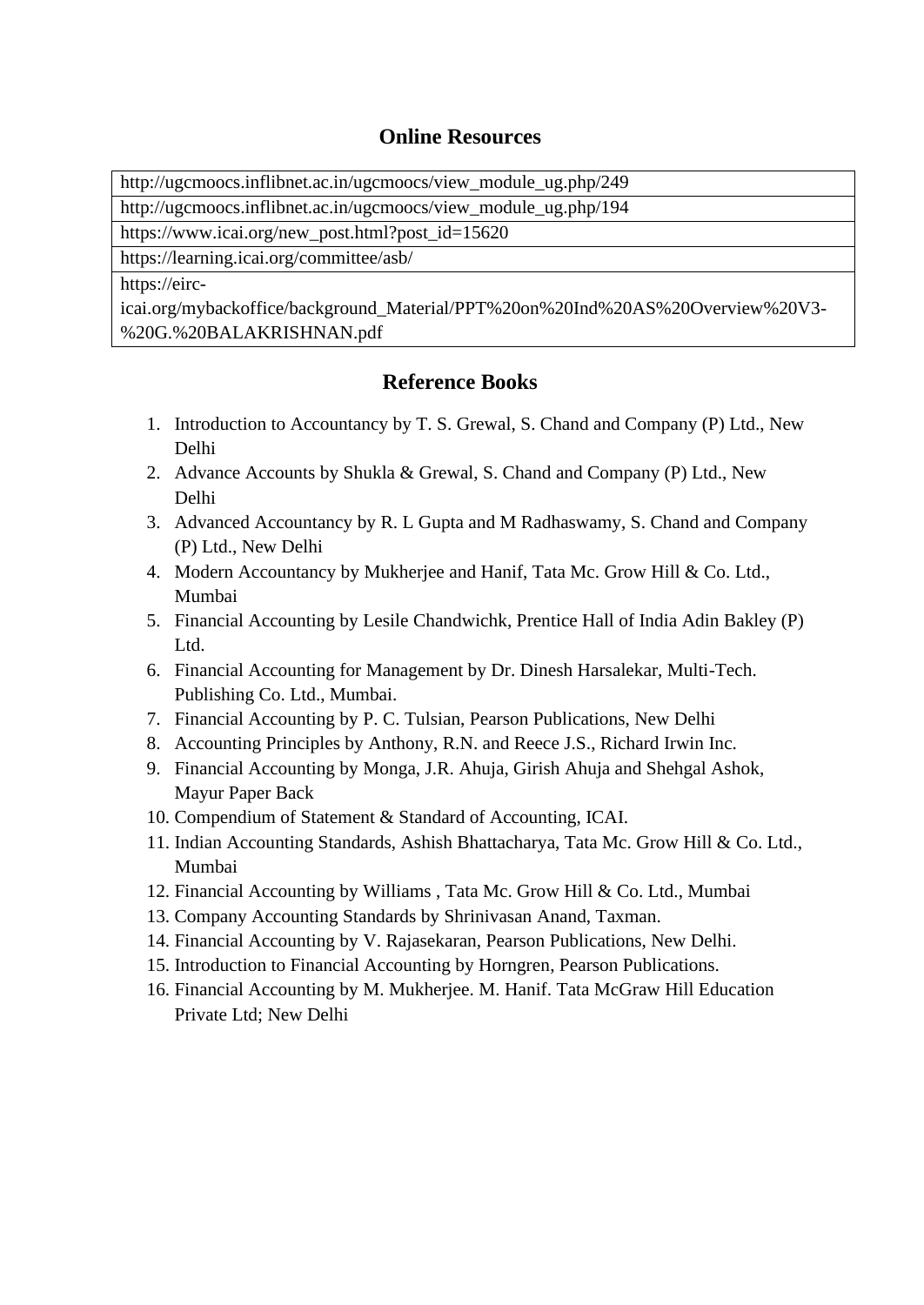| Unit           | <b>Content</b>                                                                   | No. of   |
|----------------|----------------------------------------------------------------------------------|----------|
|                |                                                                                  | lectures |
|                |                                                                                  |          |
| $\mathbf{1}$   | <b>Business and Trends</b>                                                       | 12       |
|                | 1.1 Introduction Concept of business, functions, scope and                       |          |
|                | significance, traditional and modern concept, Challenges faced by                |          |
|                | businesses in India.                                                             |          |
|                | 1.2 Objectives of business: Classification of business objectives,               |          |
|                | reconciliation of Economic and social objectives.                                |          |
|                | 1.3 Trends in Business; Strategic alternatives in changing scenario,             |          |
|                | Restructuring and turnaround strategies.                                         |          |
| $\overline{2}$ | <b>Entrepreneurship</b>                                                          | 12       |
|                | 2.1 Introduction to Entrepreneurship                                             |          |
|                | Concept and Importance of Entrepreneurship                                       |          |
|                | Factors contributing to Growth of Entrepreneurship.                              |          |
|                | Entrepreneurship training & development centers in India.                        |          |
|                | 2.2 The Entrepreneurs                                                            |          |
|                | Competencies of Entrepreneurs.                                                   |          |
|                | Entrepreneur and Intrapreneur.                                                   |          |
|                | Conventional and Emerging forms of Entrepreneurs,                                |          |
|                | Women Entrepreneurs- Problems and promotions.                                    |          |
|                | 2.3 Startups & Entrepreneurial Ecosystem in India                                |          |
|                | Concept of start-ups, incubators, accelerators.                                  |          |
|                | Incentives and funding to Entrepreneurs in India,                                |          |
|                | Concepts of Bootstrapping, Venture capitalists, Angel investors,                 |          |
|                | Crowd funding, Ease of doing business in India.                                  |          |
|                |                                                                                  |          |
|                |                                                                                  |          |
| 3              | <b>Business Environment</b>                                                      | 11       |
|                | <b>Introduction-Concept</b><br>3.1<br>and<br><b>Business</b><br>importance<br>of |          |
|                | Environment, Inter-relationship between Business and Environment.                |          |
|                | 3.2 Constituents of Business Environment – Internal and External                 |          |
|                | Environment, Environmental scanning techniques,<br>SWOC &                        |          |
|                | PESTEL analysis, VUCA world and its impact on Business.                          |          |
|                | 3.3 International Environment- Concept and importance of FDI                     |          |
|                | and FII, MNC's and TNC's characteristics.                                        |          |
|                | 3.4 International Trading Environment-WTO and Trading blocs                      |          |
|                | and its impact on Indian Business.                                               |          |
| $\overline{4}$ | <b>Business Planning</b>                                                         | 10       |
|                | 4.1 Introduction-Business Planning Process, Concept and stages of                |          |
|                | Business Unit Promotion, Location Decision.                                      |          |

### **Course Code: UC-FCO-102**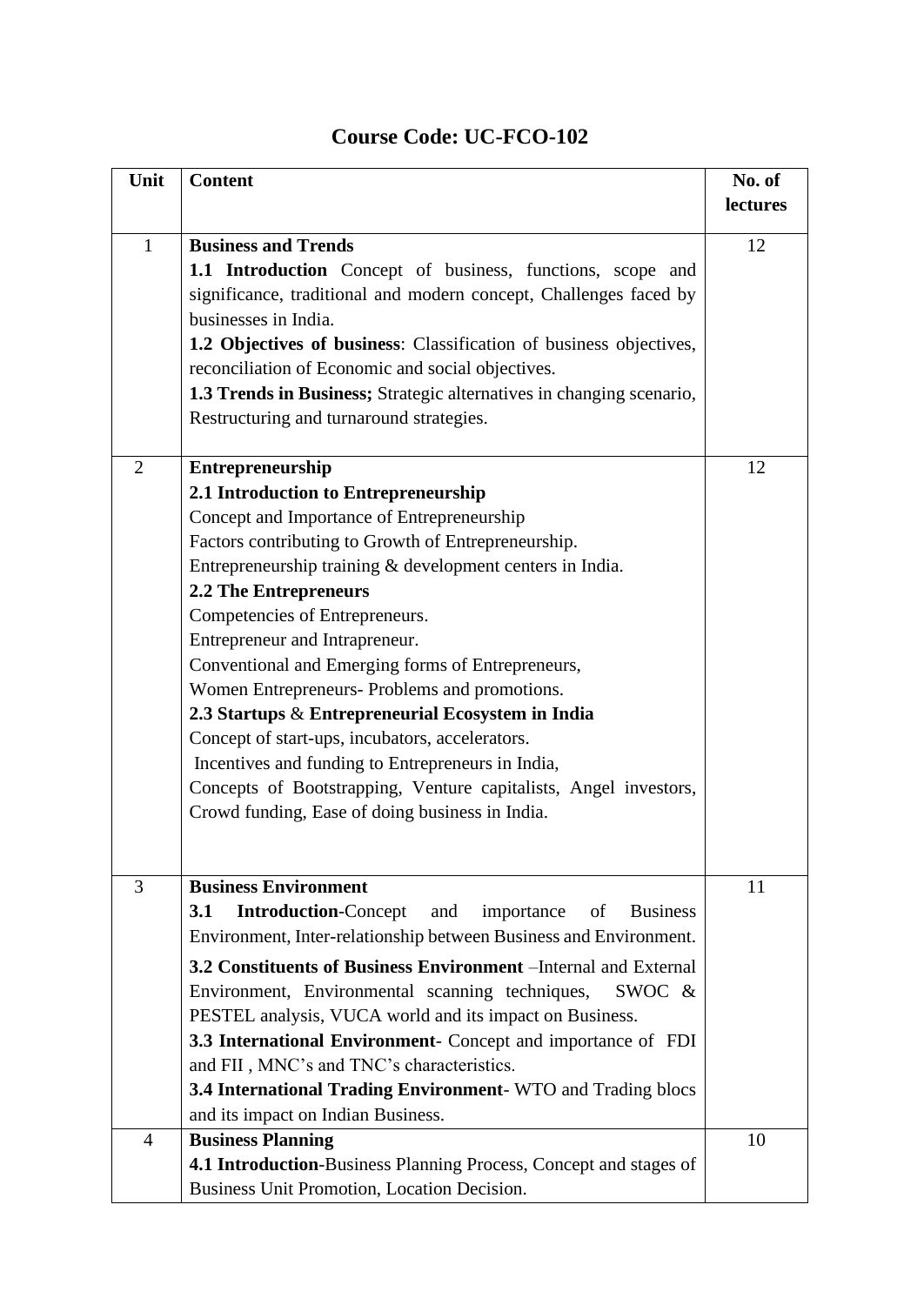| 4.2 Project Planning: Concept of Project planning, Project Report,  |
|---------------------------------------------------------------------|
| Feasibility study-Types and its Importance.                         |
| 4.3 Statutory requirement in promoting Business units-              |
| Licensing, Registration procedure, Filing returns, other documents, |
| Other legal provisions.                                             |

#### **Self-Learning topics (Unit wise)**

| Sr.No | Unit | <b>Topics</b>                                  |
|-------|------|------------------------------------------------|
|       |      | <b>Objectives of Business</b>                  |
|       |      | Competencies of Entrepreneur                   |
|       |      | Concept and importance of Business Environment |
|       |      | Business planning concept-Idea generation      |

#### **Online Resources**

[http://ugcmoocs.inflibnet.ac.in/ugcmoocs/view\\_module\\_ug.php/226](http://ugcmoocs.inflibnet.ac.in/ugcmoocs/view_module_ug.php/226) (Business objectives. [http://ugcmoocs.inflibnet.ac.in/ugcmoocs/view\\_module\\_ug.php/199](http://ugcmoocs.inflibnet.ac.in/ugcmoocs/view_module_ug.php/199) ( Select Entrepreneurship and choose fundamental of entrepreneurs. <https://www.classcentral.com/course/swayam-entrepreneurship-development-19847>video lect on entrepreneurial development. http://ugcmoocs.inflibnet.ac.in/ugcmoocs/view\_module\_ug.php/172 [http://ugcmoocs.inflibnet.ac.in/ugcmoocs/view\\_module\\_ug.php/233-](http://ugcmoocs.inflibnet.ac.in/ugcmoocs/view_module_ug.php/233-) Business Planning - idea generation

#### **Reference Books**

- 1. Entrepreneurial Developmen by S.S. Khanka S. Chand Publishing, 2006
- 2. Essentials of Business Environment by K. Asuathappa Himalaya Publishing House
- 3. Indian Economy Dutta Sundaram
- 4. A complete guide to successful Entrepreneurship by Pandey G. N. Vikas Publishing House
- 5. Business Organisation Management Maheshwari, Rajendra P ,Mahajan, J.P.,International Book House
- 6. Business Organisation, Maheshwari, Rajendra P, Mahajan, J.P., International Book House
- 7. Introduction To Commerce, Vikram, Amit, Atlantic Pub.
- 8. A Course Book On Business Environment, Cherunilam,Francis, Himalaya Pub.
- 9. Business Environment, Cherunilam,Francis, Himalaya Pub.
- 10. Essentials Of Business Environment, Aswathappa,K., Himalaya Pub
- 11. Essentials Of Business Environment, Aswathappa, Himalaya Pub.
- 12. Strategic Management, Kapoor, Veekkas, Taxmann.
- 13. Strategic Management, David,Fred R., Phi Leraning.
- 14. Strategic Management, Bhutani, Kapil, Mark Pub.
- 15. Strategic Management, Bhutani, Kapil, Mark Pub.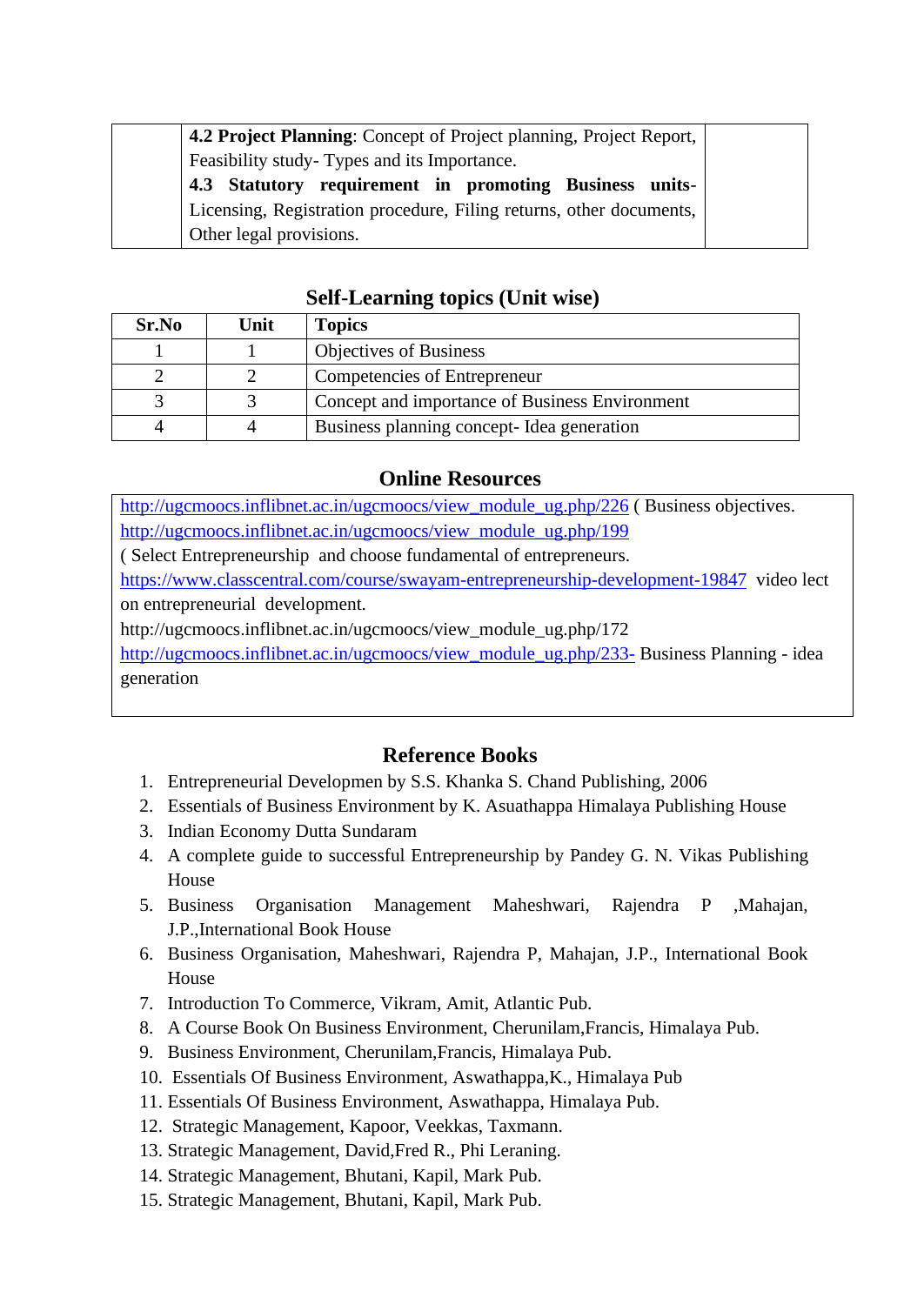- 16. Entrepreneurship, Hisrich, Robert D, Mc Graw Hill.
- 17. Entrepreneurship Development, Sharma, K.C., Reegal Book Depot

|                |                                                                                   | No. of |
|----------------|-----------------------------------------------------------------------------------|--------|
| Unit           | <b>Content</b>                                                                    | Lectu  |
|                |                                                                                   | res    |
| $\mathbf{1}$   | <b>Scope and Importance of Business Economics</b>                                 | 10     |
|                | 1.1 Scope and Importance of Business Economics                                    |        |
|                | 1.2 Basic Tools of Analysis: Opportunity Cost Principle- Incremental and          |        |
|                | Marginal Concepts. Basic Economic Relations - Functional Relations:               |        |
|                | Equations-Total, Average and Marginal Relations                                   |        |
|                | 1.3 Use of Marginal Analysis in Decision Making.                                  |        |
|                | 1.4 Basics of Market Demand, Market Supply and Equilibrium Price-                 |        |
|                | 1.5 Shifts in the Demand and Supply Curves and Equilibrium,                       |        |
|                | 1.6 Consumer's Surplus and Producer's Surplus                                     |        |
| 2              | <b>Demand Analysis</b>                                                            | 11     |
|                | 2.1. Nature of Demand Curve under Different Markets                               |        |
|                | 2.2 Meaning, Significance, Types and Measurement of Elasticity of Demand          |        |
|                | (Price, Income Cross and Promotional)                                             |        |
|                | 2.3 Relationship between Price Elasticity of Demand and Revenue Concepts.         |        |
|                | 2.4 Meaning and Significance of Demand Forecasting                                |        |
|                | 2.5 Methods of Demand Estimation- Survey and Statistical Methods                  |        |
|                | (Numerical Examples on Trend Analysis and Simple Linear Regression)               |        |
| 3              | <b>Supply and Production Decisions</b>                                            | 12     |
|                | 3.1 Concept of Production Function:                                               |        |
|                | 3.2 Short Run Analysis with Law of Variable Proportions                           |        |
|                | 3.3Production Function with Two Variable Inputs                                   |        |
|                | 3.4 Isoquants                                                                     |        |
|                | 3.5 Ridge Lines and Least Cost Combination of Inputs                              |        |
|                | 3.6 Long Run Production Function and Laws of Returns to Scale and Expansion       |        |
|                | Path                                                                              |        |
|                | 3.7 Economies and Diseconomies of Scale and Economies of Scope                    |        |
| $\overline{4}$ | <b>Cost Analysis</b>                                                              | 12     |
|                | 4.1 Cost concepts: accounting cost and economic cost, implicit and explicit cost, |        |
|                | social and private cost, historical cost and replacement cost, sunk cost and      |        |
|                | incremental cost, fixed and variable cost total, average and marginal cost        |        |
|                | 4.2 Cost Output Relationship in the Short Run                                     |        |
|                | 4.3 Cost curves in the long Run- (hypothetical numerical problems to be discussed |        |
|                | 4.4 Cost reduction through experience- LAC and Learning curve                     |        |
|                | 4.5 Break Even Analysis (with business application)                               |        |
|                |                                                                                   |        |

### **Course Code: UC-FCO-103**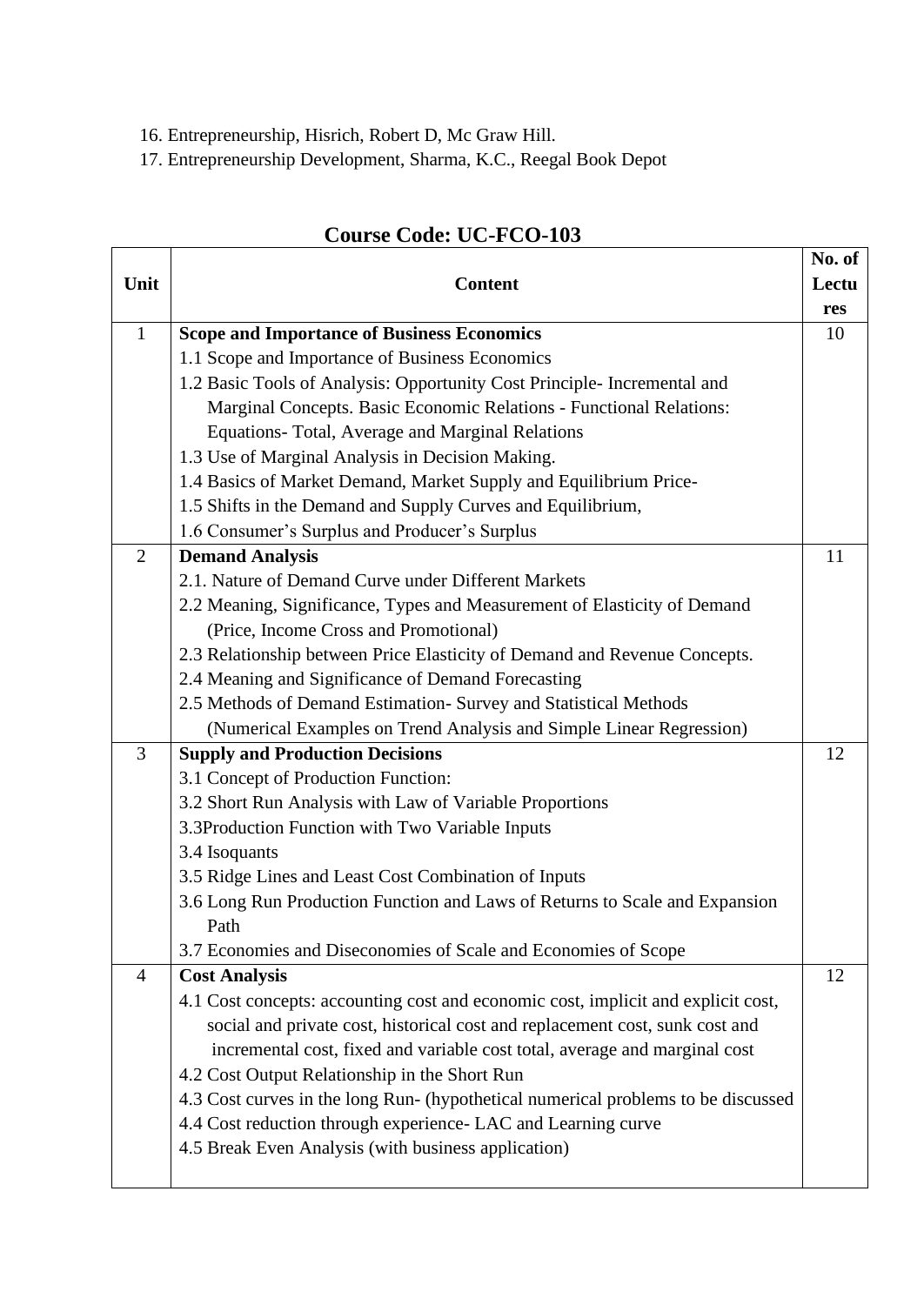#### **Self-Learning topics (Unit wise)**

| <b>Sr. No</b>               | <b>Sub</b> | <b>Topic</b>                                               |
|-----------------------------|------------|------------------------------------------------------------|
|                             | Unit       |                                                            |
|                             |            | Scope and Importance of Business Economics                 |
| $\mathcal{D}_{\mathcal{L}}$ | 2.1        | Nature of Demand Curve under Different Markets             |
| 3                           | 3.1        | Concept of Production Function:                            |
| $\overline{A}$              | 3.7        | Economies and Diseconomies of Scale and Economies of Scope |
|                             | 4.1        | Cost concepts                                              |

#### **Online Resources**

| https://nptel.ac.in/course.html (swayam)https://nptel.ac.in/courses/109/104/109104125/# |                 |           |        |
|-----------------------------------------------------------------------------------------|-----------------|-----------|--------|
| NOC: An Introduction to                                                                 | Humanities and  | Dr. Vimal | -HT    |
| <b>Microeconomics</b>                                                                   | Social Sciences | Kumar     | Kanpur |

#### **Reference Books**

- 1. Mehta, P.L.: Managerial Economics Analysis, Problem and Cases
- 2. (S. Chand& Sons, N. Delhi, 2000)
- 3. Hirchey .M., Managerial Economics, Thomson South western (2003)
- 4. Salvatore, D.: Managerial Economics in a global economy (Thomson South Western Singapore, 2001)
- 5. Frank R.H, Bernanke.B.S.,Principles of Economics (Tata McGraw Hill (ed.3)
- 6. Gregory Mankiw., Principles of Economics, Thomson South western (2002)
- 7. Samuelson & Nordhas.: Economics (Tata McGraw Hills, New Delhi, 2002)
- 8. Pal Sumitra, Managerial Economics cases and concepts (Macmillan, New Delhi, 2004)

| Unit | <b>Content</b>                                                         | No. of<br><b>Lectures</b> |
|------|------------------------------------------------------------------------|---------------------------|
|      | <b>Theory of Communication</b>                                         | 15                        |
|      | 1.1 Concept of Communication: Models of Communication - Linear /       |                           |
|      | Interactive / Transactional / Shannon and Weaver (To be only discussed |                           |
|      | in class) Meaning, Definition, Process, Need, Feedback Emergence of    |                           |
|      | Communication as a key concept in the Corporate and Global world       |                           |

#### **Course Code: UC-FCO-104**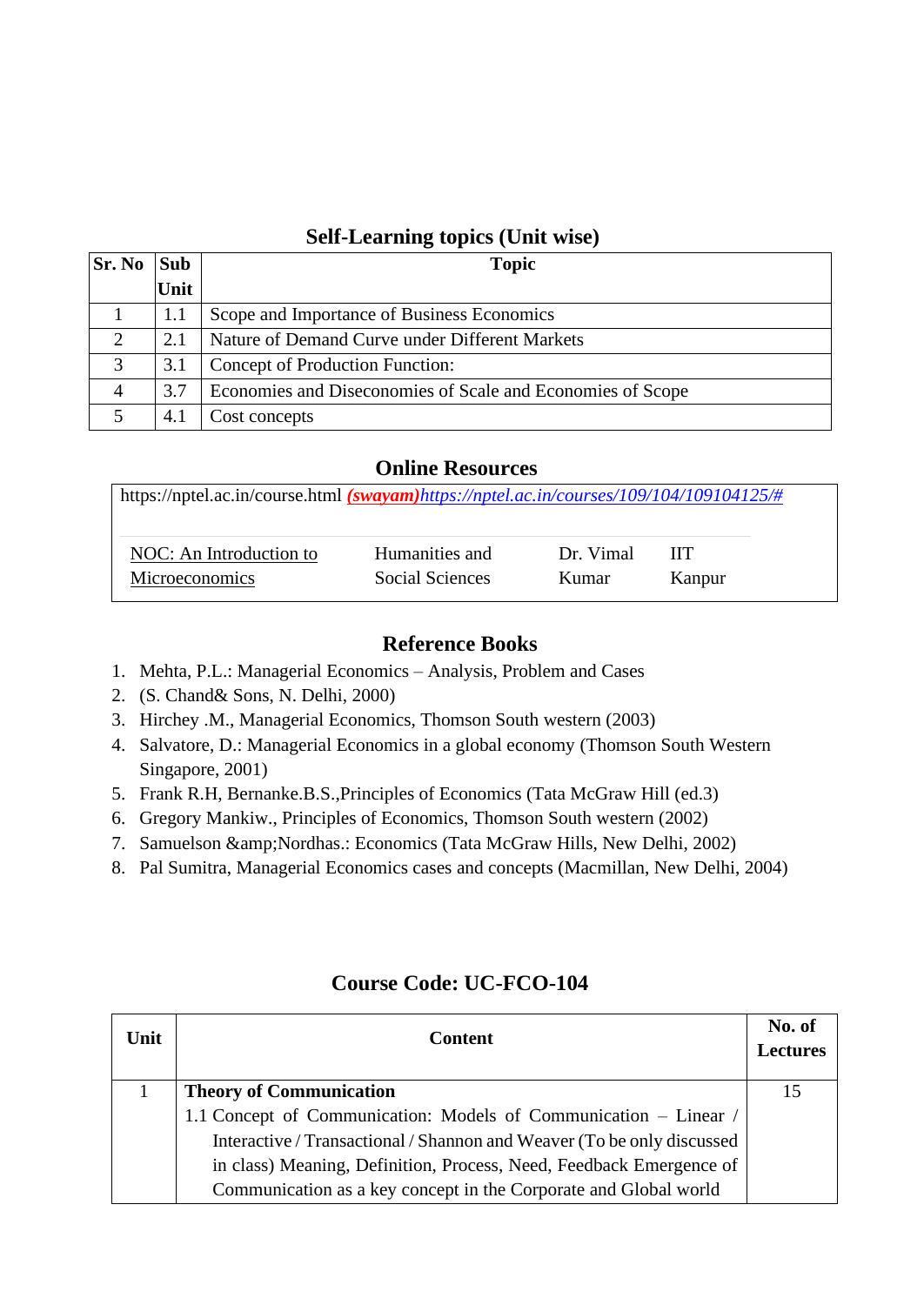|                | 1.2 Digitalized Communication: Types - Internet, Blogs, E - Mail,         |    |
|----------------|---------------------------------------------------------------------------|----|
|                | Moodle, Social Media (Facebook, Twitter & WhatsApp), Web                  |    |
|                | conferencing tools - Advantages & Disadvantages                           |    |
|                | 1.3 Communication at Workplace: Channels - Formal and Informal-           |    |
|                | Vertical, Horizontal, Diagonal, Grapevine, Methods - Verbal / Non         |    |
|                | Verbal (including Visual), Business Etiquettes                            |    |
|                | 1.4 Business Ethics: Ethics at workplace - Importance of Business Ethics, |    |
|                | Personal Integrity at the workplace Business Ethics and media             |    |
|                | <b>Computer Ethics Corporate Social Responsibility</b>                    |    |
|                | 1.5 Barriers to Communication: Physical/ Semantic/Language / Socio-       |    |
|                | Cultural / Psychological Barriers, Ways to overcome these Barriers        |    |
|                | 1.6 Listening Skills: Importance of Listening Skills, Obstacles to        |    |
|                | Listening, recommendations for cultivating good Listening Skills          |    |
|                |                                                                           |    |
| $\overline{2}$ | <b>Business Correspondence</b>                                            | 15 |
|                | 2.1 Theory of Business Letter Writing: Parts, Structure, Layouts-Full     |    |
|                | Block, Principles of Effective Letter Writing, Principles of effective    |    |
|                | E - mail Writing                                                          |    |
|                | 2.2 Personnel Correspondence: Statement of Purpose, Letter of             |    |
|                | Recommendation, Job Application Letter and Resume, Letter of              |    |
|                | Appointment (to be discussed in class), Letter of Acceptance of Job       |    |
|                | Offer, Letter of Appreciation, Letter of Resignation                      |    |
| $\overline{3}$ | <b>Language &amp; Writing Skills</b>                                      | 15 |
|                | 3.1 Commercial Terms used in Business Communication (to be only           |    |
|                | discussed)                                                                |    |
|                | 3.2 Paragraph Writing: Developing an idea, using appropriate linking      |    |
|                | devices, Cohesion and Coherence etc                                       |    |
|                | 3.3 Tutorials Activities: Speaking Skills, Writing Skills, Remedial       |    |
|                | Grammar, Soft Skills - Emotional Quotient, Conflict Management,           |    |
|                | Time Management, Presentation Skills (Students can be asked to make       |    |
|                | a Power Point Presentation on any topic of their choice in order to       |    |
|                | enhance Listening / Speaking/ Reading / Writing)                          |    |
|                |                                                                           |    |

## **Self-Learning Topics (Unit wise)**

| Sr. No. Sub Unit | <b>Topics</b>                                                                                                                                                                             |
|------------------|-------------------------------------------------------------------------------------------------------------------------------------------------------------------------------------------|
|                  | Digitalized Communication: Types – Internet, Blogs, E – Mail, Moodle,<br>Social Media (Facebook, Twitter & WhatsApp), Web conferencing tools                                              |
|                  | Advantages & Disadvantages                                                                                                                                                                |
|                  | Business Ethics: Ethics at workplace - Importance of Business Ethics,<br>Personal Integrity at the workplace Business Ethics and media Computer<br>Ethics Corporate Social Responsibility |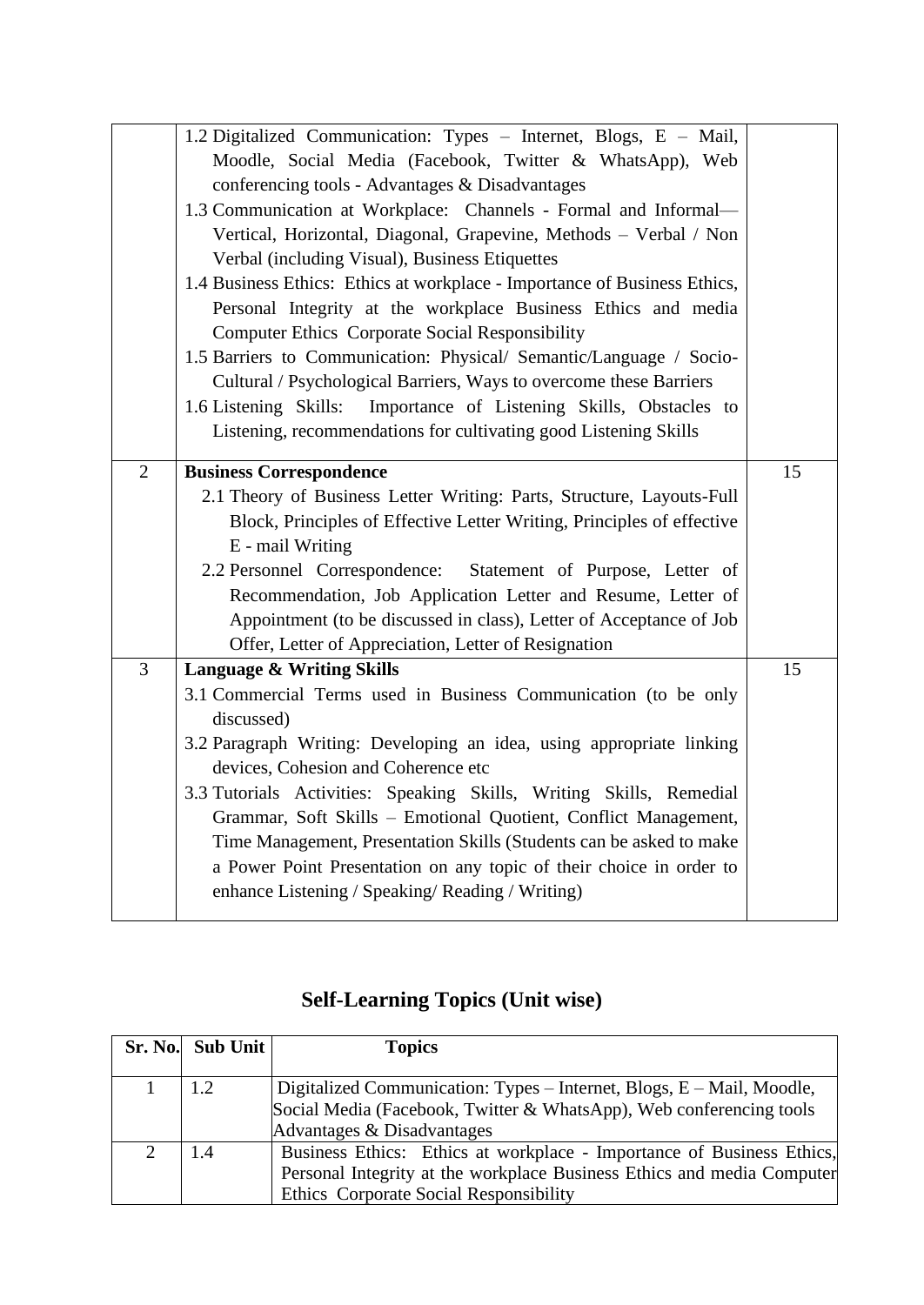|  | Paragraph Writing: Developing an idea, using appropriate linking devices, |
|--|---------------------------------------------------------------------------|
|  | Cohesion and Coherence etc                                                |

#### **Online Resources**

| https://nptel.ac.in/courses/110/105/110105052/ (Unit 1:1.2)                         |
|-------------------------------------------------------------------------------------|
| https://nptel.ac.in/courses/109/104/109104107/ (Unit 1:1.2)                         |
| https://onlinecourses.swayam2.ac.in/cec20_mg32/preview (Unit 1: 1.4)                |
| https://www.digimat.in/nptel/courses/video/110105079/L01.html (Unit 1: 1.4)         |
| https://nptel.ac.in/courses/109/106/109106094/ (Unit-3: 3.4) (week 5)               |
| https://www.youtube.com/watch?v=L1J9ZPVydrc (Unit-3: 3.4)                           |
| https://www.youtube.com/results?search_query=guidelines+on+paragraph+writing (Unit- |

3: 3.4)

#### **Reference Books**

- 1. Effective Listening Skills by Kratz, Abby Robinson, Irwin Professional Publishing, Toronto, 1995
- 2. Body Language by Allan Pease, Sudha Publications, Delhi, 1998
- 3. Essentials of Business Writing by Guffey Mary Ellen, South-Western College Publishing, Ohio
- 4. Business Communication Strategies by Monippally, Matthukutty, M., Tata McGraw Hill, New Delhi, 2001
- 5. Basic Business Communication: Skills for Empowering the Internet Generation by Raymond V. Lesikar and Marie E. Flatley, 9th Edition, Tata McGraww Hill, New Delhi, 2002
- 6. Business Communication by Meenakshi Raman and Prakash Singh, Oxford University Press, 2007
- 7. Effective Business Communication by Herta A. Murphy, Herbert W.Hildebrandt, Jane P.Thomas, McGraw Hill, 2008
- 8. Business Communication: Making Connections in a Digital World by Raymond V. Lesikar, 13th Edition, McGraw Hill Education, 2009
- 9. Non-Verbal Communication: Studies and Applications by Moore, Ninja-Jo, Oxford University Press, New York, 2010
- 10. Business Communication by D. Chaturvedi and Mukesh Chaturvedi, Third Edition, Pearson, 2013
- 11. Ethics in Management by S.A.Sherlekar, Himalaya Publication, New Delhi.
- 12. Business Ethics by Pearson, 8th Edition, Pearson Education.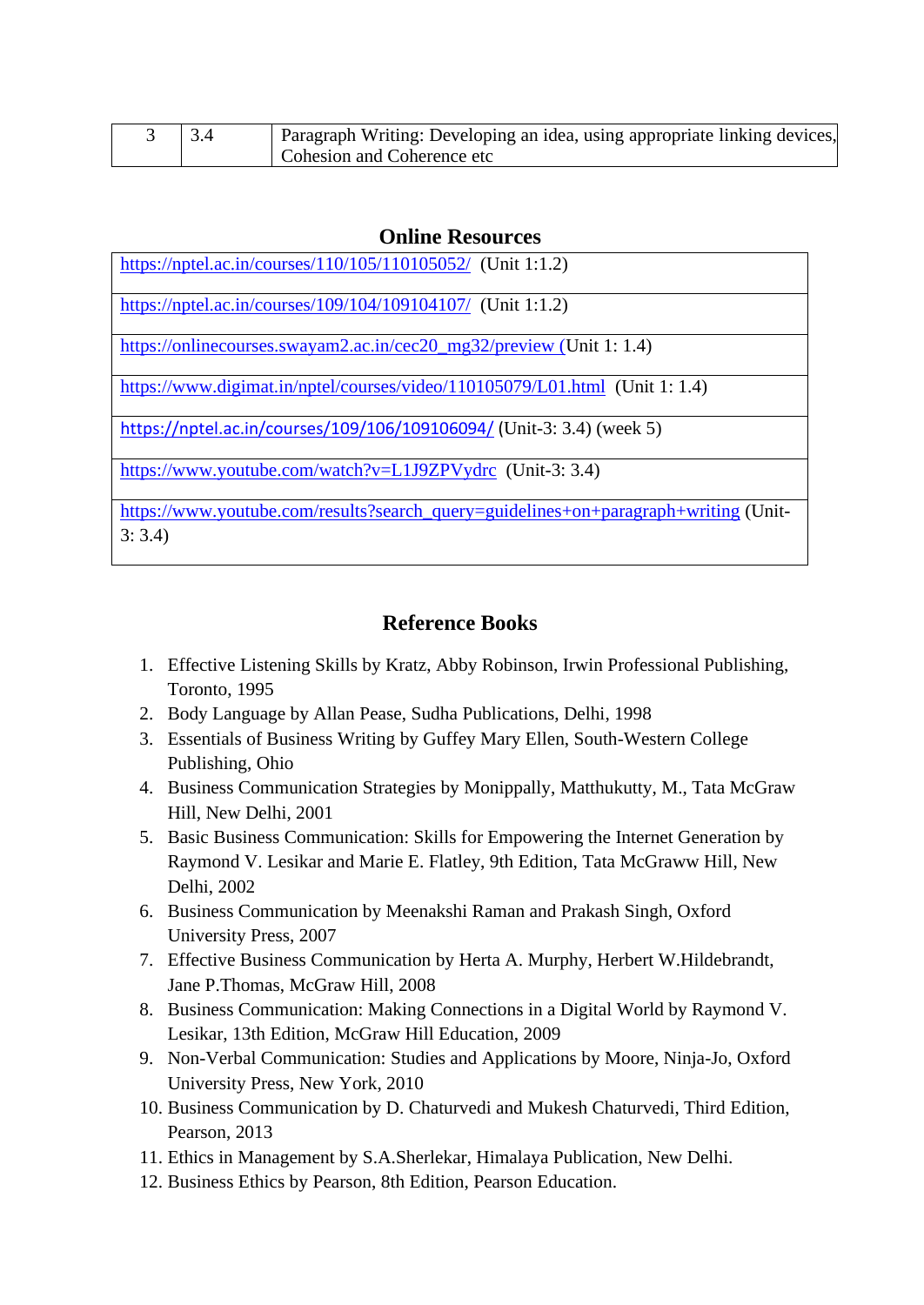### **Course code: UC-FCO-105**

| Unit           | <b>Content</b>                                                              |    |
|----------------|-----------------------------------------------------------------------------|----|
|                |                                                                             |    |
| $\mathbf{1}$   | <b>Introduction to Environment</b>                                          | 12 |
|                | 1.1 Multidisciplinary nature of environmental studies;                      |    |
|                | 1.2 Scope and importance;                                                   |    |
|                | 1.3 Environment- Structure and component-Typology                           |    |
|                | 1.4 Ecosystem- Structure and function of ecosystem;                         |    |
|                | 1.5 Energy flow in an ecosystem, Correlation with Laws of                   |    |
|                | Thermodynamics                                                              |    |
|                | 1.6 Food chains, food webs and ecological succession.                       |    |
|                | 1.7 Environment Economy Linkages                                            |    |
|                | 1.8 Case studies                                                            |    |
| $\overline{2}$ | <b>Natural Resources and Conservation</b>                                   | 12 |
|                | 2.3 Meaning, Definition, Classification of resources                        |    |
|                | 2.4 Resource Utilization, Resource rich and resource poor regions           |    |
|                | 2.5 Conservation of resources, Water, Forest and Energy                     |    |
|                | 2.6 Management of resources (water, energy, forest)                         |    |
|                | 2.7 Legal framework and policy towards resource utilization                 |    |
|                | 2.8 Conflicts among developed and developing blocks                         |    |
|                | 2.9 Case Studies                                                            |    |
| 3              | <b>Population and Development</b>                                           | 12 |
|                | 3.1 Man Environment Relationship- Changing Patterns- Role of                |    |
|                | technology                                                                  |    |
|                | 3.2 Contemporary Trends of growth and distribution of world<br>population.  |    |
|                | 3.3 Challenges of Population Growth and distribution of World<br>population |    |
|                | 3.4 Measures of population control                                          |    |
|                | 3.5 A study of India's population and Population Control Policy             |    |
|                | 3.6 Human Population & Health                                               |    |
|                | 3.7 Parameter of Population growth-HDI                                      |    |
|                | 3.8 Gender issues in development                                            |    |
|                | 3.9 Case Studies                                                            |    |
| 4.             | <b>Urbanization &amp;Environment</b>                                        | 12 |
|                | 4.1 Concept of Urbanization, Need , Importance                              |    |
|                | 4.2 Migration problems and causes                                           |    |
|                | 4.3 Stress on resources, Uneven distribution of resources                   |    |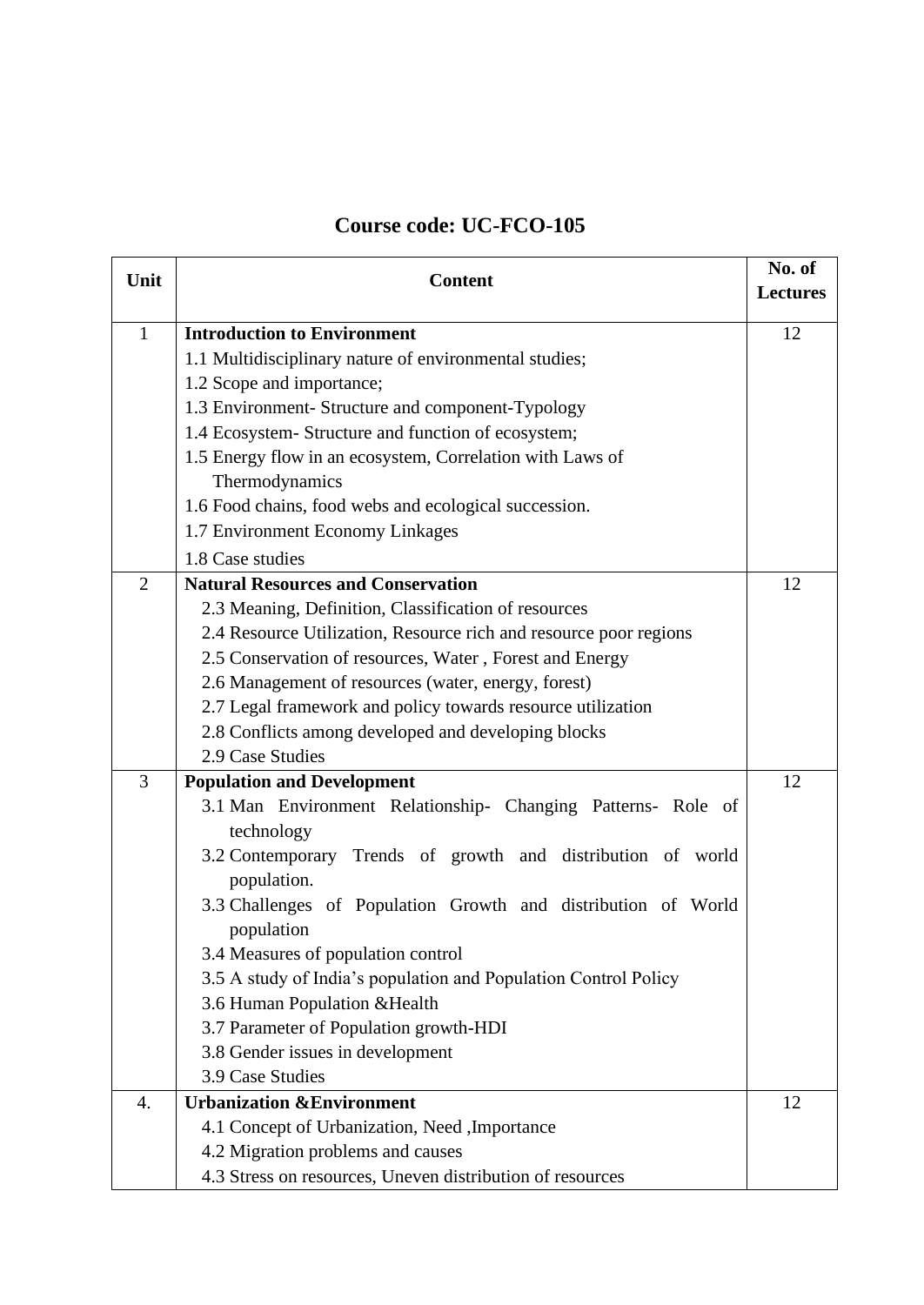|    | 4.4 Urban heat Island                                               |    |
|----|---------------------------------------------------------------------|----|
|    | 4.5 Smart cities & Safe cities in                                   |    |
|    | 4.6 India                                                           |    |
|    | 4.7 Concept of Sustainable cities and Sustainable waste management. |    |
|    | 4.8 Case Study                                                      |    |
| 5. | <b>Interpretation of Cartographic Techniques</b>                    | 12 |
|    | 5.1 Map Reading- Bar diagram, Located Circles, Located Pie          |    |
|    | diagram, Choropleth, Isopleths, Dot map, Flow map and               |    |
|    | Pictogram used to demonstrate environment problems on               |    |
|    | world map.                                                          |    |
|    | 5.2 Map Filling on environment significant features-World           |    |

### **Self-Learning Topics (Unit wise)**

| Sr. No.                     | <b>Sub Unit</b> | <b>Topics</b>                                                                                                                                       |
|-----------------------------|-----------------|-----------------------------------------------------------------------------------------------------------------------------------------------------|
|                             | 1.5             | The Concept Of Ecosystem, Energy Flow In Ecosystem, Eco-Friendly<br>Agriculture, Desert Ecosystem, Forest Ecosystem, Ecological Succession,<br>Food |
|                             |                 | Webs & Ecological Pyramids, Grass Land Ecosystem                                                                                                    |
| $\mathcal{D}_{\mathcal{A}}$ | 2.3             | Natural Resources and Sustainable Development                                                                                                       |
|                             | 3               | <b>Understanding Geographical Distribution of Population</b>                                                                                        |
|                             | 4.6             | Sustainable and Smart Cities, Planning and Management                                                                                               |

#### **Online Resources**

https://swayam.gov.in/nd1\_noc20\_ge16/preview [https://swayam.gov.in/nd2\\_aic19\\_ge05/preview](https://swayam.gov.in/nd2_aic19_ge05/preview) [https://swayam.gov.in/nd2\\_cec20\\_hs32/preview](https://swayam.gov.in/nd2_cec20_hs32/preview) [https://swayam.gov.in/nd2\\_cec20\\_ar01/preview](https://swayam.gov.in/nd2_cec20_ar01/preview)

#### **Reference Books**

- 1. Rachael Carson, (1990) Silent Spring.
- 2. Singh YK,( 2006) Environmental Science, New Age International Publishers.
- 3. Bharucha E, ( 2013) Textbook of Environmental Studies for Undergraduate Courses Paperback ,Second Edition. UGC.
- 4. Basu M,& Xavier Savarimuthu ( 2017), Fundamentals of EnvironmentalStudies.
- 5. Kumar P,( 2017) Fundamentals of Ecology and Environment, 2nd edition.
- 6. Odum E& Barret W, (2004) Fundamentals of Ecology, 5th Edition, Cengage Learning.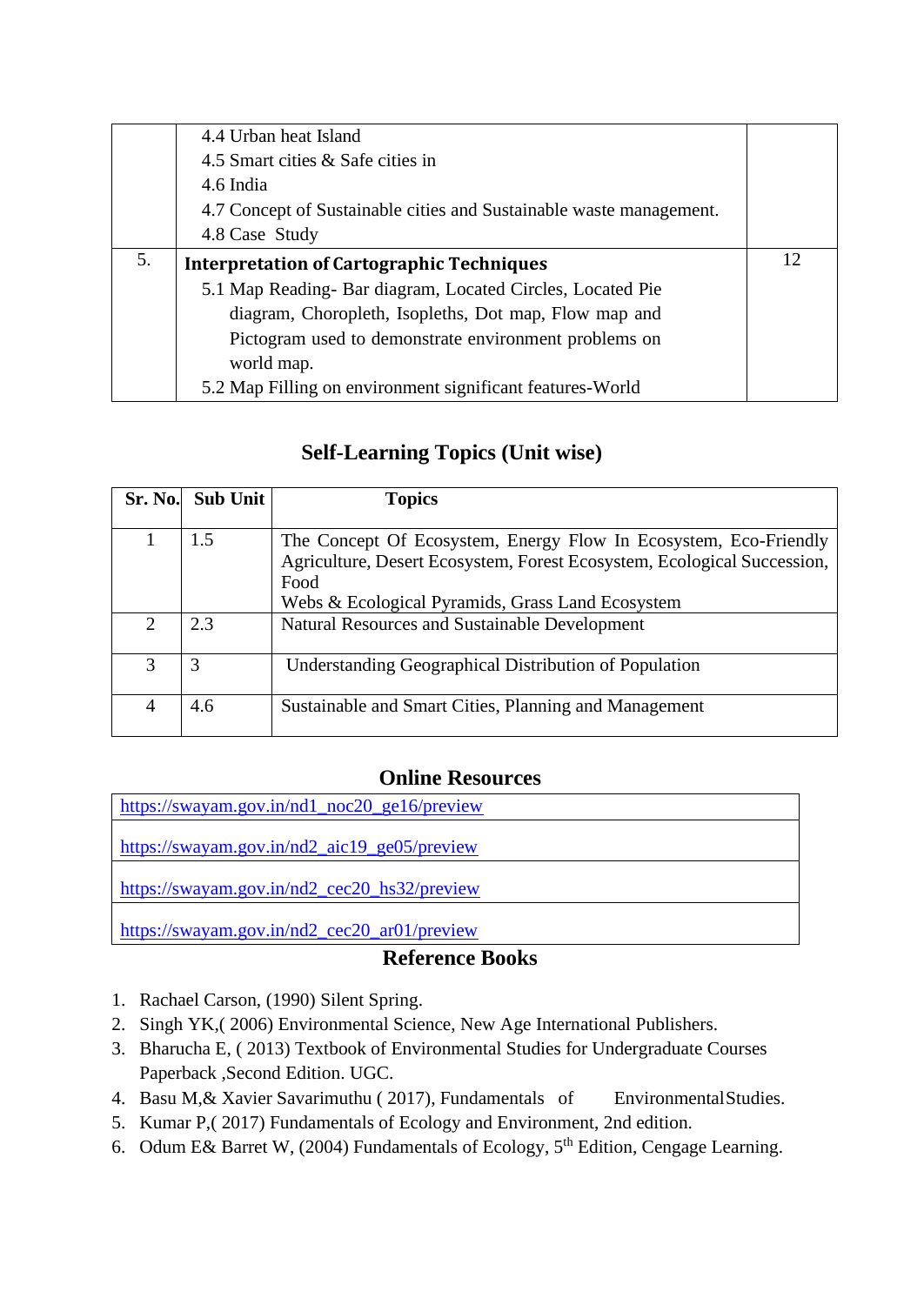| Unit           | <b>Content</b>                                                                | No. of<br><b>Lectures</b> |
|----------------|-------------------------------------------------------------------------------|---------------------------|
| $\mathbf{1}$   | <b>Values of Indian Freedom Struggle</b>                                      | 11                        |
|                | 1.1. Concept and significance of values.                                      |                           |
|                | 1.2. Brief history of India's freedom struggle (1857-1947).                   |                           |
|                | 1.3. Values of patriotism, tolerance, fraternity, equality, secularism, anti- |                           |
|                | colonialism, anti-racialism, anti-imperialism, swadeshi and world peace.      |                           |
| 2              | <b>Indian Society - Diversity</b>                                             | 12                        |
|                | 2.1. Concept of diversity and multiculturalism.                               |                           |
|                | 2.2 Understand India's social, cultural and regional diversity: ethnicity,    |                           |
|                | religion, language.                                                           |                           |
|                | 2.3. State policy, social acceptance and roadblocks towards appreciation      |                           |
|                | and promotion of diversity.                                                   |                           |
| $\overline{3}$ | <b>Social stratification and Inequality</b>                                   | 11                        |
|                | Meaning and types of social stratification.                                   |                           |
|                | 3.2 Issues of casteism, communalism, linguism and regionalism.                |                           |
|                | 3.3 . Social movements to combat inequality.                                  |                           |
| 4.             | <b>Understanding Gender</b>                                                   | 11                        |
|                | 4.1 Concept of gender, patriarchy and feminism.                               |                           |
|                | 4.2 Exploring gender diversity - LGBTQ.                                       |                           |
|                | 4.3 Measures to attain gender equality-women's movement in India.             |                           |

### **Course code: UC-FCO-106**

### **Self-Learning topics (Unit wise)**

| Sr. No. | <b>Sub Unit</b> | <b>Topics</b>                        |
|---------|-----------------|--------------------------------------|
|         | 1.              | Freedom struggle: landmark Movements |
|         |                 | Plurality and cultural diversity     |
| 3       | 3.              | National Integration                 |
|         | 4.              | Gender differences and gender roles  |

#### **Online Resources**

[http://egyankosh.ac.in//handle/123456789/25899](http://egyankosh.ac.in/handle/123456789/25899) <http://hdl.handle.net/123456789/25904>

[http://egyankosh.ac.in//handle/123456789/20917](http://egyankosh.ac.in/handle/123456789/20917)

<http://egyankosh.ac.in/handle/123456789/37372>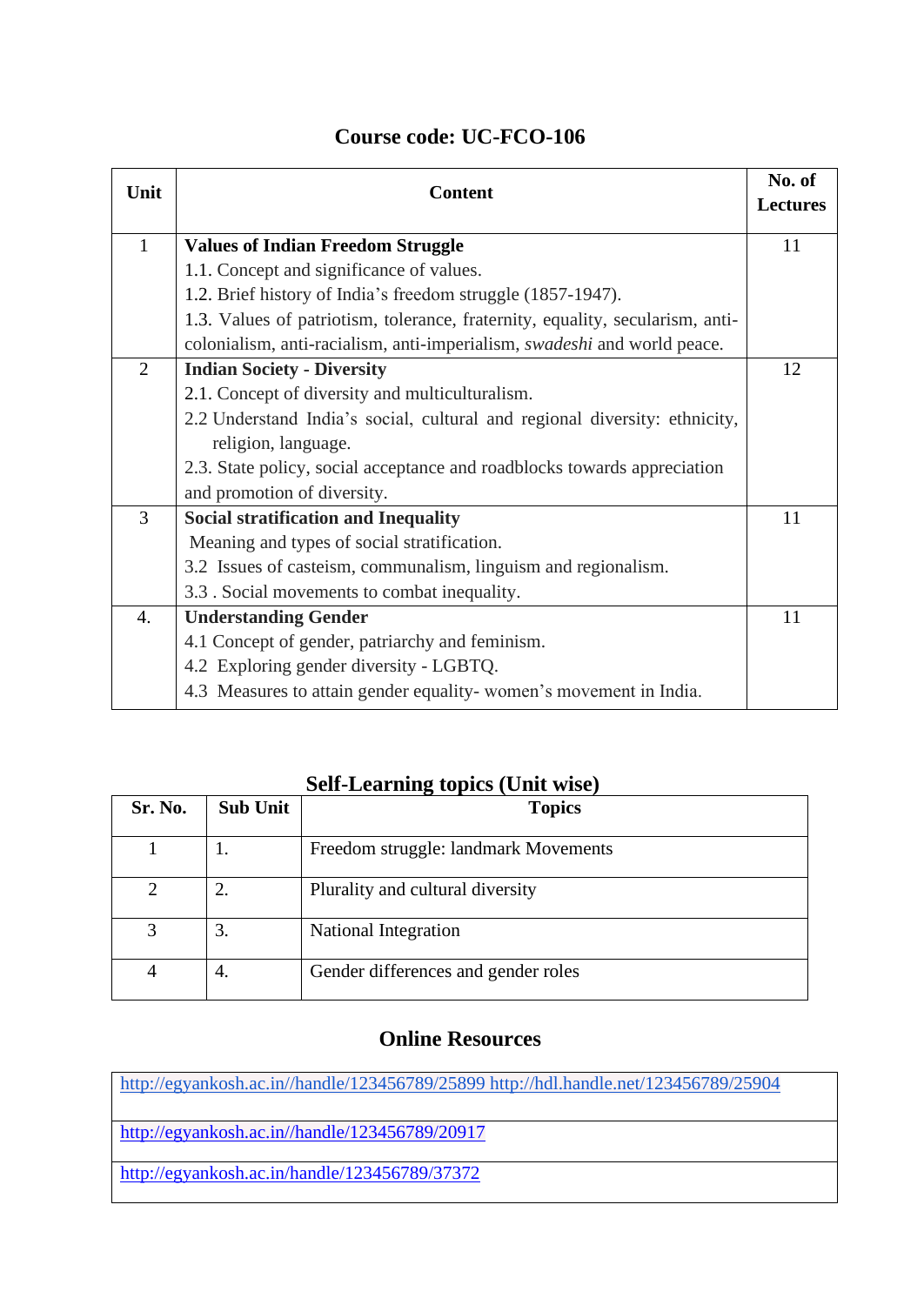[http://egyankosh.ac.in//handle/123456789/63518](http://egyankosh.ac.in/handle/123456789/63518)

<http://egyankosh.ac.in/handle/123456789/34048>

[http://egyankosh.ac.in//handle/123456789/54483](http://egyankosh.ac.in/handle/123456789/54483)

[http://egyankosh.ac.in//handle/123456789/55044](http://egyankosh.ac.in/handle/123456789/55044)

#### **Reference Books**

- 1. Ahuja Ram (2014), *Social Problems in India*, Jaipur:Rawat Publication.
- 2. Bennet, C.J. (1980), "The Morphology of Language Boundaries: Indo-Aryan and Dravidian in peninsular India'', *Journal of Borderland Studies*, Issue 3, Vol.16, Taylor and Francis.
- 3. Chandra Bipan (1984), *Communalism in Modern India*, Delhi: Vikas Publishing House.
- 4. Chatterjee Sushma (2000) *Indian Women from Darkness to Light,* Calcutta: Parumita Publications.
- 5. Desai, A.R. (1959), *Social Background of Indian Nationalism,* Bombay: Popular Prakashan.
- 6. Deshta Sunil, Kashyap Sunita (2014), Fundamental Duties of Citizens. Delhi: Regal Publications.
- 7. Dubey S.C. (2018), '*Indian Society*', National Book Trust.
- 8. Furer Christoph Von-Haimendorf (1992), *Tribes of India The Struggle for Survival*, Berkely: University of California Press.
- 9. Ganesh, Kamala, Thakkar (2005), "*Culture and the making of Identity in contemporary India"* Usha, Sage Publication, New Delhi,
- 10. Harvey Carol P and Allard June M (2005), *Understanding and managing Diversity Readings Cases, and Exercises*; New Delhi: Prentice Hall of India.
- 11. Joshi PC (1989), *Culture Communication and Social Change*, New Delhi: Vikas Publishing House.
- 12. Managi and Kumar (2009), *The Economics of Sustainable Development: The Case of India,* New York: Springer.
- 13. Pattanaik Bikram K (2006), *Social and Human Well Being Selected Perspectives*; Ambala: The Associated Press.
- 14. Patra, A.D. (2010), *Infrastructure, Development and Regional Disparity: An interstate analysis,* Indian Economics Association , Deep and Deep Publications.
- 15. Suresh Jayshree, Raghavan, B.S (2003), *Human Values and Professional Ethics*. New Delhi: S Chand

#### Journals and Magazines

- 1. AIDWA
- 2. Economic and Political Weekly of India
- 3. Frontline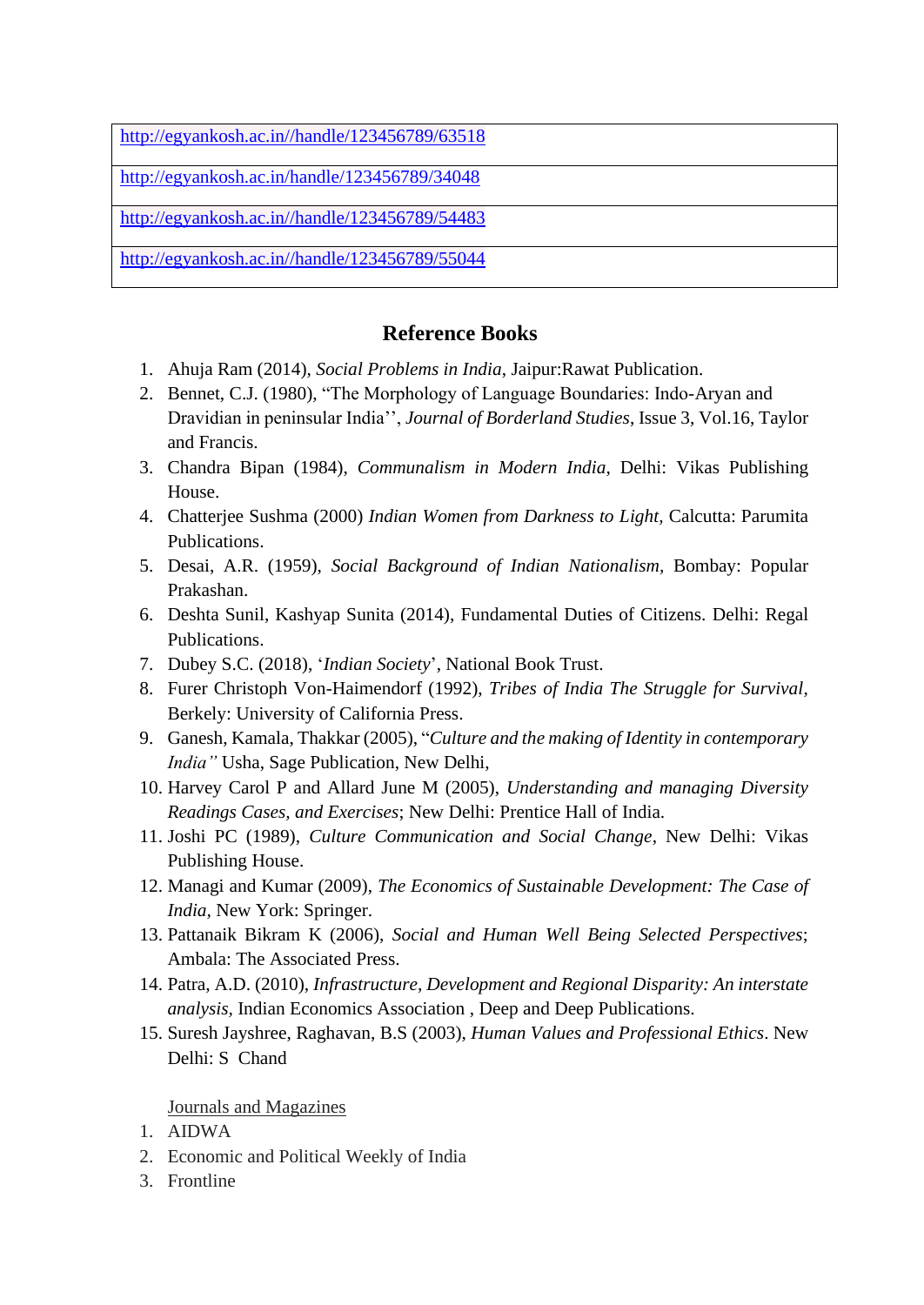- 4. India Today
- 5. Man and Development
- 6. One India One People

### **Course code: UC-FCO-107**

|                |                                                                                          | No. of |
|----------------|------------------------------------------------------------------------------------------|--------|
| Unit           | <b>Content</b>                                                                           | Lectu  |
|                |                                                                                          | res    |
| $\mathbf{1}$   | <b>Shares and Mutual Funds</b>                                                           | 15     |
|                | 1.1. Shares: Concept of share, face value, market value, dividend, equity shares,        |        |
|                | preferential shares, bonus shares, Simple examples                                       |        |
|                | 1.2 Mutual Funds: Simple problems on calculation of Net income after considering         |        |
|                | entry load, dividend, change in Net Asset Value (N.A.V.) and exit load.                  |        |
|                | Averaging of price under the Systematic Investment Plan (S.I.P.)                         |        |
| $\overline{2}$ | <b>Matrices and Permutations and Combinations</b>                                        | 15     |
|                | 2.1 Matrices and Determinants: Some important definitions and types of matrices.         |        |
|                | Matrix operation (Addition, scalar multiplication, matrix multiplication,                |        |
|                | transpose of a matrix). Determinants of a matrix of order two and three:                 |        |
|                | properties and results of Determinants. Solving a system of linear equations             |        |
|                | using Cramer's rule. Inverse of a Matrix (up to order three) using ad-joint of a         |        |
|                | matrix and matrix inversion method.                                                      |        |
|                | 2.2 Counting Principle, Permutations and Combinations: Factorial Notation,               |        |
|                | Fundamental principles of counting, Permutation as arrangement, Simple                   |        |
|                | examples, combination as selection, Simple examples, Relation between                    |        |
|                | ${}^{n}C_{r}$ and ${}^{n}P_{r}$ . Examples on commercial application of permutations and |        |
|                | combinations.                                                                            |        |
| 3              | <b>Summarization Measures</b>                                                            | 15     |
|                | 3.1 Measures of Central Tendencies: Definition of Average, Types of Averages:            |        |
|                | Arithmetic Mean, Median, and Mode for grouped as well as ungrouped data.                 |        |
|                | Quartiles, Deciles and Percentiles. Using Ogive locate median and Quartiles.             |        |
|                | Using Histogram locate mode. Combined and Weighted mean.                                 |        |
|                | 3.2 Measures of Dispersion: Concept and idea of dispersion, Various measures -           |        |
|                | Range, Quartile Deviation, Mean Deviation, Standard Deviation, Variance,                 |        |
|                | Combined Variance.                                                                       |        |
| 4              | <b>Elementary Probability Theory</b>                                                     | 15     |
|                | 4.1 Probability Theory: Concept of random experimental/trial and possible                |        |
|                | outcomes; Sample Space and Discrete Sample Space; Events and their types,                |        |
|                | Algebra of Events, Mutually Exclusive and Exhaustive Events, Complimentary               |        |
|                | Events. Classical definition of Probability, Addition theorem (without proof),           |        |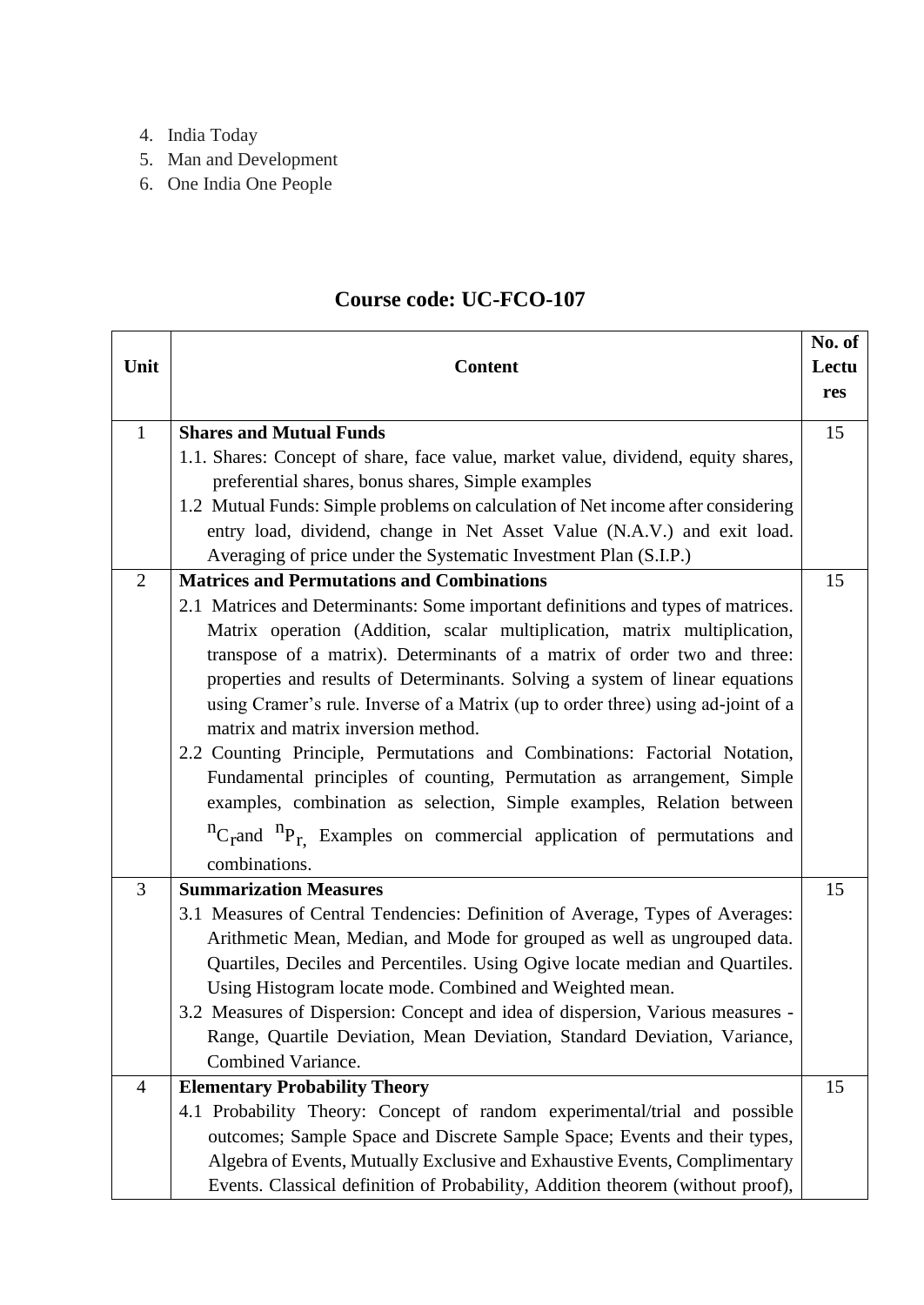|                | conditional probability, Independence of Events: $P(A \cap B) = P(A) P(B)$ . Simple<br>examples<br>4.2 Random Variable: Probability distribution of a discrete random variable;<br>Expectation and Variance of random variable, simple examples on probability<br>distributions. |    |
|----------------|----------------------------------------------------------------------------------------------------------------------------------------------------------------------------------------------------------------------------------------------------------------------------------|----|
| 5 <sup>1</sup> | <b>LPP and Decision Theory</b>                                                                                                                                                                                                                                                   | 15 |
|                | 5.1 Linear Programming Problem: Sketching of graphs of (i) linear equation                                                                                                                                                                                                       |    |
|                | Ax+By+C=0 (ii) linear inequalities. Mathematical Formulation of Linear                                                                                                                                                                                                           |    |
|                | Programming Problems upto 3 variables. Solution of Linear Programming                                                                                                                                                                                                            |    |
|                | Problems using graphical method up to two variables.                                                                                                                                                                                                                             |    |
|                | 5.2 Decision making situation, Decision maker, Courses of Action, States of                                                                                                                                                                                                      |    |
|                | Nature, Pay-off and Pay-off matrix; Decision making under uncertainty,                                                                                                                                                                                                           |    |
|                | Maximin, Maximax, Minimax regret and Laplace criteria; simple examples to                                                                                                                                                                                                        |    |
|                | find optimum decision. Formulation of Payoff Matrix. Decision making under                                                                                                                                                                                                       |    |
|                | Risk, Expected Monetary Value (EMV); Decision Tree; Simple Examples                                                                                                                                                                                                              |    |
|                | based on EMV. Expected Opportunity Loss (EOL), simple examples based on                                                                                                                                                                                                          |    |
|                | EOL.                                                                                                                                                                                                                                                                             |    |

### **Self-Learning topics (Unit wise)**

| Sr.            | <b>Sub</b> | <b>Topics</b>                                                      |  |  |  |  |  |  |
|----------------|------------|--------------------------------------------------------------------|--|--|--|--|--|--|
| N <sub>0</sub> | Unit       |                                                                    |  |  |  |  |  |  |
|                | 3.1        | Measures of Central Tendencies: Definition of Average, Types of    |  |  |  |  |  |  |
|                |            | Averages: Arithmetic Mean, Median, and Mode for grouped as well    |  |  |  |  |  |  |
|                |            | as ungrouped data. Quartiles, Deciles and Percentiles. Using Ogive |  |  |  |  |  |  |
|                |            | locate median and Quartiles. Using Histogram locate mode.          |  |  |  |  |  |  |
|                |            | Combined and Weighted mean.                                        |  |  |  |  |  |  |
| $\mathcal{D}$  | 3.2        | Measures of Dispersion: Concept and idea of dispersion, Various    |  |  |  |  |  |  |
|                |            | measures -Range, Quartile Deviation, Mean Deviation, Standard      |  |  |  |  |  |  |
|                |            | Deviation, Variance, Combined Variance                             |  |  |  |  |  |  |

### **Online Resources**

| https://swayam.gov.in/nd2_cec20_mg13/preview                   |
|----------------------------------------------------------------|
| (Last date of enrolment is $30th$ September)                   |
| https://nptel.ac.in/courses/110/107/110107114/ (Units 1 and 2) |
| https://www.youtube.com/watch?v=h8EYEJ32oQ8&feature=youtu.be   |
| https://www.youtube.com/watch?v=E4HAYd0QnRc&feature=youtu.be   |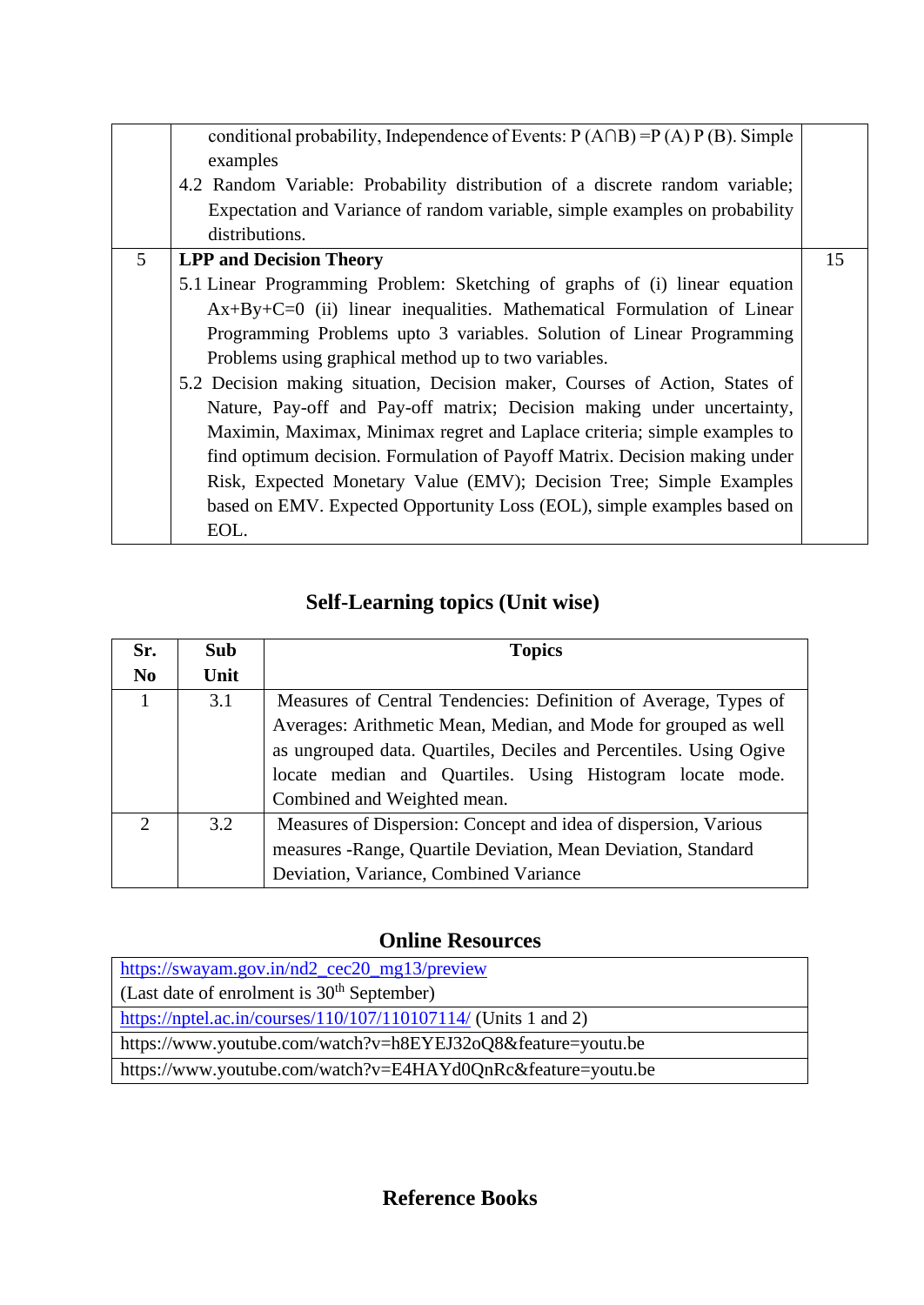- 1. Mathematics for Economics and Finance Methods and Modelling by Martin Anthony and Norman Biggs, Cambridge University Press, (2000)
- 2. Applied Calculus by Stephen Waner and Steven Constenoble, Brooks/Cole Thomson Learning, second edition
- 3. Business Mathematics by D.C.Sancheti and V.K.Kapoor, Sultan Chand & Sons (2006)
- 4. Mathematics for Business and Economics by J.D.Gupta, P.K.Gupta and ManMohan, TataMc‐Graw Hill Publishing Co.Ltd. (1987)
- 5. Quantitative Methods‐Part‐I by S.Saha and S.Mukerji, New Central Book Agency (1996)
- 6. Investments by J.C.Francis & R.W.Taylor, Schaum's Outlines, Tata Mc‐GrawHill (2000)
- 7. Operations Research by Gupta and Kapoor (2014)
- 8. Statistical Methods by S.G.Gupta, S.Chand &Co
- 9. Statistics for Management by Levin & Rubin, Prentice Hall of India
- 10. Statistics Theory, Method & Applications by D.S.Sancheti & V.K.Kapoor
- 11. Modern Business Statistics (Revised) by B.Pearles & C.Sullivan –Prentice Hall of India.
- 12. Business Mathematics & Statistics by B Aggarwal, Ane Book Pvt.Limited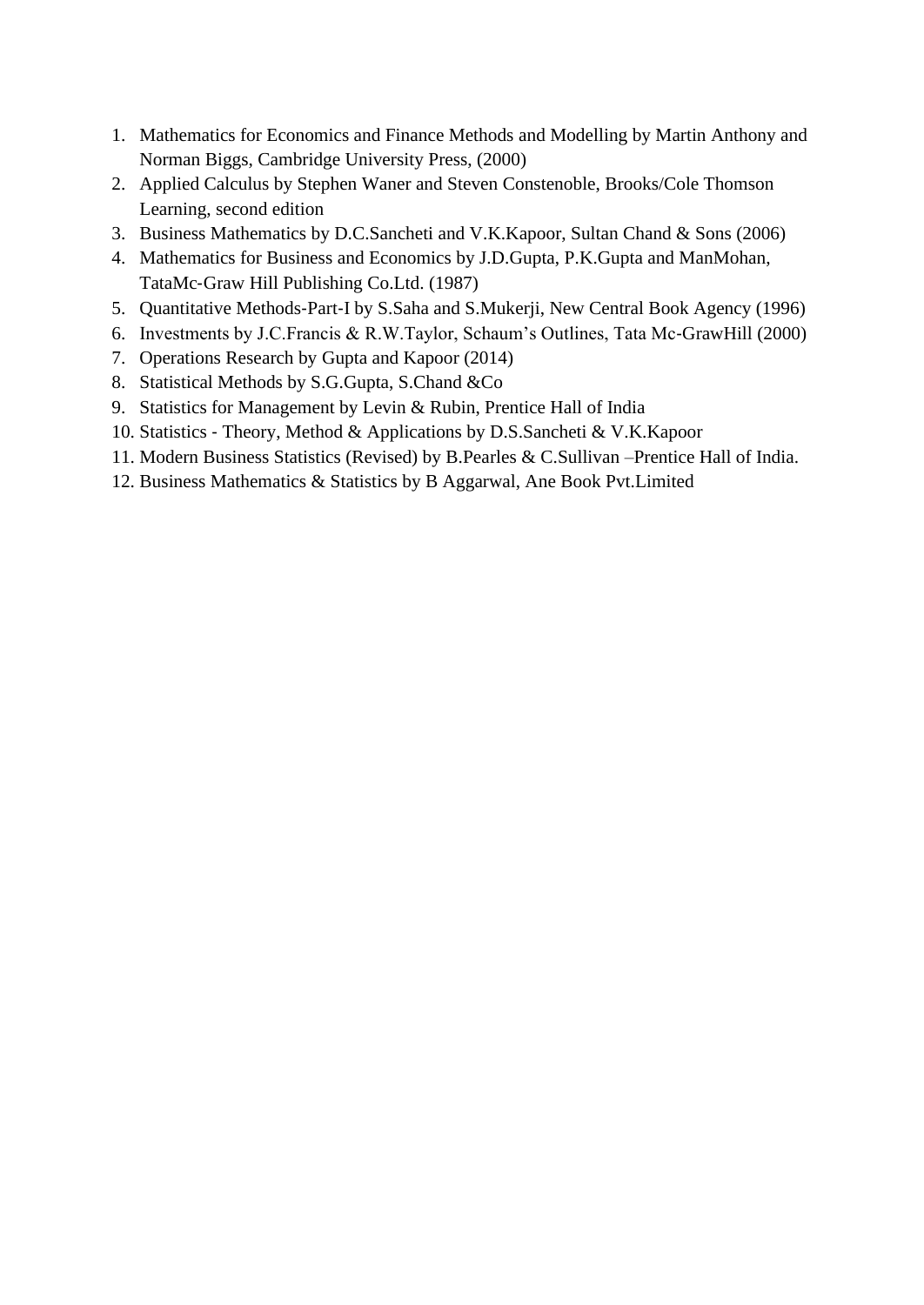### **Part 4 - The Scheme of Teaching and Examination**

### **Semester – II Summary**

| Sr.            |                    | <b>Choice Based Credit System</b>                | Subject Code               | Remarks                                                                    |
|----------------|--------------------|--------------------------------------------------|----------------------------|----------------------------------------------------------------------------|
| No.            |                    |                                                  |                            |                                                                            |
| $\mathbf{1}$   | Elective<br>Course | Discipline<br>Specific<br>Elective (DSE) Courses | <b>UC-FCO-201</b>          | Accountancy<br>and<br>Financial<br>Management II                           |
|                |                    | Discipline Related Elective<br>(DRE) Courses     | UC-FCO-202, UC-FCO-<br>203 | Commerce II,<br><b>Business</b>                                            |
|                |                    |                                                  |                            | Economics II                                                               |
| $\overline{2}$ |                    | <b>Ability Enhancement Courses (AEC)</b>         | UC-FCO-204, UC-FCO-<br>205 | <b>Business</b><br>Communication II,<br>Environmental<br><b>Studies II</b> |
| 3              |                    | <b>Skill Enhancement Courses (SEC)</b>           | <b>UC-FCO-206</b>          | Foundation Course<br>$\mathbf{I}$                                          |
| $\overline{4}$ |                    | Core Courses (CC)                                | <b>UC-FCO-207</b>          | Mathematical and<br>Statistical<br>Techniques II                           |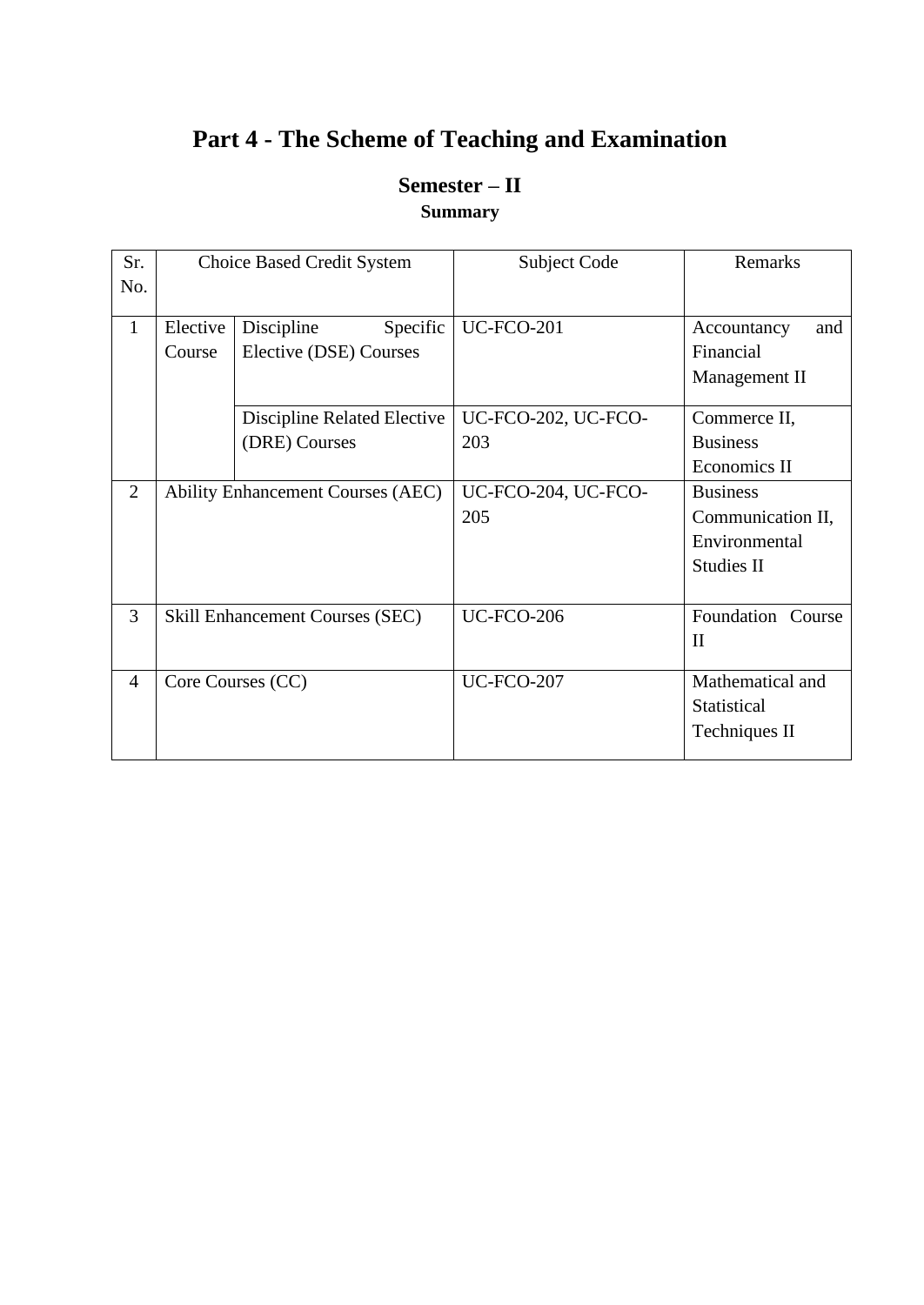| Sr.<br>No      | Subjec<br>t Code     | Subject Title                                    |                | Periods Per Week |                |                  |                |                |            | Internals          |    |           | Total<br>Mark<br>S |     |
|----------------|----------------------|--------------------------------------------------|----------------|------------------|----------------|------------------|----------------|----------------|------------|--------------------|----|-----------|--------------------|-----|
|                |                      |                                                  | U<br>nit<br>S  | <b>SL</b>        | L              | T                | ${\bf P}$      | Credi<br>t     | <b>SLE</b> | <b>CT</b>          | AP | <b>TA</b> | <b>SEE</b>         |     |
| $\mathbf{1}$   | UC-<br>FCO-<br>201   | Accountancy<br>and Financial<br>Management II    | $\overline{4}$ | 20%<br>$\ast$    | $\overline{4}$ | $\boldsymbol{0}$ | $\overline{0}$ | 3              | 10         | 15                 | 5  | 10        | 60                 | 100 |
| $\overline{2}$ | UC-<br>FCO-<br>202   | Commerce II                                      | $\overline{4}$ | 20%<br>$\ast$    | $\overline{3}$ | $\overline{0}$   | $\overline{0}$ | 3              | 10         | 15                 | 5  | 10        | 60                 | 100 |
| 3              | UC-<br>FCO-<br>203   | <b>Business</b><br>Economics II                  | $\overline{4}$ | 20%<br>$\ast$    | $\overline{3}$ | $\overline{0}$   | $\overline{0}$ | 3              | 10         | 15                 | 5  | 10        | 60                 | 100 |
| $\overline{4}$ | UC-<br>FCO-<br>204   | <b>Business</b><br>Communication<br>$\mathbf{I}$ | 3              | 20%<br>$\ast$    | $\overline{3}$ | $\mathbf{1}$     | $\overline{0}$ | 3              | 10         | 15                 | 5  | 10        | 60                 | 100 |
| 5              | UC-<br>FCO-<br>205   | Environmental<br><b>Studies II</b>               | 5              | 20%<br>$\ast$    | $\overline{4}$ | $\theta$         | $\overline{0}$ | 3              | 10         | 15                 | 5  | 10        | 60                 | 100 |
| 6              | UC-<br>FCO-<br>206   | Foundation<br>Course II                          | $\overline{4}$ | 20%<br>$\ast$    | $\overline{3}$ | $\overline{0}$   | $\overline{0}$ | $\overline{2}$ | 10         | 15                 | 5  | 10        | 60                 | 100 |
| $\overline{7}$ | UC-<br>FCO-<br>207   | Mathematical<br>and Statistical<br>Techniques II | 5              | 20%<br>$\ast$    | 5              | $\mathbf{1}$     | $\overline{0}$ | 3              | 10         | 15                 | 5  | 10        | 60                 | 100 |
|                | Total Hours / Credit |                                                  |                |                  |                |                  | 20             |                |            | <b>Total Marks</b> |    |           | 700                |     |

### **First Year Semester II Internal and External Detailed Scheme**

SL: Self Learning, L: Lecture, T: Tutorials, P: Practical, SLE- Self learning evaluation, CT-Commutative Test, SEE- Semester End Examination, TA-Teacher Assessment

**\*One to two lectures to be taken for CONTINUOUS self -learning Evaluation.**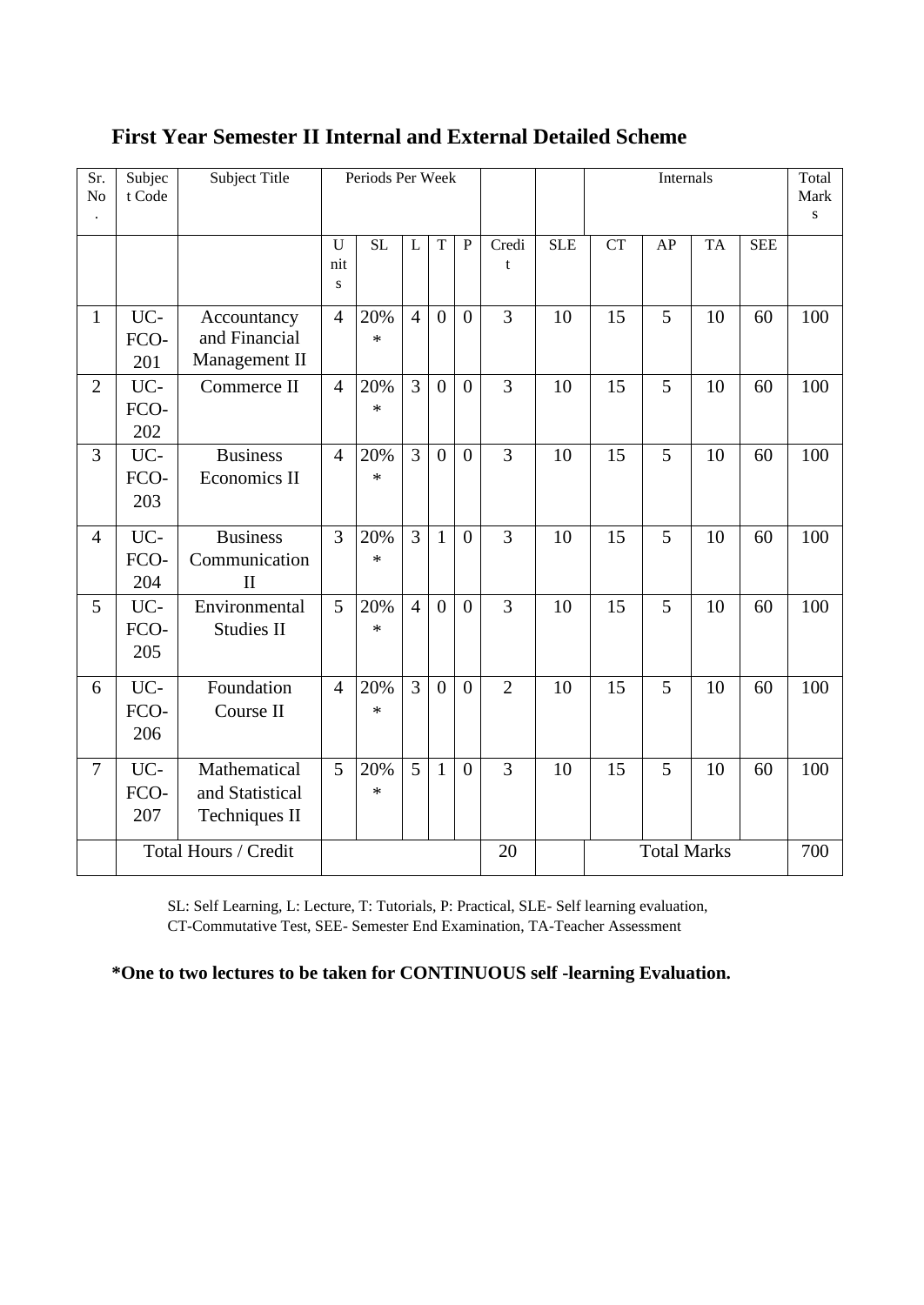| S.                      | <b>Subject</b> |                    | <b>Subject Unit Title</b>               | Lect | <b>Total No.</b> | <b>Cre</b>     | <b>Total</b> |
|-------------------------|----------------|--------------------|-----------------------------------------|------|------------------|----------------|--------------|
| ${\bf N}$               | Code           |                    |                                         | ures | <sub>of</sub>    | dit            | <b>Marks</b> |
|                         |                |                    |                                         |      | lectures         |                |              |
| $\mathbf{1}$            | UC-FCO-        | $\bf{I}$           | Indian Accounting Standards and         | 15   |                  |                |              |
|                         | 201            |                    | <b>Inventory Valuation</b>              |      | 60               | 3              | 100          |
|                         |                | $\mathbf{I}$       | Accounting for Hire Purchase            | 15   |                  |                | $(60+40)$    |
|                         |                | $\rm III$          | <b>Branch Accounts</b>                  | 15   |                  |                |              |
|                         |                | IV                 | <b>Fire Insurance Claims</b>            | 15   |                  |                |              |
| $\overline{2}$          | UC-FCO-<br>202 | I                  | <b>Concept of Services</b>              | 12   |                  |                | 100          |
|                         |                | $\mathbf{I}$       | Retailing                               | 12   | 45               | 3              | $(60+40)$    |
|                         |                | III                | <b>Recent Trends in Service Sector</b>  | 11   |                  |                |              |
|                         |                | IV                 | E-Commerce                              | 10   |                  |                |              |
| $\overline{\mathbf{3}}$ | UC-FCO-<br>203 | $\mathbf I$        | Perfect Competition and Monopoly        | 10   |                  |                |              |
|                         |                | $\mathbf{I}$       | Pricing and output decisions under      | 11   | 45               | $\overline{3}$ | 100          |
|                         |                |                    | <b>Imperfect Competition</b>            |      |                  |                | $(60+40)$    |
|                         |                | III                | Pricing practices: cost oriented        | 12   |                  |                |              |
|                         |                |                    | pricing methods                         |      |                  |                |              |
|                         |                | IV                 | Evaluating capital projects             | 12   |                  |                |              |
| $\overline{\mathbf{4}}$ | UC-FCO-<br>204 | $\mathbf I$        | <b>Group Communication</b>              | 15   |                  | 3              | 100          |
|                         |                | $\mathbf{I}$       | <b>Business Correspondence</b>          | 15   | 45               |                | $(60+40)$    |
|                         |                | $\mathop{\rm III}$ | Language & Writing Skills               | 15   |                  |                |              |
| 5                       | UC-FCO-        | $\mathbf I$        | Tourism and Environment                 | 12   |                  |                |              |
|                         | 205            | $\mathbf{I}$       | Sustainable Practices in Industrial and | 12   | 60               | 3              | 100          |
|                         |                |                    | <b>Agriculture Sector</b>               |      |                  |                |              |
|                         |                | III                | Disaster Management                     | 12   |                  |                | $(60+40)$    |
|                         |                | IV                 | <b>Environmental Management</b>         | 12   |                  |                |              |
|                         |                | V                  | Cartographic Techniques                 | 12   |                  |                |              |
| 6                       | UC-FCO-        | $\mathbf I$        | Human Rights                            | 11   |                  |                |              |
|                         | 206            | $\rm II$           | Constitution of India                   | 12   | 45               | $\overline{2}$ | 100          |

### **First Year Semester – II Units – Topics – Teaching Hours**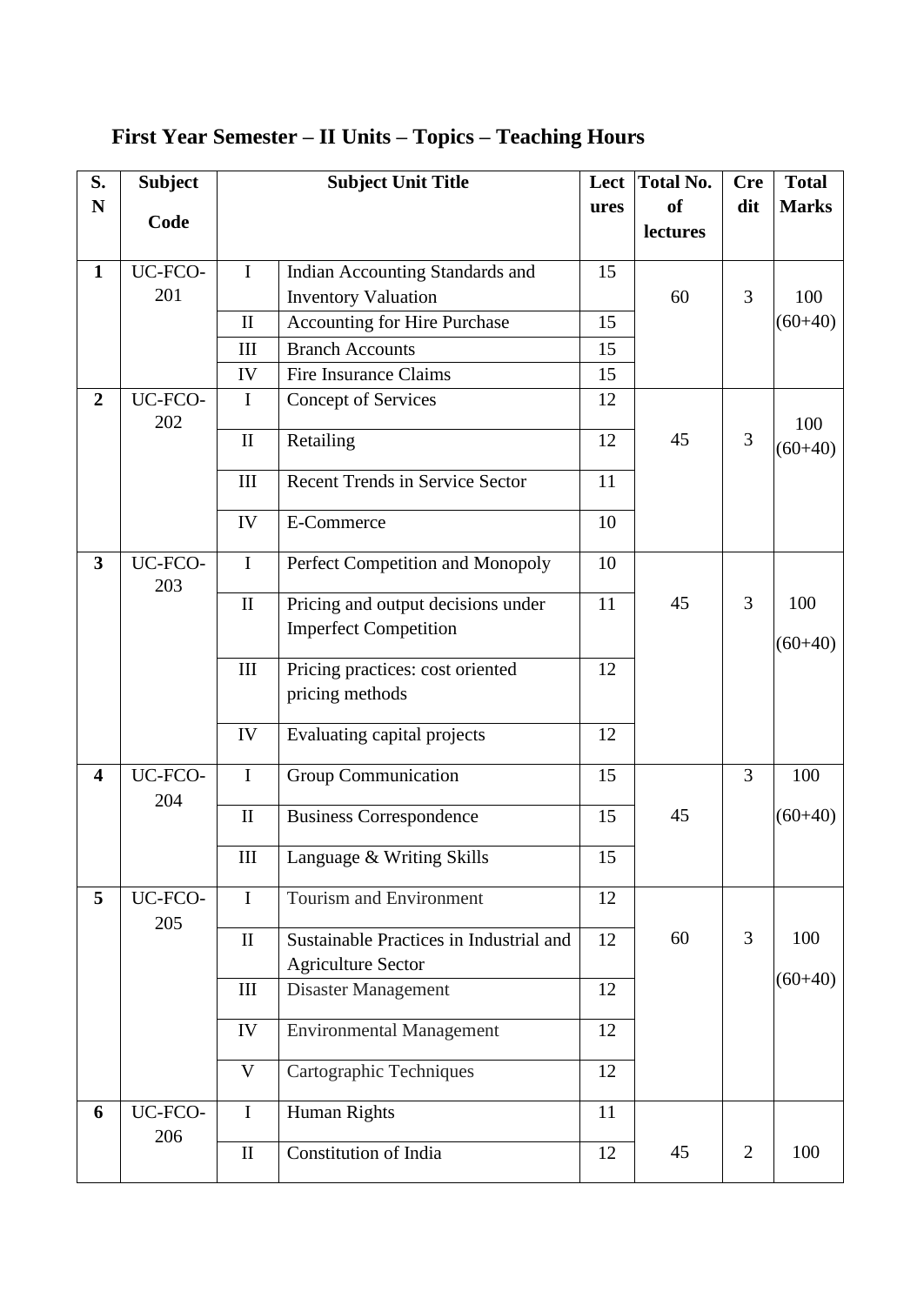|   |         | III          | <b>Sustainable Community</b>            | 11 |    |    | $(60+40)$ |
|---|---------|--------------|-----------------------------------------|----|----|----|-----------|
|   |         |              | Development                             |    |    |    |           |
|   |         | IV           | Society and Media                       | 11 |    |    |           |
| 7 | UC-FCO- | $\mathbf I$  | Functions, Derivatives and their        | 15 |    |    |           |
|   | 207     |              | Applications                            |    | 75 | 3  | 100       |
|   |         | $\mathbf{I}$ | <b>Interest and Annuity</b>             | 15 |    |    | $(60+40)$ |
|   |         | Ш            | <b>Bivariate Linear Correlation and</b> | 15 |    |    |           |
|   |         |              | Regression                              |    |    |    |           |
|   |         | IV           | Time Series and Index Numbers           | 15 |    |    |           |
|   |         | V            | <b>Probability Distributions</b>        | 15 |    |    |           |
|   |         |              | Total                                   |    |    | 20 | 700       |

### ● **Lecture Duration – 48 Minutes**

| <b>UC-FCO-101</b> | 60 lectures equivalent to 48 hours | One credit = $16$ hours |
|-------------------|------------------------------------|-------------------------|
| <b>UC-FCO-102</b> | 45 lectures equivalent to 36 hours | One credit = $12$ hours |
| <b>UC-FCO-103</b> | 45 lectures equivalent to 36 hours | One credit = $12$ hours |
| <b>UC-FCO-104</b> | 45 lectures equivalent to 36 hours | One credit = $12$ hours |
| <b>UC-FCO-105</b> | 60 lectures equivalent to 48 hours | One credit = $16$ hours |
| <b>UC-FCO-106</b> | 45 lectures equivalent to 36 hours | One credit = $18$ hours |
| <b>UC-FCO-107</b> | 75 lectures equivalent to 60 hours | One credit = $20$ hours |
|                   |                                    |                         |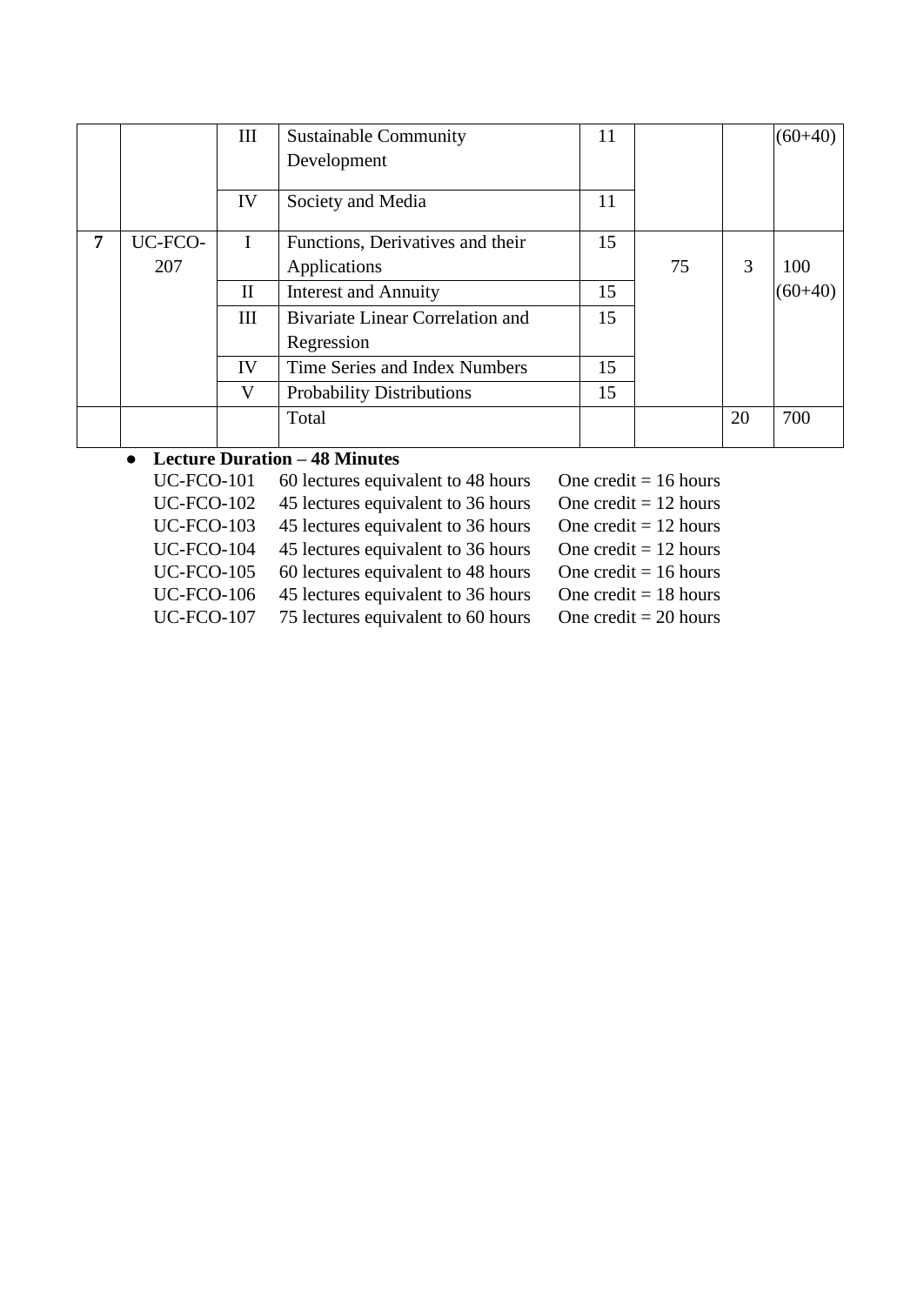### **Part 5 - Detailed Scheme**

**Curriculum Topics along with Self-Learning topics** - to be covered, through self-learning mode along with the respective Unit. Evaluation of self-learning topics to be undertaken before the concluding lecture instructions of the respective Unit.

|                |                                                                                    | No. of |
|----------------|------------------------------------------------------------------------------------|--------|
| Unit           | <b>Content</b>                                                                     | Lectu  |
|                |                                                                                    | res    |
| $\mathbf{1}$   | <b>Indian Accounting Standards and Inventory Valuation</b>                         | 15     |
|                | 1.1. Indian Accounting Standards:                                                  |        |
|                | 1.1.1 Ind AS -2 Valuation of Inventories;                                          |        |
|                | 1.1.2 Ind AS -21 The effects of changes in Foreign Exchange Rates;                 |        |
|                | 1.1.3. Ind AS -38 Intangible Assets.                                               |        |
|                | 1.2. Inventory Valuation:                                                          |        |
|                | 1.2.1 Meaning of inventories;                                                      |        |
|                | 1.2.2 Cost for inventory valuation;                                                |        |
|                | 1.2.3 Inventory systems: Periodic Inventory system and Perpetual Inventory         |        |
|                | System;                                                                            |        |
|                | 1.2.4 Valuation: Meaning and importance;                                           |        |
|                | 1.2.5 Methods of Stock Valuation as per AS -2 : FIFO and Weighted                  |        |
|                | Average Method;                                                                    |        |
|                | 1.2.6 Computation of valuation of inventory as on balance sheet date: If           |        |
|                | inventory is taken on a date after the balance sheet or before the                 |        |
|                | balance sheet.                                                                     |        |
| $\overline{2}$ | <b>Accounting for Hire Purchase</b>                                                | 15     |
|                | 2.1 Meaning;                                                                       |        |
|                | 2.2 Calculation of interest;                                                       |        |
|                | 2.3 Accounting for hire purchase transactions by asset purchase method based on    |        |
|                | full cash price;                                                                   |        |
|                | 2.4 Journal entries, ledger accounts and disclosure in balance sheet for hirer and |        |
|                | vendor (excluding default, repossession and calculation of cash price).            |        |
| 3              | <b>Branch Accounts</b>                                                             | 15     |
|                | 3.1 Meaning/ Classification of branch;                                             |        |
|                | 3.2 Accounting for Dependent Branch not maintaining full books:                    |        |
|                | Debtors method                                                                     |        |
|                | Stock and debtors method.                                                          |        |
| $\overline{4}$ | <b>Fire Insurance Claims</b>                                                       | 15     |
|                | 4.1. Computation of loss of stock by fire;                                         |        |
|                | 4.2. Ascertainment of claim as per the Insurance.                                  |        |
|                | Exclude: Loss of Profit and Consequential Loss.                                    |        |
|                |                                                                                    |        |

### **Course Code: UC-FCO-201**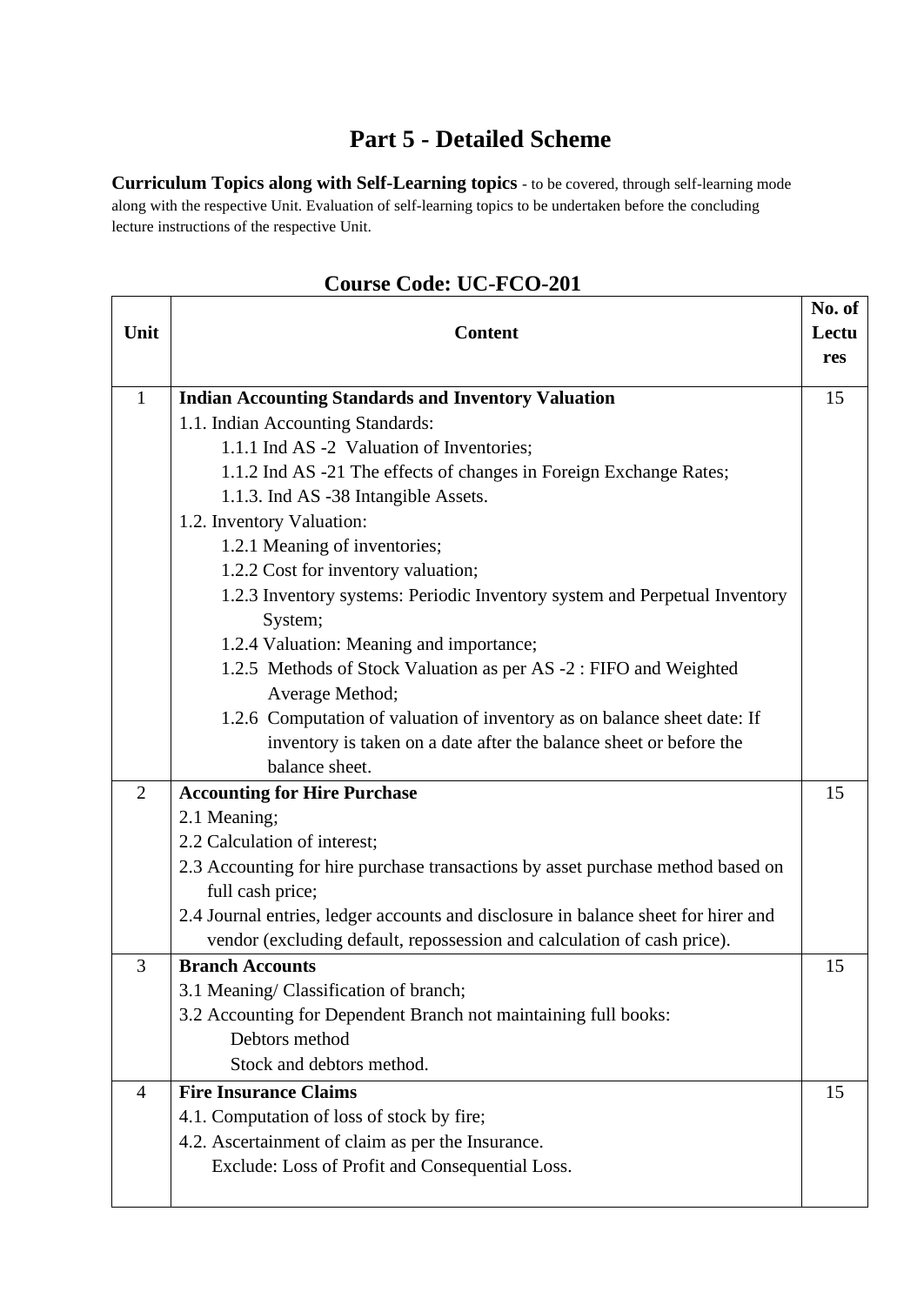#### **Self-Learning topics (Unit wise)**

| Sr.            | <b>Sub</b> | <b>Topics</b>                                                      |
|----------------|------------|--------------------------------------------------------------------|
| $\bf No$       | Unit       |                                                                    |
|                | 1.2.1      | Meaning of inventories;                                            |
| $\overline{2}$ | 1.2.2      | Cost for inventory valuation;                                      |
| 3              | 1.2.3      | Inventory systems: Periodic Inventory system and Perpetual         |
|                |            | <b>Inventory System;</b>                                           |
| $\overline{A}$ | 1.2.4      | Valuation: Meaning and importance;                                 |
| 5              | 1.2.5      | Methods of Stock Valuation as per $AS - 2$ : FIFO and Weighted     |
|                |            | Average Method;                                                    |
| 6              | 1.2.6      | Computation of valuation of inventory as on balance sheet date: If |
|                |            | inventory is taken on a date after the balance sheet or before the |
|                |            | balance sheet.                                                     |

#### **Online Resources**

[http://ugcmoocs.inflibnet.ac.in/ugcmoocs/view\\_module\\_ug.php/226](http://ugcmoocs.inflibnet.ac.in/ugcmoocs/view_module_ug.php/226) [http://ugcmoocs.inflibnet.ac.in/ugcmoocs/view\\_module\\_ug.php/249](http://ugcmoocs.inflibnet.ac.in/ugcmoocs/view_module_ug.php/249) [http://ugcmoocs.inflibnet.ac.in/ugcmoocs/view\\_module\\_ug.php/194](http://ugcmoocs.inflibnet.ac.in/ugcmoocs/view_module_ug.php/194)

### **Reference Books**

- 1. Introduction to Accountancy by T. S. Grewal, S. Chand and Company (P) Ltd., New Delhi
- 2. Advance Accounts by Shukla & Grewal, S. Chand and Company (P) Ltd., New Delhi
- 3. Advanced Accountancy by R. L Gupta and M Radhaswamy, S. Chand and Company (P) Ltd., New Delhi
- 4. Modern Accountancy by Mukherjee and Hanif, Tata Mc. Grow Hill & Co. Ltd., Mumbai
- 5. Financial Accounting by Lesile Chandwichk, Pentice Hall of India Adin Bakley (P) Ltd.
- 6. Financial Accounting for Management by Dr. Dinesh Harsalekar, Multi-Tech. Publishing Co. Ltd., Mumbai.
- 7. Financial Accounting by P. C. Tulsian, Pearson Publications, New Delhi
- 8. Accounting Principles by Anthony, R.N. and Reece J.S., Richard Irwin Inc.
- 9. Financial Accounting by Monga, J.R. Ahuja, Girish Ahuja and Shehgal Ashok, Mayur Paper Back
- 10. Compendium of Statement & Standard of Accounting, ICAI.
- 11. Indian Accounting Standards, Ashish Bhattacharya, Tata Mc. Grow Hill & Co. Ltd., Mumbai
- 12. Financial Accounting by Williams , Tata Mc. Grow Hill & Co. Ltd., Mumbai
- 13. Company Accounting Standards by Shrinivasan Anand, Taxman.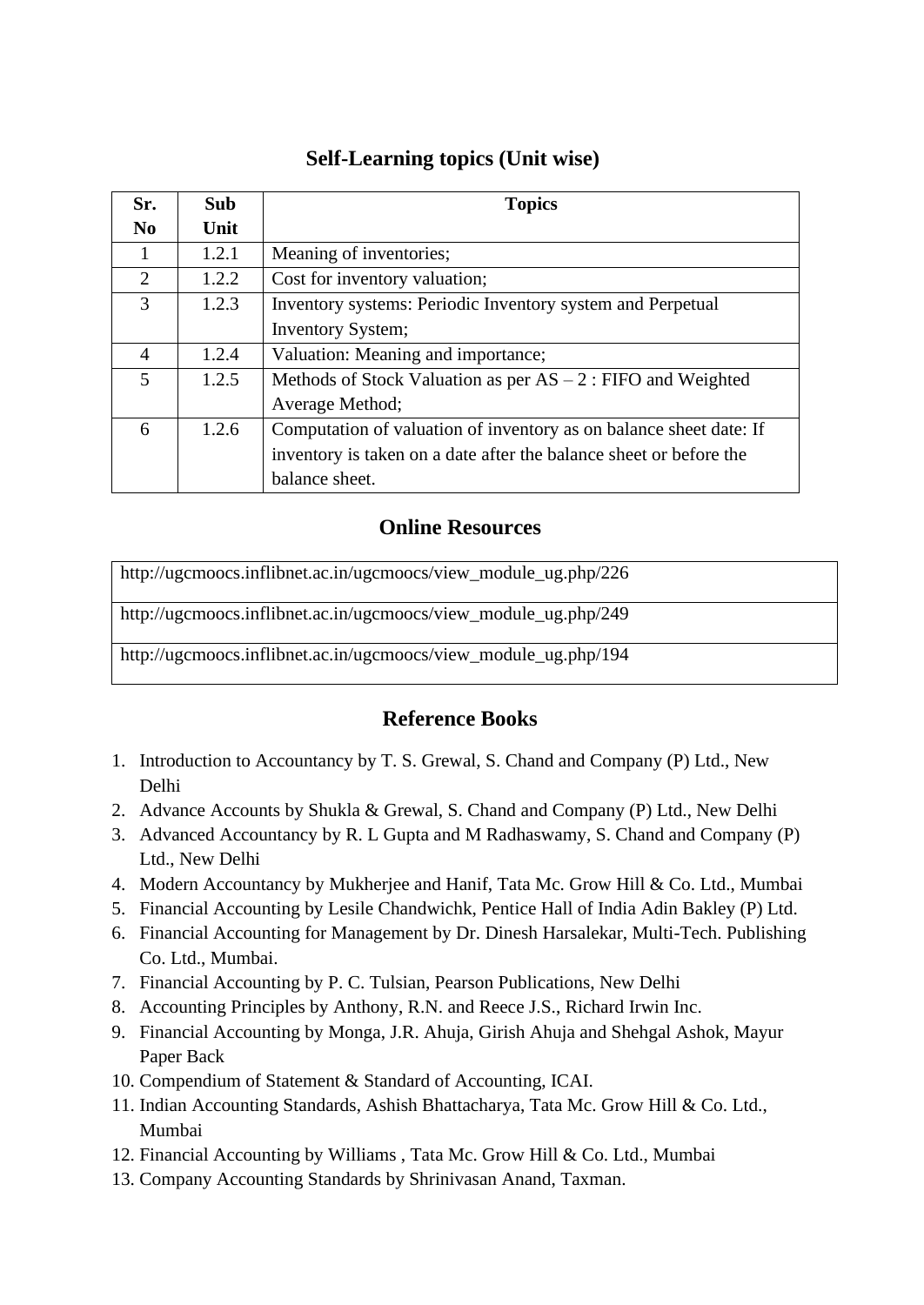- 14. Financial Accounting by V. Rajasekaran, Pearson Publications, New Delhi.
- 15. Introduction to Financial Accounting by Horngren, Pearson Publications.
- 16. Financial Accounting by M. Mukherjee. M. Hanif. Tata McGraw Hill Education Private Ltd; New Delhi

| Unit             | <b>Content</b>                                                           | No. of   |
|------------------|--------------------------------------------------------------------------|----------|
|                  |                                                                          | lectures |
| $\mathbf{1}$     | <b>Concept of Services</b>                                               | 12       |
|                  | <b>Introduction:</b><br>1.1<br>Meaning, Characteristics,<br>Scope<br>and |          |
|                  | Classification of Services, Importance of service sector in the India.   |          |
|                  | 1.2 Marketing mix of for services: Consumer expectations                 |          |
|                  | Services Mix, - Product, Place, Price, Promotion                         |          |
|                  | Process of Services delivery.                                            |          |
|                  | 1.3 Service Strategies: Market research and Service development          |          |
|                  | cycle, Designing and delivery of services.                               |          |
|                  | Segmentation of service market, Reasons for improper service             |          |
|                  | delivery, Managing demand and capacity,                                  |          |
|                  | Opportunities and challenges in service sector.                          |          |
|                  |                                                                          |          |
| $\boldsymbol{2}$ | <b>Retailing</b>                                                         | 12       |
|                  | 2.1 Introduction: Concept of organized and unorganized retailing,        |          |
|                  | Trends in retailing, Growth of organized retailing in India, Survival    |          |
|                  | strategies for unorganized Retailers.                                    |          |
|                  | 2.2 Retail Format: Store format, Non - Store format.                     |          |
|                  | Store Planning- Design and layout.                                       |          |
|                  | 2.3 Understanding the Retail Consumer: Retail Consumer                   |          |
|                  | behavior, Factors influencing the Retail consumer behaviour,             |          |
|                  | Customer decision making process, Types of decision making,              |          |
|                  | Market research for understanding retail consumer                        |          |
|                  | 2.4 Retail Scenario: Retail Scenario in India and Global context.        |          |
|                  | Prospects and Challenges in India.                                       |          |
|                  | 2.5 Mall Management – Retail Franchising, FDI in Retailing,              |          |
|                  | Skills required for Retail Manager, Careers in Retailing.                |          |
|                  |                                                                          |          |
|                  |                                                                          |          |
|                  |                                                                          |          |
|                  |                                                                          |          |
|                  |                                                                          |          |

#### **Course Code: UC-FCO-202**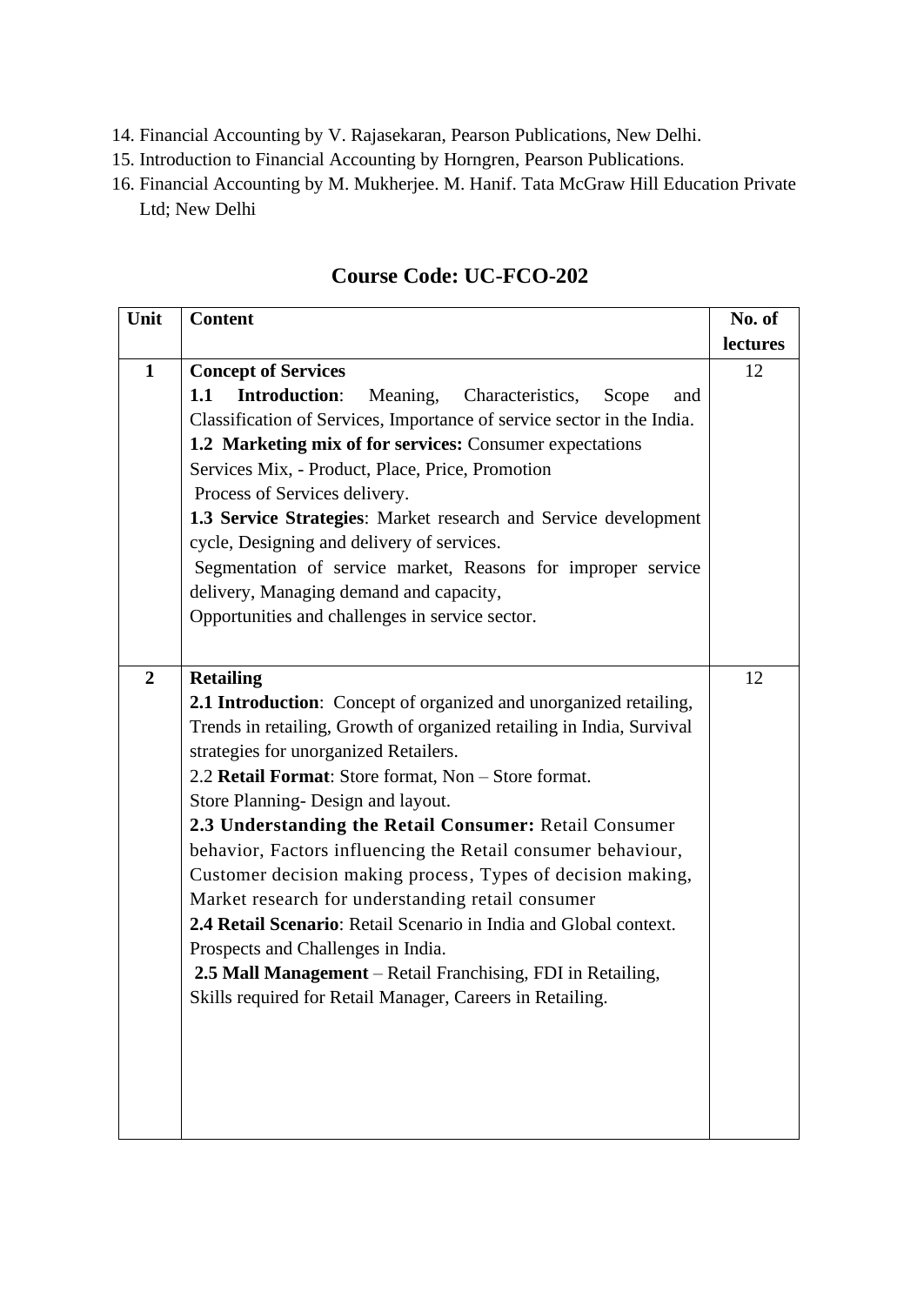| $\overline{\mathbf{3}}$ | <b>Recent trends in Service Sector</b>                                 |    |
|-------------------------|------------------------------------------------------------------------|----|
|                         | 3.1 ITES Sector: Concept and scope of BPO, KPO, LPO and ERP,           |    |
|                         | Data analytics, Big data & Data Warehousing and Mining                 | 11 |
|                         | <b>3.2 Banking and Insurance Sector:</b> Evolution of banking services |    |
|                         | in India, ATM, Debit and Credit cards, Forex and Prepaid Gift Cards,   |    |
|                         | Internet Banking.                                                      |    |
|                         | <b>3.3 Digitalisation:</b> Basics of payment Banks/ Payment gateways,  |    |
|                         | Opportunities and Challenges, Role of NPCI in Digital Payments.        |    |
|                         | <b>3.4 Insurance Concept, Need, Characteristics and Types, Opening</b> |    |
|                         | of Insurance Sector for Private Players, FDI and its Impact on         |    |
|                         | Banking and Insurance Sector in India.                                 |    |
| $\blacktriangleleft$    | <b>E-Commerce:</b>                                                     | 10 |
|                         |                                                                        |    |
|                         | <b>4.1 Introduction:</b> Meaning, Features, Functions and Scope of E-  |    |
|                         | Commerce-Importance and Limitations of E-Commerce                      |    |
|                         | <b>4.2 Types of E-Commerce:</b> Major activities of B2C, B2B, C2C      |    |
|                         | 4.3 Present Status of E-Commerce in India: Transition to E-            |    |
|                         | Commerce in India, E-Transaction Challenges for Indian Corporates;     |    |
|                         | On-line Marketing Research.                                            |    |
|                         |                                                                        |    |
|                         |                                                                        |    |

### **Self-Learning topics (Unit wise)**

| Sr.            | Unit | <b>Topics</b>                                         |
|----------------|------|-------------------------------------------------------|
| N <sub>0</sub> |      |                                                       |
|                |      | Introduction to services, Characteristics of services |
|                |      | <b>Retail Franchising</b>                             |
|                |      | Insurance concept                                     |
|                |      | Introduction to E-commerce                            |

#### **Online Resources**

<https://nptel.ac.in/courses/110/105/110105038/> <https://nptel.ac.in/courses/110/105/110105078/> Choose introduction to service marketing [http://ugcmoocs.inflibnet.ac.in/ugcmoocs/view\\_module\\_ug.php/220](http://ugcmoocs.inflibnet.ac.in/ugcmoocs/view_module_ug.php/220) (Choose retailing and select franchising from drop down menu) [http://ugcmoocs.inflibnet.ac.in/ugcmoocs/view\\_module\\_ug.php/235](http://ugcmoocs.inflibnet.ac.in/ugcmoocs/view_module_ug.php/235) (Select Indian financial markets and services and choose insurance from drop downmenu [http://ugcmoocs.inflibnet.ac.in/ugcmoocs/view\\_module\\_ug.php/33\(choose](http://ugcmoocs.inflibnet.ac.in/ugcmoocs/view_module_ug.php/33(choose) from E-commerce introduction to ecommerce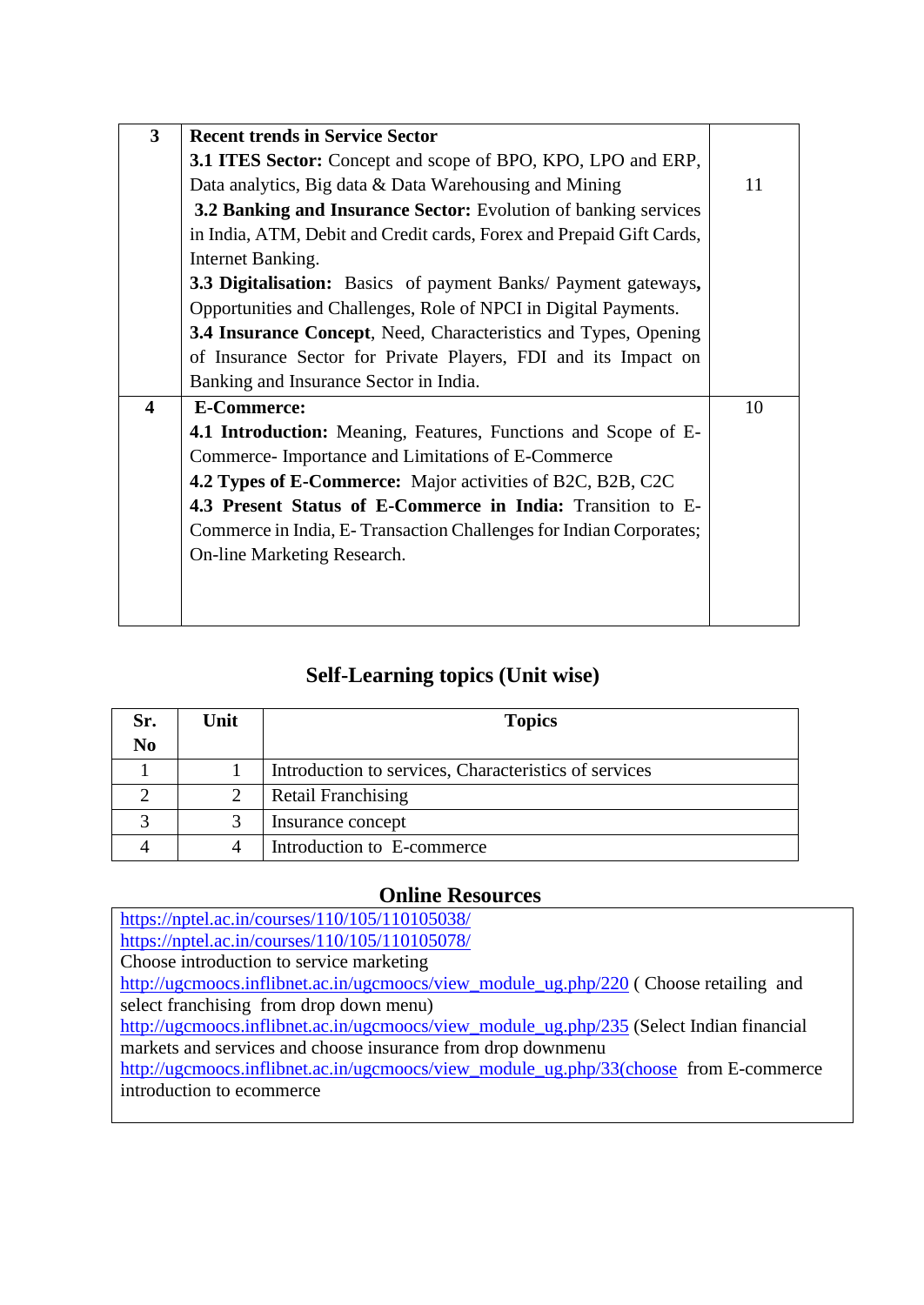#### **Reference Books**

- 1. Business Organisation Management Maheshwari, Rajendra P ,Mahajan, J.P. International Book House
- 2. A Course Book On Business Environment, Cherunilam ,Francis, Himalaya Pub
- 3. Essentials Of Business Environment, Aswathappa, Himalaya Pub
- 4. Strategic Management, Kapoor, Veekkas, Taxmann
- 5. Entrepreneurship Development, Sharma, K.C., Reegal Book Depot
- 6. Management Of Service Sector, Bhatia, B S, V P Pub
- 7. Introduction To E Commerce, Dhawan, Nidhi, International Book House
- 8. Retailing Management, Levy Michael., Weitz Barton A,Tata Mcgraw Hill
- 9. Retailing Management , Swapna Pradhan, Tata Mcgraw, New Delhi.
- 10. Newman, Andrew J & Cullen, peter: Retailing- Environment and operation: Thomson Asia Pvt ltd ,New Delhi

|                |                                                                                | No. of |  |
|----------------|--------------------------------------------------------------------------------|--------|--|
| Unit           | <b>Content</b>                                                                 | Lectur |  |
|                |                                                                                | es     |  |
| $\mathbf{1}$   | <b>Perfect Competition and Monopoly</b>                                        | 10     |  |
|                | 1.1. Market structure                                                          |        |  |
|                | 1.2. Types of Market                                                           |        |  |
|                | 1.3. Two extreme case                                                          |        |  |
|                | (a) Perfect competition                                                        |        |  |
|                | (b) Monopoly                                                                   |        |  |
|                | 1.4. Meaning and features of Perfect Competition and Monopoly                  |        |  |
|                | 1.5. Profit Maximisation                                                       |        |  |
|                | 1.6. Equilibrium conditions                                                    |        |  |
|                | 1.7. Sources of monopoly power                                                 |        |  |
| $\overline{2}$ | <b>Pricing and output decisions under Imperfect Competition</b>                |        |  |
|                |                                                                                |        |  |
|                | 2.1. Features of monopolistic competition                                      |        |  |
|                | 2.2 short run equilibrium                                                      |        |  |
|                | 2.3. Long run equilibrium                                                      |        |  |
|                | 2.3. Production and selling cost                                               |        |  |
|                | 2.4. Role of advertising                                                       |        |  |
|                | 2.5. Oligopoly market                                                          |        |  |
|                | 2.6. Key attributes of oligopoly-Collusive and non-collusive oligopoly market, |        |  |
|                | Price rigidity, Cartelss and price leadership models (with practical           |        |  |
|                | examples)- Cournot's model of duopoly- Game theory and Prisoner's              |        |  |
|                | Dilemma.                                                                       |        |  |

### **Course Code: UC-FCO-203**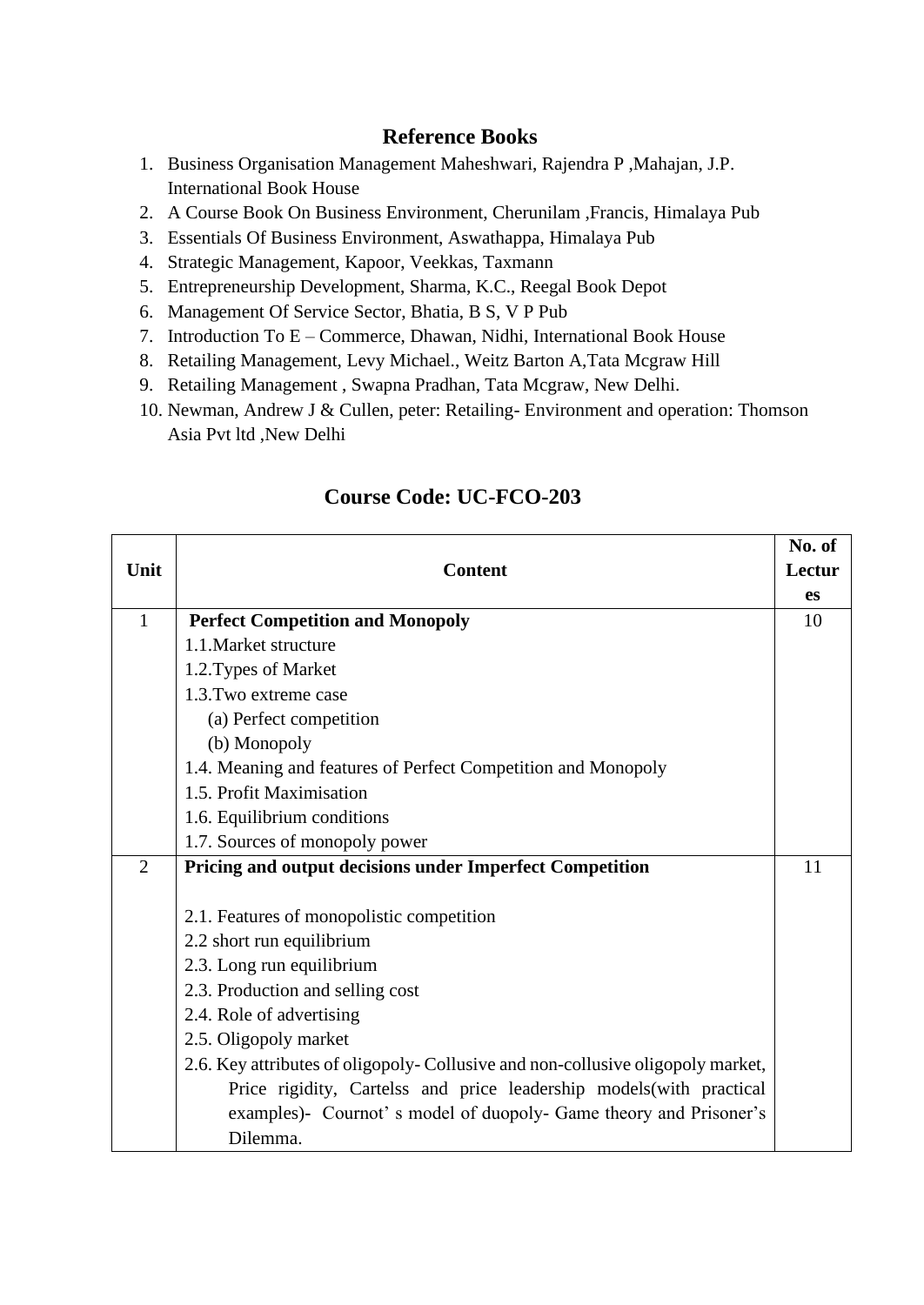| 3              | Pricing practices: cost oriented pricing methods            | 12 |
|----------------|-------------------------------------------------------------|----|
|                | 3.1. Cost –plus (full cost)/mark-up pricing,                |    |
|                | 3.2. Marginal cost pricing,                                 |    |
|                | 3.3. Mark up pricing,                                       |    |
|                | 3.4. Discriminating pricing,                                |    |
|                | $3.5$ . Multiple – product pricing                          |    |
|                | 3.6. Transfer pricing                                       |    |
|                |                                                             |    |
| $\overline{4}$ | <b>Evaluating Capital Projects</b>                          | 12 |
|                | 4.1. Meaning and importance of capital budgeting            |    |
|                | 4.2. Steps in capital budgeting                             |    |
|                | 4.3. Techniques of Investment appraisal:                    |    |
|                | (a) Payback period method, net                              |    |
|                | (b) Present value method, and                               |    |
|                | (c) Internal rate of return method (with numerical examples |    |
|                |                                                             |    |

### **Self-Learning topics (Unit wise):**

| <b>Sr. No Unit Topic</b> |      |                                                                                  |  |
|--------------------------|------|----------------------------------------------------------------------------------|--|
|                          | 1.7. | Sources of monopoly power                                                        |  |
| 2                        | 2.4. | Role of advertising                                                              |  |
| 3                        | 2.6. | Key attributes of oligopoly- Collusive and non-collusive oligopoly market, Price |  |
|                          |      | rigidity, Cartels and price leadership models(with practical examples)- Cournot' |  |
|                          |      | s model of duopoly- Game theory and Prisoner's Dilemma.                          |  |
| $\overline{4}$           | 4.2. | Steps in capital budgeting                                                       |  |

#### **Online Resources**

| https://swayam.gov.in/nd2_imb20_mg38/preview |
|----------------------------------------------|
| https://swayam.gov.in/nd1_noc20_mg67/preview |
| https://swayam.gov.in/nd1_noc20_hs01/preview |
| https://swayam.gov.in/nd2_cec20_hs26/preview |
| https://swayam.gov.in/nd2_cec20_hs37/preview |

#### **Reference Books**

- 1. Mehta, P.L.: Managerial Economics Analysis, Problem and Cases (S. Chand & Sons, N. Delhi, 2000)
- 2. Hirchey .M., Managerial Economics, Thomson South western (2003)
- 3. Salvatore, D.: Managerial Economics in a global economy (Thomson South Western Singapore, 2001)
- 4. Frank Robert.H, Bernanke. Ben S., Principles of Economics (Tata McGraw Hill (ed.3)
- 5. Gregory Mankiw., Principles of Economics, Thomson South western (2002 reprint)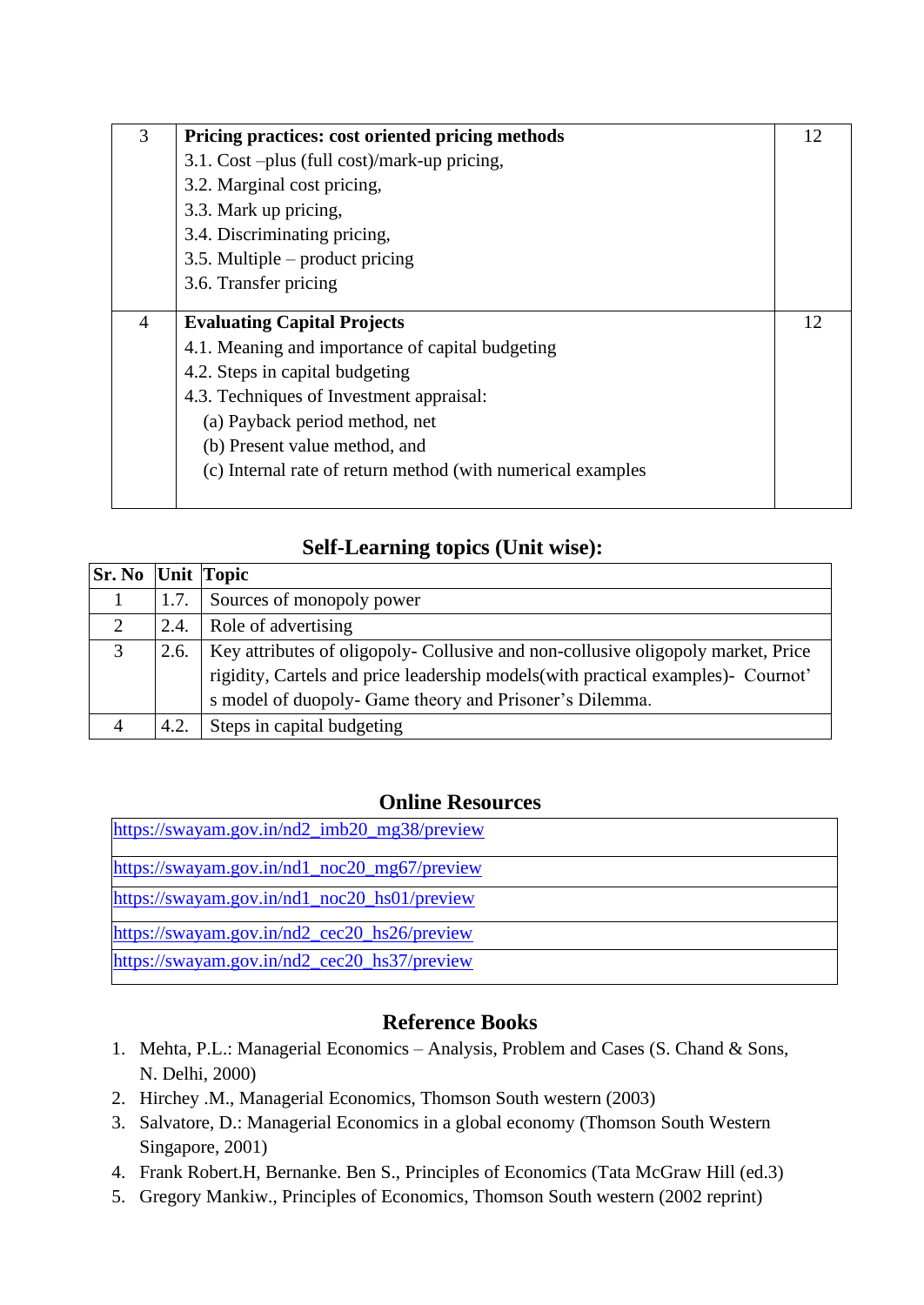6. Samuelson &Nordhas.: Economics (Tata McGraw Hills, New Delhi, 2002) 7) Pal Sumitra, Managerial Economics cases and concepts (Macmillan, New Delhi,2004)

|      |                                                                                                                               | No. of |
|------|-------------------------------------------------------------------------------------------------------------------------------|--------|
| Unit | <b>Content</b>                                                                                                                | Lectu  |
|      |                                                                                                                               | res    |
| 1.   | <b>Group Communication</b>                                                                                                    | 15     |
|      | 1.1 Interview Skills: Group Discussion, Preparing for an Interview, Types of                                                  |        |
|      | Interviews - Job, Appraisal, Grievance, Exit, Online                                                                          |        |
|      | 1.2 Meetings: Need and Importance of Meetings, Conduct of Meeting and                                                         |        |
|      | Group Dynamics, Role of the Chairperson, Role of the Participants,                                                            |        |
|      | Drafting of Notice, Agenda and Resolutions, Classifications of                                                                |        |
|      | Secretaries - Company Secretary/ Private Secretary, Functions of<br>secretaries (only to be discussed and not to be assessed) |        |
|      | 1.3 Committees and Conferences: Importance & Types of Committees,                                                             |        |
|      | Meaning and Importance of Conference, Organizing a Conference,                                                                |        |
|      | Modern Methods: Skype & Webinar                                                                                               |        |
|      | 1.4 Public Relations: Meaning, Functions of PR Department, External and                                                       |        |
|      | Internal Measures of PR, Crisis Management, Press Release                                                                     |        |
| 2.   | <b>Business Correspondence Business Correspondence</b>                                                                        | 15     |
|      | 2.1 Trade Letters: Letters of Inquiry, Letters of Complaints, Claims,                                                         |        |
|      | Adjustments, Sales Letters, Promotional Leaflets and Fliers, Consumer                                                         |        |
|      | Grievance Redressed Letters, Letters under Right to Information (RTI) Act                                                     |        |
|      |                                                                                                                               |        |
| 3.   | <b>Language and Writing Skills</b>                                                                                            | 15     |
|      | 3.1 Reports and Business Proposals: Parts, Types, Feasibility Reports,                                                        |        |
|      | <b>Investigative Reports, Drafting of Business Proposals</b>                                                                  |        |
|      | 3.2 Summarization: Identification of main and supporting/sub points,                                                          |        |
|      | Presenting these in a cohesive manner                                                                                         |        |
|      | 3.3 Tutorial Activities: Group Discussion, Brainstorming Sessions, Mock                                                       |        |
|      | Interviews, Concept Mapping                                                                                                   |        |

### **Course Code: UC-FCO-204**

### **Self-Learning Topics (Unit wise)**

| Sr. No   Sub Unit   Topics |                                                                 |
|----------------------------|-----------------------------------------------------------------|
|                            | Interview Skills: Group Discussion, Preparing for an Interview, |
|                            | Types of Interviews – Job, Appraisal, Grievance, Exit, Online   |
| 3.2                        | Summarization: Identification of main and supporting/sub        |
|                            | points, Presenting these in a cohesive manner                   |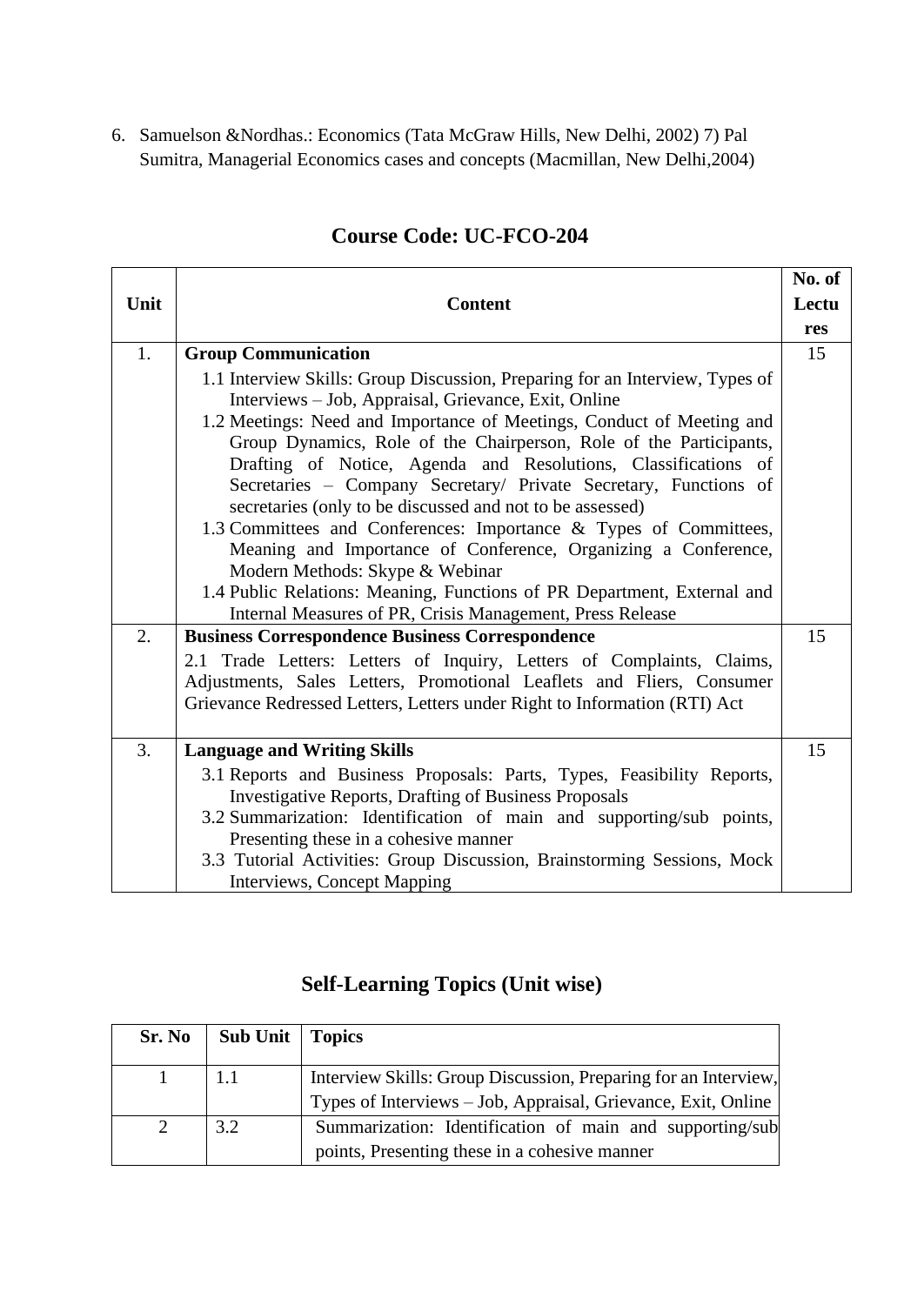#### **Online Resources**

<https://nptel.ac.in/courses/109/105/109105144/>(week 7&8) (Unit 1:1.1)

<https://nptel.ac.in/content/storage2/courses/109104030/Module8/Lecture25.pdf> ((Unit 1:1.1)

<http://www.laspositascollege.edu/raw/summaries.php> (Unit 3: 3.2)

<https://nptel.ac.in/content/storage2/courses/121106007/Assignments/Assignment%201.pdf> (Unit 3: 3.2)

#### **Reference Books**

- 1. Modern Business Correspondence by Garlside, L.E., McDonald and Evans Ltd., Plymouth
- 2. Effective Communication Made Simple by Eyre, E.C., Rupa and Co., Calcutta
- 3. Excellence in Public Relations and Communication Management edited by James E. Grunig, Lawrence Eribaum Associates Hillsdale, NJ 1992
- 4. Making Meetings Work by Barkar, Alan, Sterling Publications Pvt. Ltd., New Delhi
- 5. How to Interview and be Interviewed by Brown, Michele and Gyles Brandreth, Sheldon Press, London
- 6. The Right Way to Conduct Meetings, Conferences and Discussions by H.M. Taylor and A.G. Mears, Elliot Right Way Books
- 7. The Essence of Effective Communication by Ludlow, Ron, Prentice, New Delhi
- 8. Communication in Organisation by Fisher Dalmar, Jaico Publishing House, Delhi
- 9. Effective Academic Writing by Savage, Alice . Oxford:OUP
- 10. Business Communication by Ramesh Tiwari, Pointer Publication, Jaipur
- 11. Business Communication II by Muktha M. Jacob, Chippy S.Bobby, Shefali Naranje, Himalaya Publishing House
- 12. "What Is Public Relations?" by Roos, Dave, SAGE. New York
- 13. The Art of the Interview by James Storey, Create Space Publishing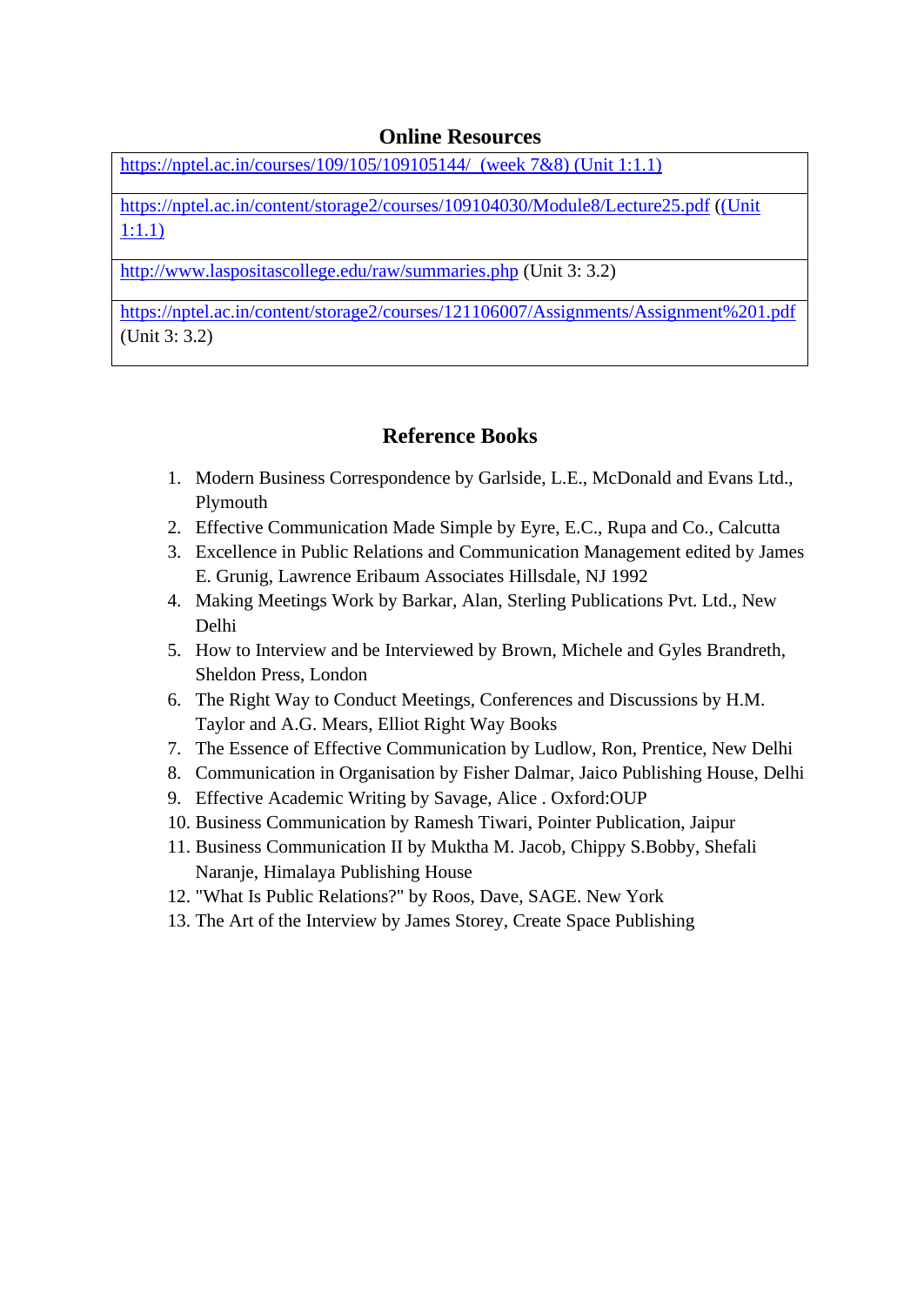|      |                                                                             | No. of |
|------|-----------------------------------------------------------------------------|--------|
| Unit | <b>Content</b>                                                              | Lectu  |
|      |                                                                             | res    |
| 1.   | <b>Tourism and Environment</b>                                              | 12     |
|      | 1.5 Meaning, Nature, Scope and Importance. Typology of tourism,             |        |
|      | classification and tourism potential in India.                              |        |
|      | 1.6 Challenges of Tourism and Tourism Policies in India.                    |        |
|      | 1.7 Consequences of Tourism                                                 |        |
|      | 1.8 Positive and Negative Impact of tourism on Indian Economy               |        |
|      | 1.9 Culture, environment, Eco Tourism & Sustainable tourism                 |        |
|      | 1.10 National Tourism Policy                                                |        |
|      | 1.11 Case Studies                                                           |        |
| 2.   | <b>Sustainable Practices in Industrial and Agriculture sector</b>           | 12     |
|      | 2.1 Sustainable Industrial Practices: Green Businesses and CSR.             |        |
|      | 2.2 Environment problems associated with agriculture: Loss of productivity, |        |
|      | desertification and salinisation.                                           |        |
|      | 2.3 Environment problems associated with industries: Pollution, global      |        |
|      | warming, ozone layer depletion and acid rain                                |        |
|      | 2.4 Case Studies                                                            |        |
| 3.   | <b>Disaster Management</b>                                                  | 12     |
|      | 3.4 Natural disaster: causes, consequences, management. Earthquake,         |        |
|      | Tsunami, Cyclone, Flood, Drought.                                           |        |
|      | 3.5 Manmade disaster: causes, consequences, management. Nuclear, Oil        |        |
|      | spill, industrial accidents.                                                |        |
|      | 3.6 Disaster Management Cycle: Pre disaster, Post disaster, Use of          |        |
|      | technology.                                                                 |        |
|      | 3.7 Case Studies                                                            |        |
| 4.   | <b>Environmental Management and Environmental movements in India</b>        | 12     |
|      | 1.1 International organizations working for environment management          |        |
|      | 1.2 Environment Protection Acts                                             |        |
|      | 1.3 Environment Management Concepts and needs                               |        |
|      | 1.4 Concept of ISO 14000 & 16000, EIA                                       |        |
|      | 1.5 Ecological footprint                                                    |        |
|      | 1.6 Role of technology in Environment Management- GIS, GPS and Remote       |        |
|      | Sensing                                                                     |        |
|      | 1.7 Case Studies                                                            |        |
| 5.   | <b>Interpretation of Cartographic Techniques</b>                            | 12     |
|      | Map filling of Konkan and Mumbai's environmentally significant features.    |        |
|      |                                                                             |        |
|      |                                                                             |        |

### **Course code: UC-FCO-205**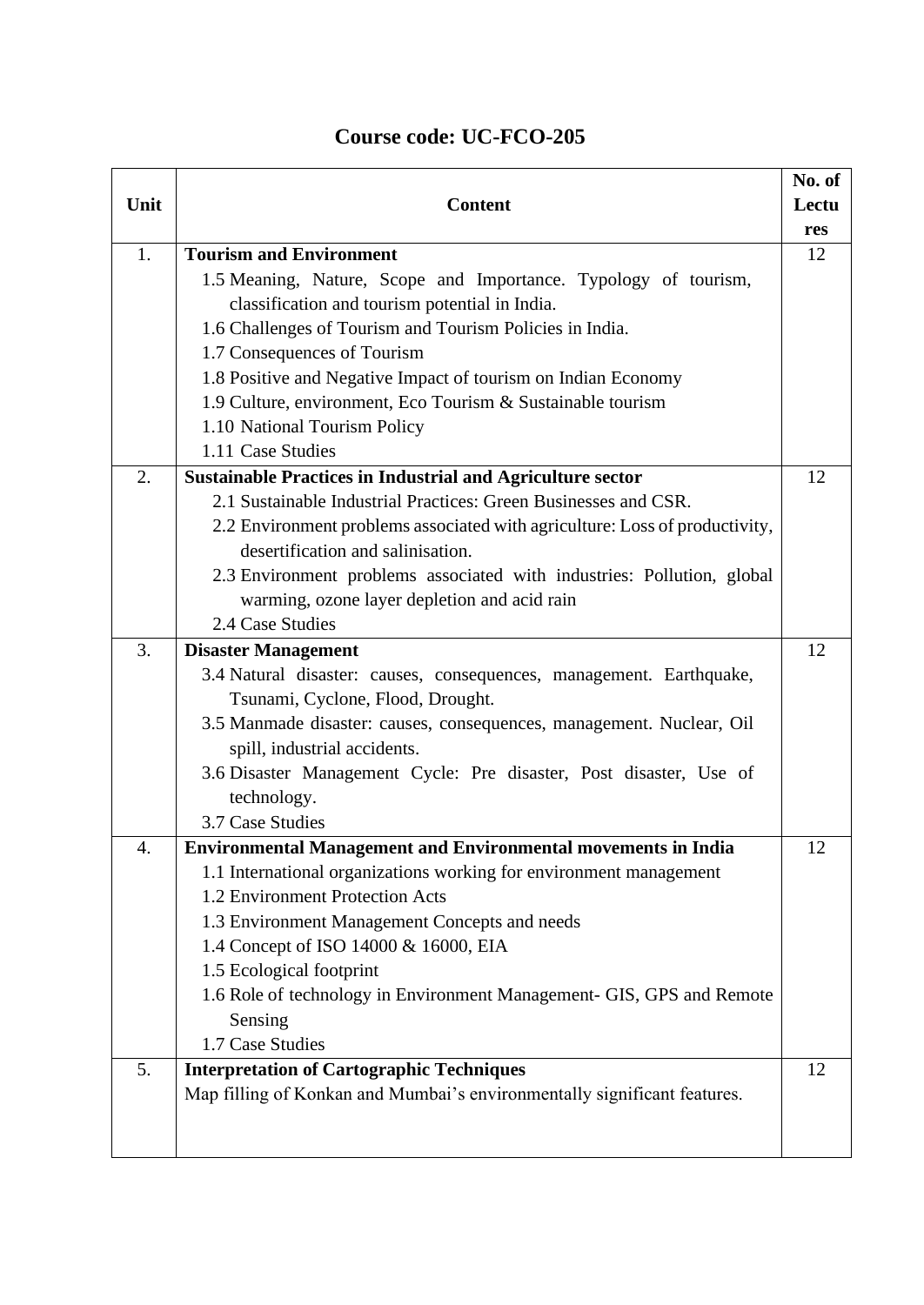### **Self-Learning Topics (Unit wise)**

| Sr. No         | <b>Sub Unit</b> | <b>Topics</b>                                                 |
|----------------|-----------------|---------------------------------------------------------------|
|                | $1.1 - 1.4$     | <b>Tourism and Environment</b>                                |
| 2              | 2.2             | Sustainable Agriculture Practices, Agriculture and Industries |
| 3              | 3.2             | Disaster Management                                           |
| $\overline{4}$ | 4.3             | <b>Environment Management</b>                                 |

#### **Online Resources**

| https://www.classcentral.com/course/swayam-ts-1-foundation- |
|-------------------------------------------------------------|
| course-in-tourism-                                          |
| 20006https://swayam.gov.in/nd1_noc20_ge16/preview           |
| https://swayam.gov.in/nd2_cec19_bt03/preview                |
| https://swayam.gov.in/nd2_cec19_hs20/preview                |
| https://swayam.gov.in/nd2_nou20_ag05/preview                |
|                                                             |

#### **Reference Books**

- 1. Rachael Carson, (1990) Silent Spring.
- 2. Singh YK,( 2006) Environmental Science, New Age InternationalPublishers.
- 3. Bharucha E, ( 2013) Textbook of Environmental Studies for Undergraduate Courses Paperback ,Second Edition. UGC.
- 4. Basu M, & Xavier Savarimuthu (2017), Fundamentals of Environmental Studies.
- 5. Kumar P,( 2017) Fundamentals of Ecology and Environment, 2nd edition.
- 6. Odum E& Barret W, (2004) Fundamentals of Ecology, 5th Edition, Cengage Learning.

#### **Course code: UC-FCO-206**

| Unit | <b>Content</b>                                       | No. of<br><b>Lectures</b> |
|------|------------------------------------------------------|---------------------------|
|      | <b>Human Rights</b>                                  |                           |
|      | 1.1 Concept, origin and development of Human Rights. |                           |
|      | 1.2 Universal Declaration of Human Rights.           |                           |
|      | 1.3. National Human Rights Commission.               |                           |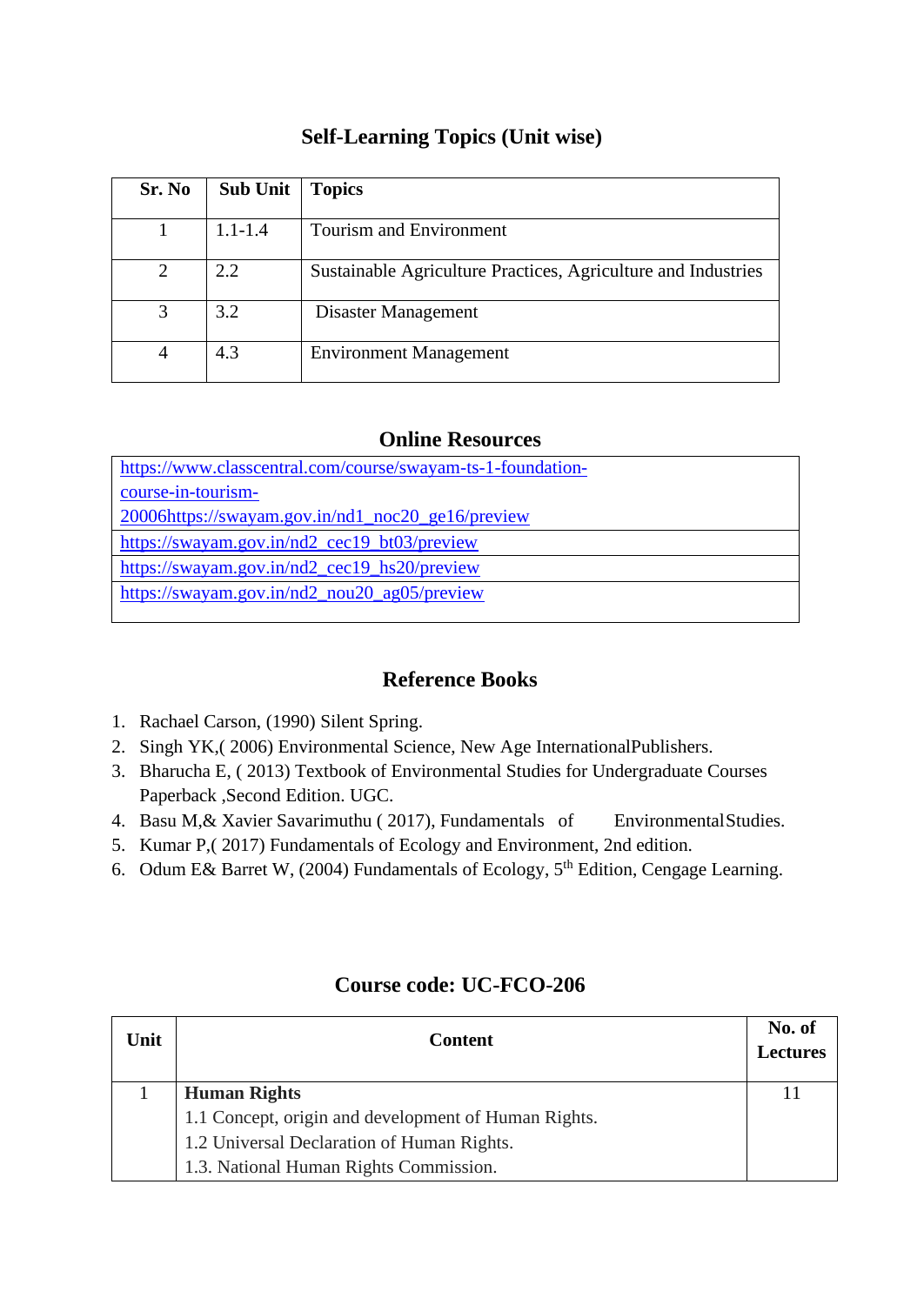| $\overline{2}$ | <b>Constitution of India</b>                                          | 12 |
|----------------|-----------------------------------------------------------------------|----|
|                | 2.1 Philosophy and basic structure of the constitution- main body and |    |
|                | schedules.                                                            |    |
|                | 2.2 Fundamental Rights.                                               |    |
|                | 2.3 Directive Principles.                                             |    |
| 3              | <b>Sustainable community development</b>                              |    |
|                | 3.1 Concept of sustainability, need and relevance.                    |    |
|                | 3.2 UN Sustainable Development Goals.                                 |    |
|                | 3.3 Community efforts to adopt sustainable development.               |    |
| 4.             | <b>Society and Media</b>                                              | 11 |
|                | 4.1 Types of media-traditional, new media and social media.           |    |
|                | 4.2 Role of media in disseminating information on current issues.     |    |
|                | 4.3 Media and human rights - threats to freedom of expression.        |    |

|         |          | <b>Self-Learning topics (Unit wise)</b> |
|---------|----------|-----------------------------------------|
| Sr. No. | Sub Unit | <b>Topics</b>                           |

| <b>Sr. No.</b> | Sub Unit | <b>Topics</b>                                     |
|----------------|----------|---------------------------------------------------|
|                | ı.       | Human rights approaches                           |
|                |          | <b>Fundamental Duties</b>                         |
| 3              | 3.       | Community Organization as a method of social work |
| $\overline{4}$ | 4.       | Social media in a knowledge society               |

### **Online Resources**

| http://egyankosh.ac.in//handle/123456789/38790 |
|------------------------------------------------|
| http://egyankosh.ac.in//handle/123456789/57865 |
| http://egyankosh.ac.in//handle/123456789/17221 |
| http://egyankosh.ac.in//handle/123456789/55062 |
| http://egyankosh.ac.in//handle/123456789/44345 |
| http://egyankosh.ac.in//handle/123456789/22990 |

#### **Reference Books**

1. Aggarwal Vir Bala (2002), *Media and Society: Challenges and Opportunities*, New Delhi: Concept Publishing Company.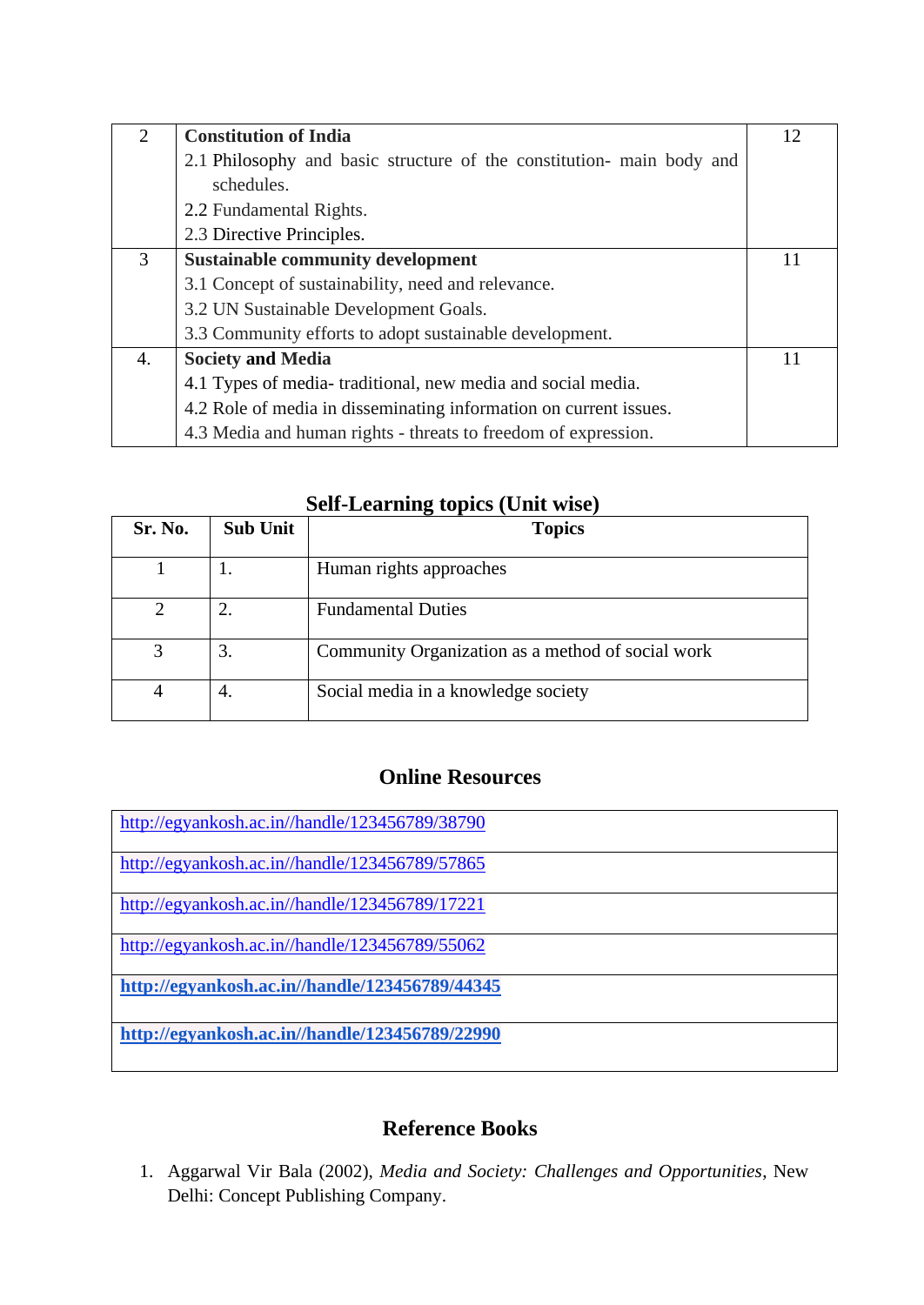- 2. Deshta Sunil (2014), *Fundamental Duties of Citizens*, Regal Publications.
- 3. Gadgil Madhav & Guha Ramchandra (1995), *Ecology and Equity: The Use and Abuse of Nature in Contemporary India*, Penguin Books India.
- *4.* Managi and Kumar (2009), *The Economics of Sustainable Development: The Case of India.* New York: Springer.
- 5. Mc Lufian, Marshall (1964), *Understanding Media: the Extensions of Man* London: Routledge and Keagan Pau.
- 6. Murray G. Ross, (1955) *Community Organisation*, New York: Harper and Row Publishers.
- 7. O'Shaughnessy, M. (2002), *Media and Society: An Introduction*. Oxford: Oxford University Press.
- 8. Pattanaik Bikram K (2006), *Social and Human Well Being Selected Perspectives*; Ambala: The Associated Press.
- 9. Pylee, M. V (2008), *An Introduction to the Constitution of India*, New Delhi: Vikas Publishing House.
- 10. Rex A. Skidmore, (1976) *Introduction to Social Work*, New Jersy: Prentice Hall Inc.
- 11. Sekhsaria, Pankaj. (2007), "Conservation in India and the Need to Think Beyond Tiger vs Tribal", *Biotropica,* [\(Published Quarterly\), Vol. 39, No. 5 \(Sep., 2007\),](https://www.jstor.org/stable/i30045409) Association for Tropical Biology and Conservation, pp. 575-577.
- 12. UNDP Human Development Reports India.

#### Journals and Magazines

- 1. AIDWA
- 2. Economic and Political Weekly of India
- 3. Frontline
- 4. India Today
- 5. Man and Development
- 6. One India One People

| Unit | <b>Content</b>                                                                                        | No. of<br>Lectu<br>res |
|------|-------------------------------------------------------------------------------------------------------|------------------------|
|      | <b>Functions, Derivatives and Their Applications</b>                                                  | 15                     |
|      | 1.1 Concept of real functions: Constant function, linear function, $x^n$ , $e^x$ , $a^x$ , $\log x$   |                        |
|      | Demand, Supply, Total Revenue, Average Revenue, Total Cost, Average Cost and                          |                        |
|      | Profit Function, Equilibrium Point, Break-even point                                                  |                        |
|      | 1.2 Derivative of functions: Derivative as rate measures, Derivative of constant function,            |                        |
|      | $x^n$ , $e^x$ , $a^x$ , log x. Rules of derivatives: Scalar multiplication, sum, difference, product, |                        |
|      | quotient (Statements only), Simple problems, Second order derivatives                                 |                        |

### **Course code: UC-FCO-207**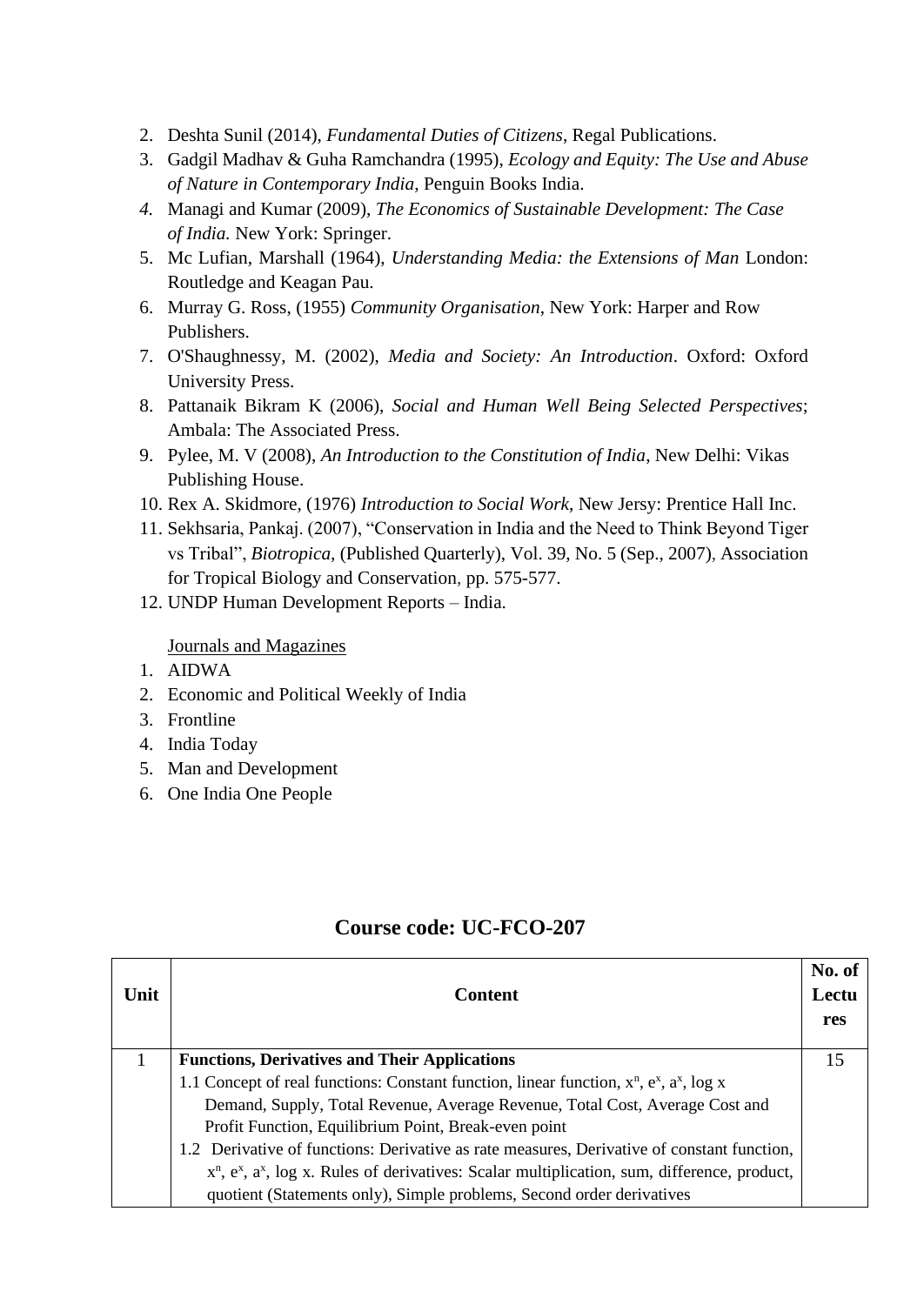|                | 1.3 Applications: Marginal Cost, Marginal Revenue, Elasticity of Demand, Maxima and                                                    |    |
|----------------|----------------------------------------------------------------------------------------------------------------------------------------|----|
|                | Minima for functions in Economics and Commerce                                                                                         |    |
| $\overline{2}$ | <b>Interest and Annuity</b>                                                                                                            | 15 |
|                | 2.1 Interest: Simple Interest, Compound Interest (Nominal & Effective Rate of Interest),                                               |    |
|                |                                                                                                                                        |    |
|                | Calculations involving upto 4 time periods.                                                                                            |    |
|                | 2.2 Annuity Immediate and its Present value, Future value. Equated Monthly Installments                                                |    |
|                | (EMI) using reducing balance method & amortization of loans. Perpetuity and its                                                        |    |
|                | present value. Simple problems involving up to 4 time periods.                                                                         |    |
| $\overline{3}$ | <b>Bivariate Linear Correlation and Regression</b>                                                                                     | 15 |
|                | 3.1 Correlation Analysis: Meaning, Types of Correlation, Determination of Correlation:                                                 |    |
|                | Scatter diagram, Karl Pearson's method of Correlation Coefficient (excluding                                                           |    |
|                | Bivariate Frequency Distribution Table) and Spearman's Rank Correlation Coefficient                                                    |    |
|                | 3.2 Regression Analysis: Meaning, Concept of Regression equations, Slope of the                                                        |    |
|                | Regression Line and its interpretation. Regression Coefficients (excluding Bivariate                                                   |    |
|                | Frequency Distribution Table), Relationship between Coefficient of Correlation and                                                     |    |
|                | Regression Coefficients, Finding the equations of Regression lines by method of Least                                                  |    |
|                | Squares                                                                                                                                |    |
| $\overline{4}$ | <b>Time Series and Index Numbers</b>                                                                                                   | 15 |
|                | 4.1 Time Series: Concepts and components of a time series. Representation of trend by                                                  |    |
|                | Freehand Curve Method, Estimation of Trend using Moving Average Method and                                                             |    |
|                |                                                                                                                                        |    |
|                | Least Squares Method (Linear Trend only). Estimation of Seasonal Component using                                                       |    |
|                | Simple, Arithmetic Mean for Additive Model only (For Trend free data only). Concept                                                    |    |
|                | of Forecasting using Least Squares Method                                                                                              |    |
|                | 4.2 Index Numbers: Concept and usage of Index numbers, Types of Index numbers,                                                         |    |
|                | Aggregate and Relative Index Numbers, Laspeyre's, Paasche's, Dorbisch-Bowley's,                                                        |    |
|                | Marshall-Edgeworth and Fisher's ideal index numbers. Chain Base Index Nos.                                                             |    |
|                |                                                                                                                                        |    |
|                | Shifting of Base Year. Cost of Living Index Numbers, Concept of Real Income.<br>(Problems on missing values not to be taken).          |    |
| 5              |                                                                                                                                        |    |
|                | <b>Elementary Probability Distributions</b>                                                                                            | 15 |
|                | 5.1 Discrete Probability Distribution: Binomial, Poisson (Properties and applications                                                  |    |
|                | only, no derivations are expected)                                                                                                     |    |
|                | 5.2 Continuous Probability Distribution: Normal Distribution,<br>(Properties<br>and<br>applications only, no derivations are expected) |    |

### **Self-Learning topics (Unit wise)**

| Sr.            | <b>Sub</b> | <b>Topics</b>                                                    |
|----------------|------------|------------------------------------------------------------------|
| N <sub>0</sub> | Unit       |                                                                  |
|                | 3.1        | Correlation Analysis: Meaning, Types of Correlation,             |
|                |            | Determination of Correlation: Scatter diagram, Karl Pearson's    |
|                |            | method of Correlation Coefficient (excluding Bivariate Frequency |
|                |            | Distribution Table) and Spearman's Rank Correlation Coefficient  |
| $\mathcal{D}$  | 3.2        | Regression Analysis: Meaning, Concept of Regression equations,   |
|                |            | Slope of the Regression Line and its interpretation. Regression  |
|                |            | Coefficients (excluding Bivariate Frequency Distribution Table), |